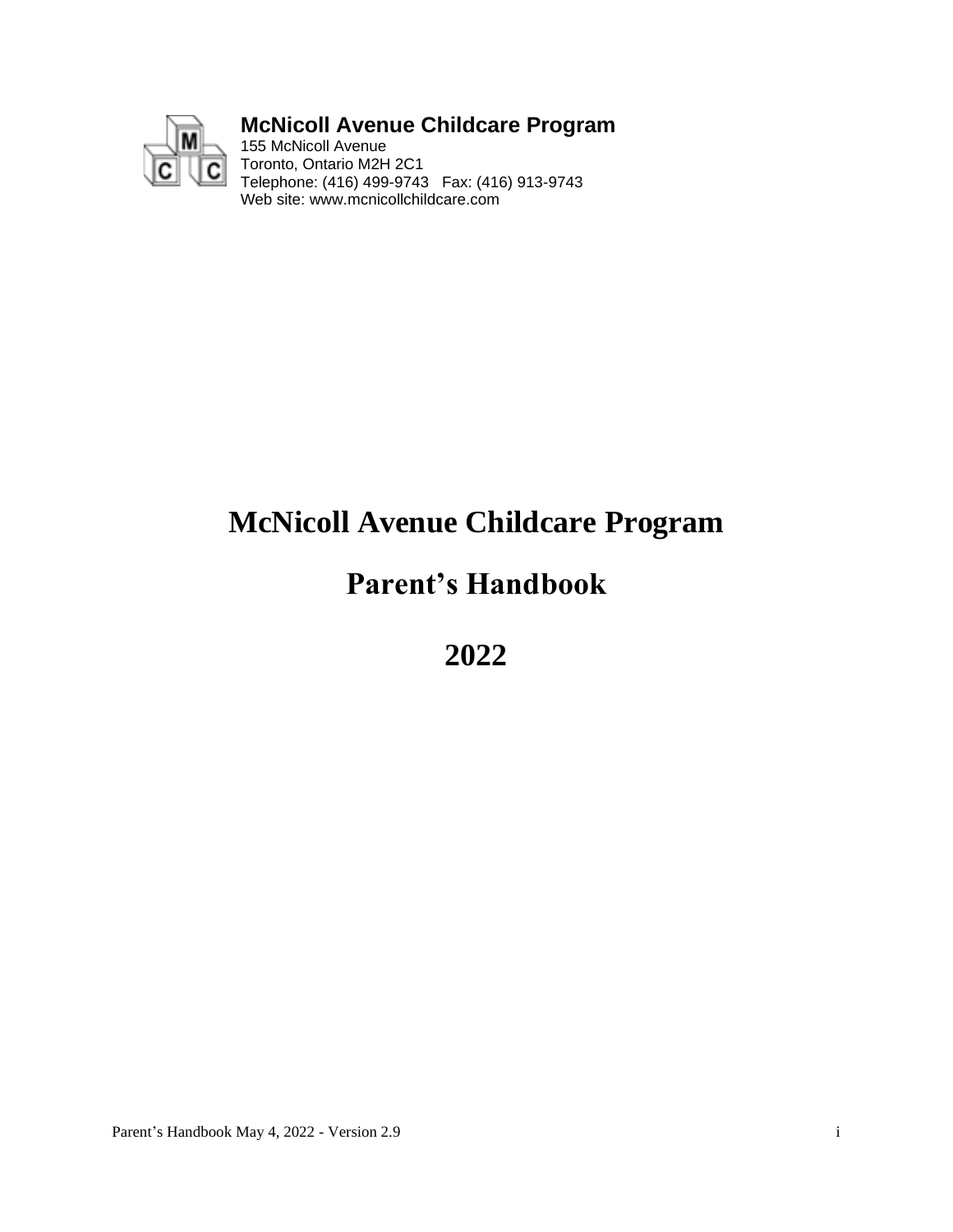# **Revision History**

| <b>Revision</b> | <b>Date</b>        | <b>Description</b>                                                     |
|-----------------|--------------------|------------------------------------------------------------------------|
| 1.0             | May 30, 2016       | Added Prohibitive Practices requirements and Infant sleep              |
|                 |                    | supervision policy as per CCEYA Aug. 29/16                             |
| 1.1             | November 2, 2016   | <b>Formatted Table of Contents</b>                                     |
|                 |                    | Added Safe Sleep Supervision Policy (specifics for Infant, Toddler     |
|                 |                    | and Preschool)                                                         |
| 1.2             | November 30, 2016  | Updated security deposit to be 10 days full fee per child              |
|                 |                    |                                                                        |
| 1.3             | December 14, 2016  | Updated sleep policy regarding Toddler/Preschool documentation         |
| 1.4             | December 20, 2016  | <b>Inserted Program Statement</b>                                      |
| 1.5             | January 5, 2017    | Inserted "Routine Practices" from Operating Policy                     |
| 1.6             | September 19, 2017 | Inserted Emergency Management Policy & Procedures                      |
| 1.7             | October 17, 2017   | Inserted wait list policy statement                                    |
|                 |                    | Replaced Emergency Management policy & procedures (full policy)        |
|                 |                    | with an Emergency statement - under Routine Practices Section;         |
|                 |                    | "Emergencies"                                                          |
| 1.8             | October 20, 2017   | Inserted Admission/Enrollment/Wait List Policy                         |
| 1.9             | December 11, 2017  | Updated Registration and Deposit form at the back                      |
| 2.0             | January 11, 2018   | Formatting changes                                                     |
|                 |                    | Updated Parents' issues and concerns to indicate length of time        |
|                 |                    | when an initial response to the issue or concern is provided           |
| 2.1             | July 10, 2018      | Updated Prohibited Practices to include: No use of physical restraints |
|                 |                    | as per CCEYA + updated Complaints / Parents' Concerns Policy to        |
|                 |                    | specify the time frame that a parent will receive a response (ASAP,    |
|                 |                    | up to 10 business days).                                               |
| 2.2             | September 13, 2018 | Revised references to TDSB with CBRE                                   |
|                 |                    | Revised centre Closures (same as in the Operating Policies)            |
| 2.3             | November 28, 2018  | Inserted Weather and Late Fees Policies from Operating Policies and    |
|                 |                    | Procedures manual into this document                                   |
| 2.4             | February 28, 2019  | Inserted updated 2019 Reportable and Non-Reportable Diseases           |
|                 |                    | from Toronto Public Health                                             |
|                 |                    |                                                                        |
| 2.5             | January 28, 2020   | Dated for 2020 - no content changes                                    |
| 2.6             | January 28, 2021   | Dated for 2021 - format changes, no content changes                    |
| 2.7             | May 17, 2021       | Replaced "sunscreen" with "sun block" (to match wording in all         |
|                 |                    | policies)                                                              |
| 2.8             | January 18, 2022   | Dated for 2022 - streamlined centre closures to match Operating        |
|                 |                    | Policies                                                               |
| 2.9             | May 4, 2022        | Updated to sync with website content and any revisions                 |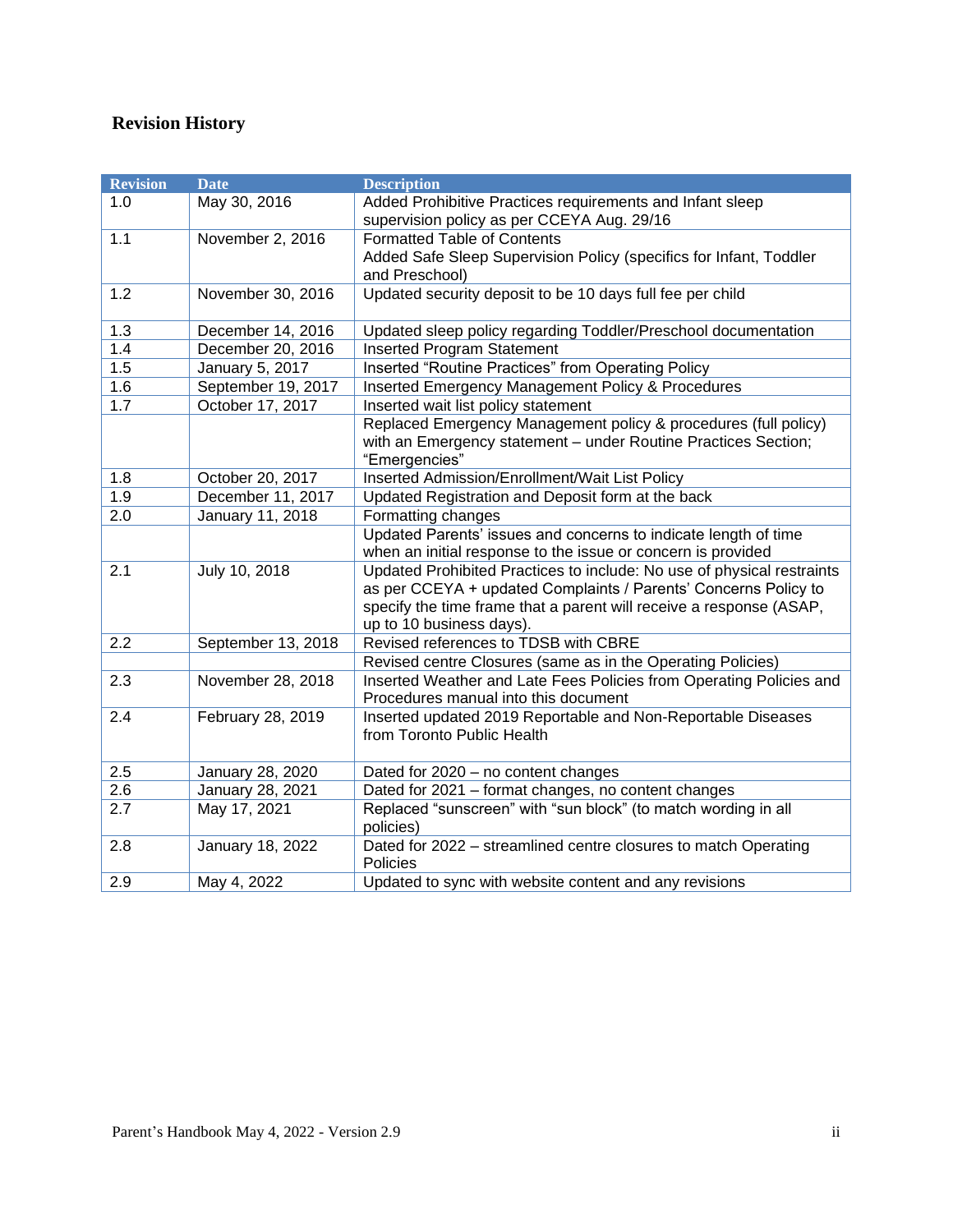# **Table of Contents**

| <b>Section</b>                                                             | Page |
|----------------------------------------------------------------------------|------|
|                                                                            |      |
|                                                                            |      |
|                                                                            |      |
|                                                                            |      |
|                                                                            |      |
|                                                                            |      |
| Program Requirements regarding Active Play, Outdoor play, Rest and Sleep 9 |      |
|                                                                            |      |
|                                                                            |      |
|                                                                            |      |
|                                                                            |      |
|                                                                            |      |
|                                                                            |      |
|                                                                            |      |
|                                                                            |      |
|                                                                            |      |
|                                                                            |      |
|                                                                            |      |
|                                                                            |      |
|                                                                            |      |
|                                                                            |      |
|                                                                            |      |
|                                                                            |      |
|                                                                            |      |
|                                                                            |      |
|                                                                            |      |
|                                                                            |      |
|                                                                            |      |
|                                                                            |      |
|                                                                            |      |
|                                                                            |      |
| Medication Policy                                                          |      |
|                                                                            |      |
|                                                                            |      |
|                                                                            |      |
|                                                                            |      |
|                                                                            |      |
|                                                                            |      |
|                                                                            |      |
|                                                                            |      |
|                                                                            |      |
|                                                                            |      |
|                                                                            |      |
|                                                                            |      |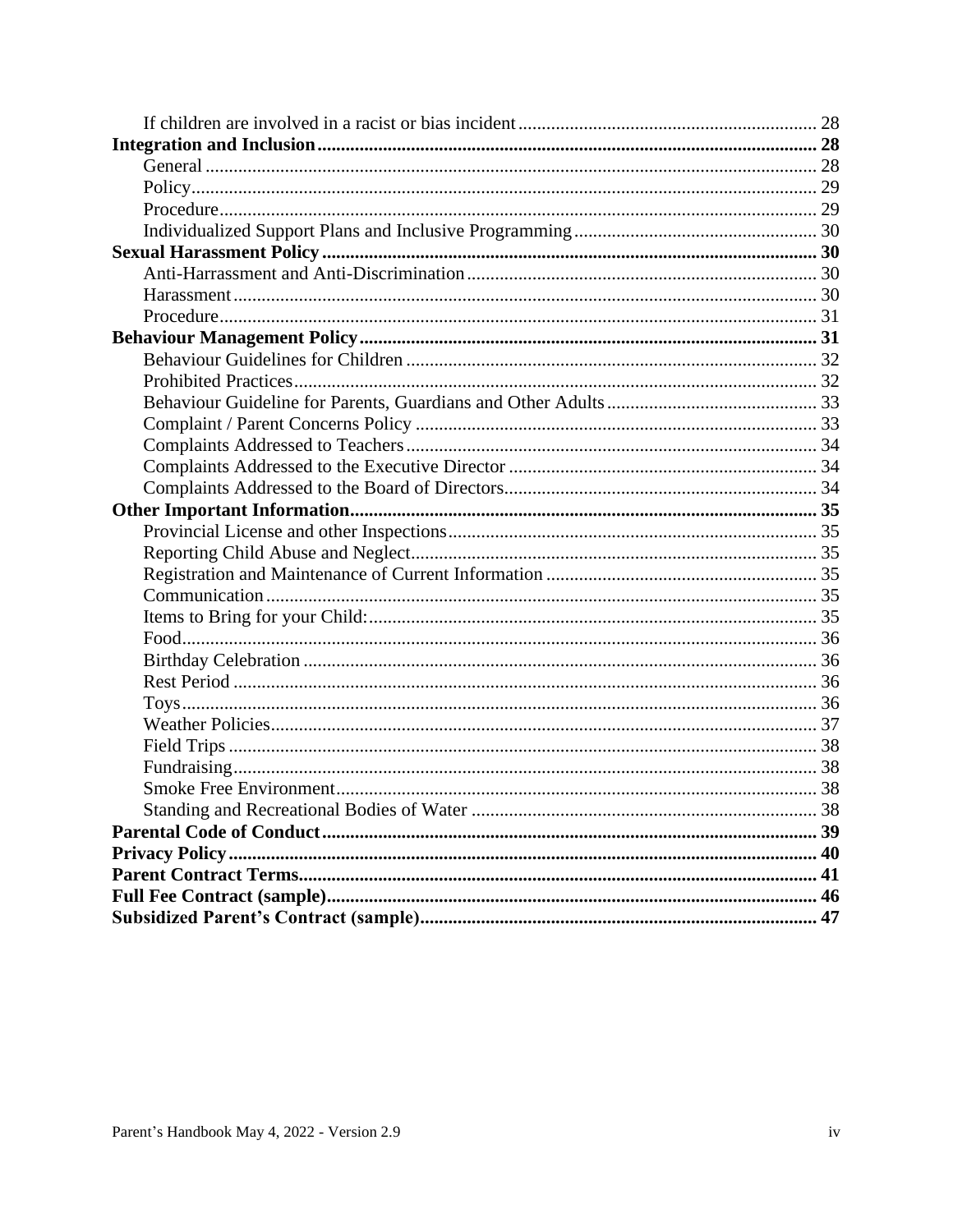# <span id="page-4-0"></span>**Introduction**

McNicoll Avenue Childcare Program (MACCP) is pleased to provide you with this Parent's Handbook. We encourage all parents to take a few minutes to become familiar with its contents. In this handbook, we present our operating philosophy, program goals, various program descriptions, as well as a number of items, which we believe are important for you and your child to be aware of to get the most benefit from MACCP. Any updates to this Parent Handbook will be posted on our website which you can access at your convenience.

#### <span id="page-4-1"></span>**Program Statement**

McNicoll Avenue Childcare is committed to following the Ministry Policy Statement on Program and Pedagogy as well as being committed to quality and collaboration to offer a stimulating and creative early learning environment that is designed to meet your child's physical, social, emotional, and intellectual needs. A Minister's policy statement is a statement made by the Minister under the authority of the Childcare and Early Years Act (CCEYA) relating to the operation of childcare and early years programs and services and related matters. The Minister's policy statement on programming and pedagogy is intended to strengthen programs and ensure high quality experiences that lead to positive outcomes for children in relation to learning, development, health, and well-being.

**Our Philosophy**: MACCP places an emphasis on the development of the child as a member of a group yet recognizes that each child is unique. It respects the individual differences in the social, emotional, intellectual, physical, and cultural backgrounds of our children and their families. MACCP is a childcare centre that values learning through play; we employ an emergent, child-centred curriculum that is inspired by children's emerging skills, interests, and natural curiosities. We believe that play is an active form of learning that unites the mind, body, and spirit; through it, children learn to express themselves, use their creativity, work together, as well as develop their imagination, dexterity, physical capability, cognition, and self-regulation. Play is an integral component to healthy brain development as it relieves stress, increases happiness, builds problem-solving and social skills, competencies, and supports a positive learning disposition. A strong foundation in the early years sets our children up for success, both in Kindergarten and as lifelong learners.

By providing a warm, stimulating, play-based learning environment, children are encouraged to socialize as each individual child needs to play and learn at his/her own developmental level. Our schedules, expectations and routines are consistent and realistic.

**Our Mission**: To partner with parents in providing a diverse, nurturing, play-based learning environment that allows young children to develop at their own pace.

#### **Our Core Values:**

We value each and every child as unique.

We value our parents as partners.

We welcome diversity among our families, staff, and community.

We value qualified, trained and Registered Early Childhood Educators and caring support staff.

We value a play-based planned curriculum based on the child's needs, natural curiosity, and interests.

We value a safe, caring, reliable learning environment.

With this foundation, we embrace the elements noted in the Ministry Policy Statement on Programming and Pedagogy made under the Childcare and Early Years Act 2014 as follows: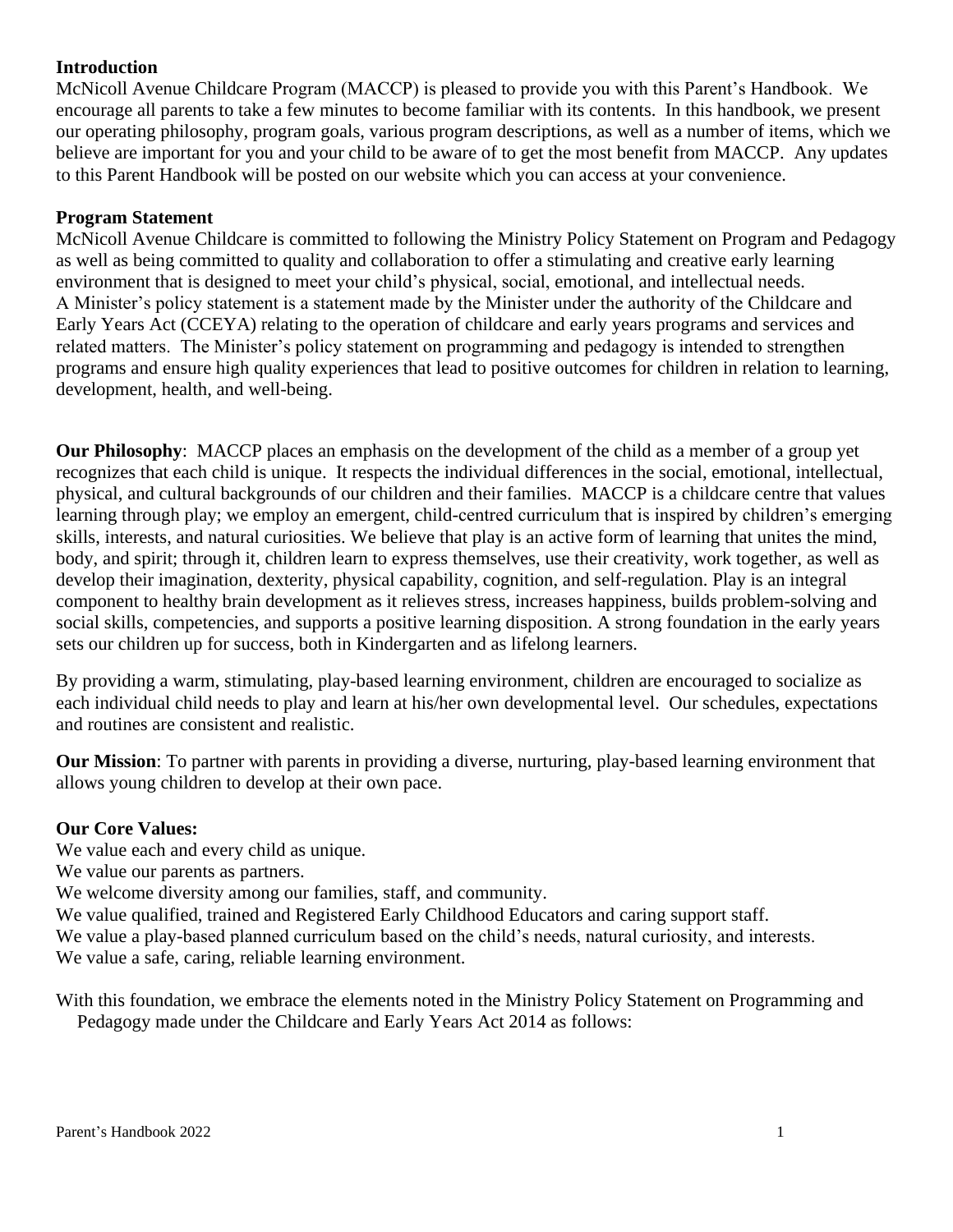*Subsection 55(3) of the Childcare and Early Years Act (CCEYA) authorizes the Minister of Education to issue policy statements regarding programming and pedagogy for the purpose of guiding operators of childcare and early year's programmes and services in developing their programs and services.* 

*This policy statement is made under such authority and names "How Does Learning Happen? Ontario's Pedagogy for the Early Years (2014)" as the document to be used for the purpose of guiding licensed childcare programs under subsection 55(3) of the CCEYA.*

*This policy statement, together with the regulations that guide program development, pedagogy, and practice in licensed childcare settings, is intended to strengthen the quality of programs and ensure high quality experiences that lead to positive outcomes in relation to children's learning, development, health, and wellbeing.*

*The regulations made under the CCEYA also provide for the use of How Does Learning Happen? by licensed childcare programs. Section 46 of O. Reg 137/2015 (General) requires that, "Every Licensee shall have a program statement that is consistent with the Minister's Policy Statement on programming and pedagogy issued under subsection 55(3) of the Act and shall review the program statement at least annually for this purpose." Subsections 45(2) and (3) of the Regulation address the content of the licensee's program statement. This policy statement shall be in effect until the day that it is rescinded or replaced.* Taken from<http://www.edu.gov.on.ca/childcare/programCCEYA.pdf>

*"How Does Learning Happen?* (HDLH)" promotes a shared understanding of children as competent, capable, and rich in potential. It sets out broad goals for children and expectations for programs organized around the four foundations of *Belonging*, *Well-being*, *Engagement* and *Expression*. *"How Does Learning Happen"* also describes pedagogical approaches to guide educators and administrators in considering how best to support children's learning and development.

The following program goals and approaches reflect our belief that all children are competent, capable, and curious individuals who demonstrate their personal ability to reach their unique potentials.

In following the Minister's Policy Statement, our goals are outlined using the following elements as listed in the CCEYA:

*46. (3) The program statement shall describe the goals that guide the licensee's program for children at a childcare centre it operates or at a home childcare premises it oversees, and the approaches that will be implemented in the program to:*

- *a) promote the health, safety, nutrition and well-being of the children.*
- *b) support positive and responsive interactions among the children, parents, childcare providers and staff.*
- *c) encourage the children to interact and communicate in a positive way and support their ability to selfregulate.*
- *d) foster the children's exploration, play and inquiry.*
- *e) provide child-initiated and adult-supported experiences.*
- *f) plan for and create positive learning environments and experiences in which each learning and development will be supported.*
- *g) incorporate indoor and outdoor play, as well as active play, rest and quiet time, into the day, and give consideration to the individual needs of the children receiving childcare.*
- *h) foster the engagement of and ongoing communication with parents about the program and their children.*
- *i) involve local community partners and allow those partners to support the children, their families and staff.*
- *j) support staff or others who interact with the children at a childcare centre, in relation to continuous professional learning; and*
- *k) document and review the impact of the strategies set out in clauses (a) to (j) on the children and their families.*

Parent's Handbook 2022 2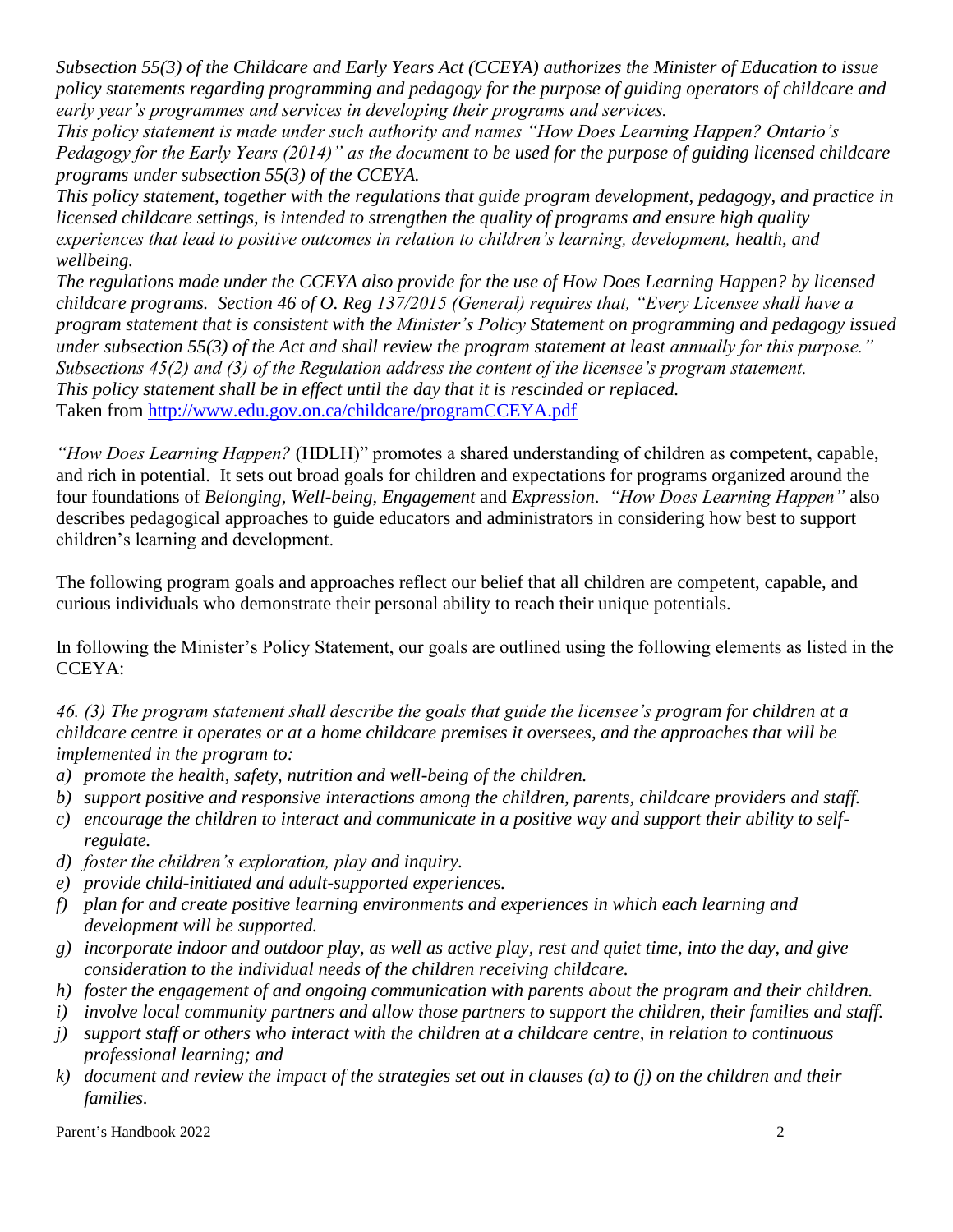# **MACCP's GOALS and APPROACHES**

# **a) Promote the health, safety and well-being of children, families and educators**

MACCP will promote children's overall health and well-being on a daily basis.

- Staff will interact with children in ways that encourage positive self-esteem, responsibility, independence & a sense of security and happiness.
- MACCP ensures that children receive nutritious meals/snacks that take into account any allergies or health issues. All meals, snacks &beverages meet the recommendations set out in the Health Canada document, "Canada's Food Guide." Food that can be brought into the center must be nut and peanut free, and labelled to identify the foods, in order to protect children that have allergies
- Staff will perform daily observations of children at morning drop-off in order to detect possible symptoms of ill health. Children are monitored for symptoms of ill health and parents are informed promptly.
- Staff sign children in and out daily, arrival and departure times are recorded
- Children are never left unattended
- Adults having contact with children have a completed police reference check
- Staff and any volunteers /students are trained in First Aid

# **b) Support positive and responsive interactions between educators, children and families**

MACCP promotes positive and responsive interactions among children, parents, and staff.

- Staff's interactions will be respectful and sensitive to family structure, culture, values, language, composition and developmental abilities.
- Our interactions will be modelled to reflect the value we place on inclusion.
- MACCP will aim to foster each child's self-esteem, curiosity, exploration, play, inquiry and ability to function harmoniously within the group.
- Children and families are greeted every morning and children experiencing separation anxiety are comforted, while respecting the child's cues.
- Children's emotions are acknowledged and respected by allowing choices and room for quiet reflection
- Families are encouraged to share in their traditions and celebrations by participating in our monthly enrichment program through, lending items or photos that reflect their ethnicity, reading a short story or sharing details about a cultural celebration with us
- MACCP provides social events (Annual Holiday Dinner, Pancake Breakfasts, Year-End Party etc.) and educational opportunities (AGM, parenting workshops, Lunch and Learn sessions, First Aid training etc.) for families and educators to build on positive relationships with one another.

# **Strategies to Support and Strengthen Positive Interactions**

- Educators engage, observe, and listen to children (and their families) to build on their strengths through daily connections/communication
- We encourage on going communication with parents and staff, to express thoughts and feeling about the program and the children in a respectful and responsible way.
- Parent tours and the orientation process provide an opportunity for families to understand MACCP's program and to ask questions/clarification on what is offered.
- Parents are welcome to choose a comfortable level of participation within the centre. As members of our non-profit centre, parents have the right to participate and vote at our Annual General Meeting. Opportunities exist to join the Board of Directors with varying degrees of commitment. Parents are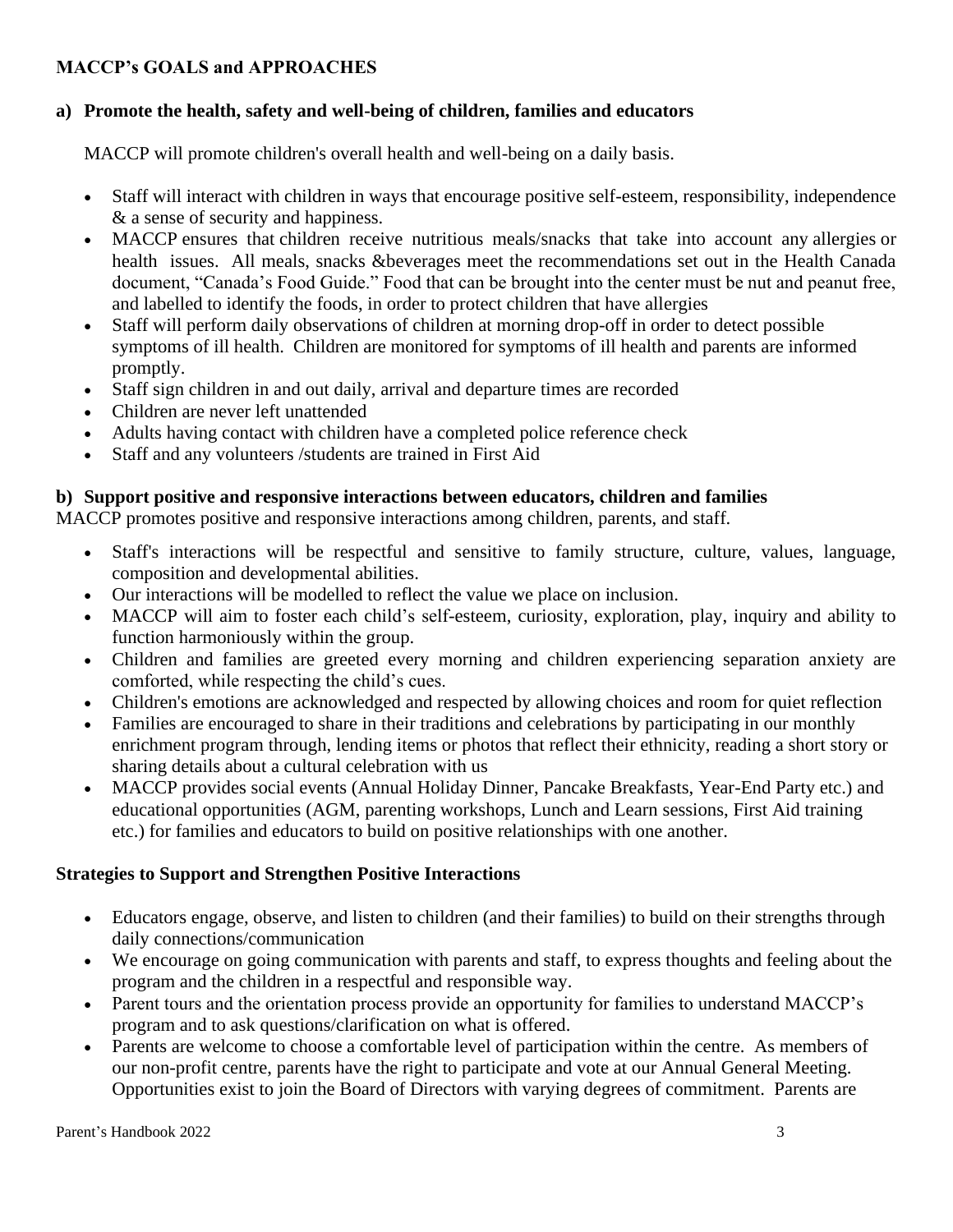encouraged to participate within our Program Enrichment, ranging from leading yoga classes to reading a favourite story to small or large groups within the classroom. Opportunities to join in on field trips, offering technical and computer help, playground upkeep, and general handyman/woman tasks as well as join in on family events and cultural celebrations create a sense of well-being and belonging.

• The daily schedule for each classroom, permits a wide variety of activities to address these opportunities for every child so that he/she will feel confident in exploring their learning environment.

# **c) Encourage and enable children to interact and communicate in a positive way and support their ability to self-regulation**

MACCP supports the children in the development of their ability to communicate with others and develop long lasting strategies for self-control.

- Staff view all children as being competent, capable, curious and rich in potential.
- Staff will help children respect the basic rights of others and build on their social skills helping them in recognizing, regulating and expressing emotions.
- Staff support children to resolve conflicts in a positive constructive manner
- Staff use daily routines and group activities and mealtimes to encourage connections and provide opportunity for communication
- Staff encourage communication between children, modeling listening strategies to support relationships.
- Children are encouraged to be aware of the effect of their actions on others

# **d) Foster exploration and inquiry that is play based**

**Evidence from diverse fields of study tells us that when children are playing, they are learning**  MACCP will foster children's exploration, play & inquiry daily within all of our learning environments. MACCP provides separate play spaces specifically arranged for each of our age groups. We have strategically planned the physical space in order to:

- ensure that the environment provides comfort and meets children's needs related to rest, play, and nutrition.
- support children's self-care skills and growing independence to promote a sense of competence by creating natural transition periods between activities and to allow for easy accessibility to the learning centres.
- Enabling children to have a voice in their decision making and choices so that they can take ownership of their choices and activities.
- Providing opportunities to learn how to manage their emotions effectively in a social environment so that it equips them with strategies to redirect their behavior and emotions in a positive direction.
- Arrange the physical environment so that there are stimulating ways to offer areas for exploratory learning
- Children are encouraged to explore, play & ask questions.
- Children are provided with an environment that encourages their exploration & inquiry.
- Children will be offered opportunities for enjoyable, spontaneous, active play which will enhance their learning
- Children will have a variety of opportunities to explore their world through play. When this natural activity is supported at our centre, the child's competence & capacity to be more self-regulated is optimized.

# **Supporting Healthy Development and Learning**

- Environments are created that recognize children are individuals by documenting their learning
- Providing quiet activities for children who do not sleep
- Connecting with families to ensure environments and experiences reflect the child`s everyday life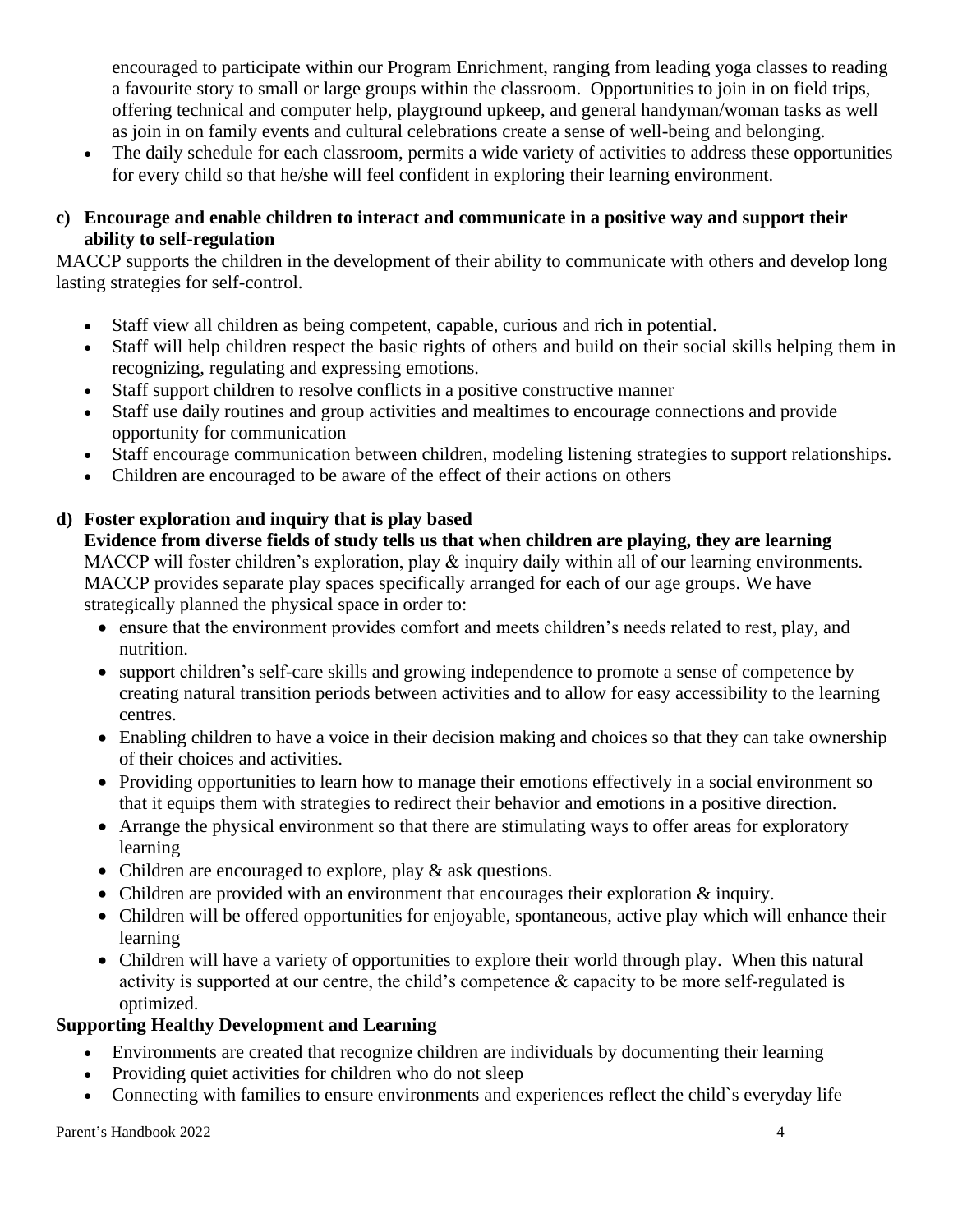# **e) Provide both child initiated and adult supported experiences to foster development**

MACCP will provide the children with experiences that are reflective of both the children's and adults' interest and choices.

- The staff will document their daily observations of the children  $\&$  plan for play based learning opportunities which support the children's development of capacities/ skills while respecting their interests & choices.
- Staff will use observations to determine interests and plan learning opportunities in all developmental areas which is continuous & available to families. This is an approach that celebrates new ideas & supports the spontaneity of the developing child.
- Our staff expand the children's interests by adding materials, asking questions  $\&$  scaffolding the children's learning by providing new challenges and ideas.
- Child initiated experiences can be seen through photo documentation on bulletin boards, and in each child's portfolio
- Some emergent experiences are documented as they occur and posted
- Child initiated play can be seen regularly as we observe how children use their environment

Every MACCP staff should feel that they belong, and they are an integral and valuable contributor of our program. All staff deserves the opportunity to engage in meaningful work.

- Our weekly program plans are developed through observations of the children's interests and developmental progress and incorporate positive learning opportunities and experiences that allows for supported learning environment.
- Educators set up the environment to engage the child`s interest and curiosity

# **f) Plan for and create positive learning environments and experiences in which each child's learning and development will be supported.**

MACCP will provide an environment in which learning is a rewarding and enjoyable experience, and where each child can develop to their potential at an individual pace.

- The children's learning environment will be reflective of the children within it. It will be set up to ensure that children are provided with an environment that is safe, fun and encourages children's individual development.
- The daily schedule permits a wide variety of activities to address these opportunities for every child so that he/she will feel confident in exploring the learning environment.
- A minimum of one observation per child per week is recorded to provide a basis for programming that is meaningful
- Daily Classroom observations help educators to find meaning in what children do and explore ways to engage them
- Planned activities support social, emotional, physical, creative, cognitive and language development
- Staff use ELECT as a tool to understand the sequence of development and to plan for children's learning and document their progress.

# **g) Incorporate indoor and outdoor play, as well as active play, rest and quiet time into the day and give consideration to the individual needs of the children receiving childcare**

Children are provided with a learning environment that incorporates indoor and outdoor play. Also, opportunities for active play, rest and quiet are offered daily to ensure that the individual needs of each child is being met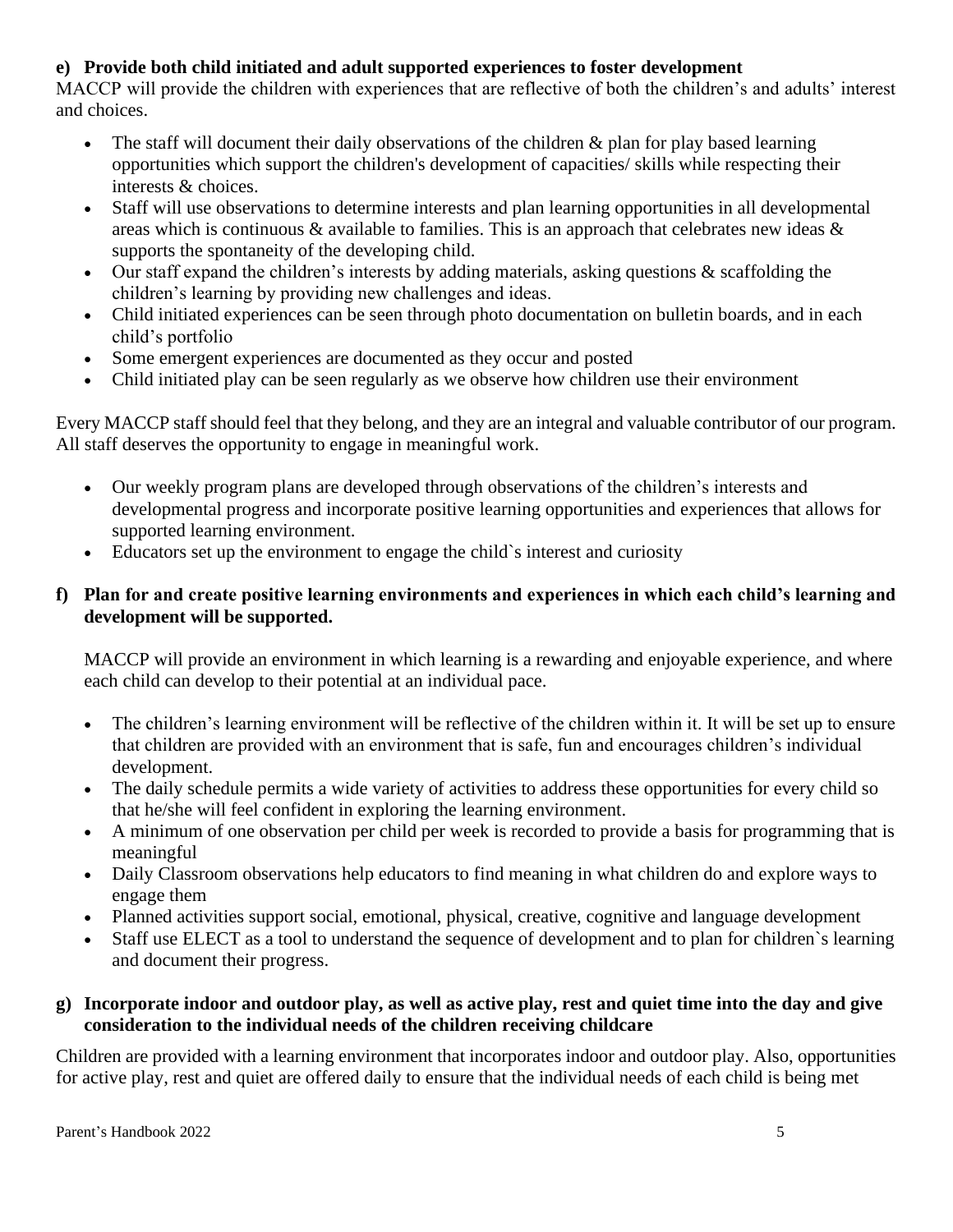- Children will be provided with learning experiences that encourages them to explore different development domains and will be made available to them at all times of the day.
- Programming will support children's self-care skills and growing independence to promote a sense of competence by creating natural transition periods between activities and to allow for easy accessibility to the learning centres.
- Through each room set up/arrangement, we ensure that the environment provides comfort and meets children's needs related to rest, play and nutrition.

# **h) Foster the engagement of the ongoing communication with parents about the program and their children**

Ongoing and open communication with families is a priority at our centre. We recognize that families are the primary caretakers and a child's best teacher. We also recognize that our educators play an important role in supporting families by caring for their children and augmenting their children's growth, development, and wellbeing in a comfortable, home-like, safe, and secure environment. Ensuring that we stay actively engaged with the parents is vital to the holistic approach to children's learning. We develop opportunities for parent participation and program engagement in their child's learning environment so that it develops personal growth, confidence in parenting and service to others.

- Family involvement is welcomed as we believe that strong partnerships with families strengthen the children's opportunities for learning and development.
- We value the importance of fostering the engagement of ongoing communication with families about the program and their children. This is achieved through daily charts, newsletters, family events, etc.
- A shared view of families as competent and capable, curious and rich in experience informs our relationship with families and has a significant impact on children.
- Ongoing photo displays provide families with a sense of involvement and belonging
- Educators engage in daily communication with families through verbal engagement
- Newsletters are used to share information about events and other information
- Parents are encouraged to participate in their child's own classroom through monthly enrichment segments.
- Upon registration parents are invited to list areas in which they would enjoy participating as volunteers such as field trips, handyman/woman (minor fix-it) jobs, provide food/baking for special events, help with computers, special events, playground upkeep, possible audio/visual/technical support, or in a more formal role by joining the Board of Directors.

# **i) Involve local community partners and allow those partners to support the children, their families and the staff**

MACCP promotes the involvement of the local community to further develop and support the learning of the children, families and staff. Opportunities to engage with people, places, and the natural world in the local environment help children, families and educators, and communities build connections.

- Local community specialists/visitors are brought into the centre from time to time, to offer programming which enhances learning in a variety of areas such as dance, art, music.
- Parent workshops are booked according to the needs of the group
- Parents are encouraged to visit OEYC programming/ parenting workshops on occasions
- Visits from professionals in the local community i.e., Dental hygienists and nutritionists, Toronto Public Health workers, Speech and Language therapists, and ongoing resources will be available to parents.
- Local community workers are invited to visit from time to time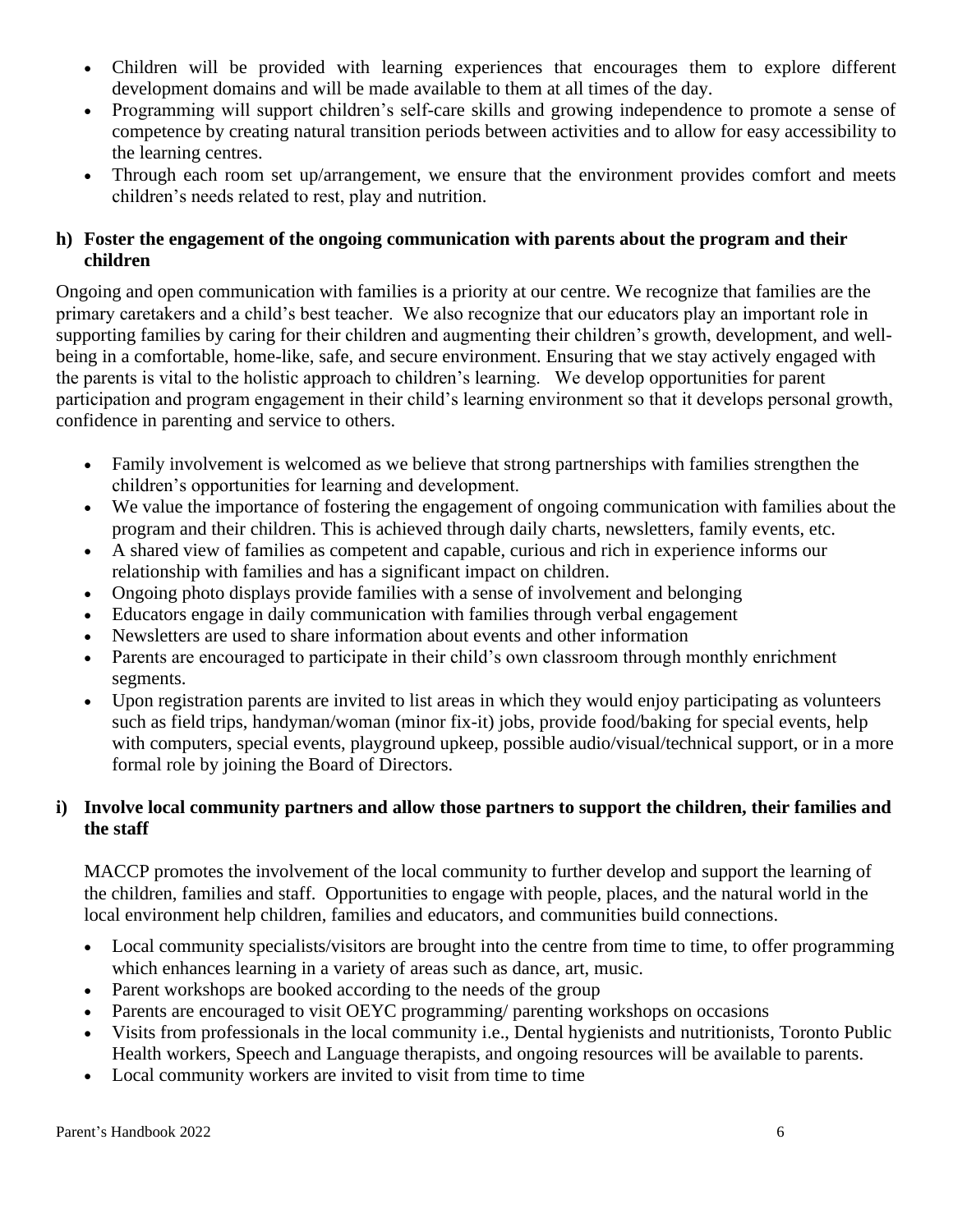**j) Strengthen the capacity of educators to collaborate effectively with children, families and their colleagues through the provision of ongoing opportunities for continuous professional learning** 

MACCP will provide and encourage professional development opportunities to our staff, on an ongoing basis. We support our staff by seeking out continuous professional learning opportunities and by considering opportunities presented to us.

We believe our staff are knowledgeable, caring, resourceful and they too bring diverse social, cultural, and linguistic perspectives. Educators are lifelong learners. Our staff are rich in experiences, competent and capable individuals that collaborate with others to create engaging environments and experiences. When educators engage in continuous learning and questioning, exploring new ideas and adjusting practices, they achieve the best outcomes for children, families, and themselves.

- Educators are provided with learning opportunities by participating in workshops, staff meetings, City of Toronto ongoing quality assessment training and collaborating with other educators
- Educators are provided with resources that promote and support children's learning
- Educators establish goals in conjunction with the Director during evaluations
- Educators are provided with planning time away from the children

# **k) Document and review the impact of the strategies set out in clauses (a) to (j) on the children and their families**

Documentation is used as a pillar of the learning process of children, families, and staff.

- A variety of different types of documentation will be used to ensure that the goals of the centre are reflective of the learning process of the children, staff and the parents.
- Continuous communication opportunities will be offered to review and reflect the impact of the goals of the centre.
- Feedback will be collected via exit surveys for both staff and families, documentation and centre meetings (Board meetings, staff meetings and Team meetings).
- The Board of Directors will review the impact and implementation of our statement on the children, their families and our community annually.
- The Program Statement will be modified as new strategies and ideas are incorporated and updated
- The Director will be able to re-evaluate The Program Statement though exit interview surveys, staff meeting and through building positive relationships with families, the children, and our community to encourage dialog.
- Educators will be able to re-evaluate and revisit The Program Statement regularly during Staff */Team* meetings

MACCP's Program Statement is reviewed annually with all educators/staff or at such time the Program Statement is modified. Staff, students, and volunteers review the Program Statement prior to interacting with the children.

# **MACCP Statement Summary:**

Our curriculum is consistent in approach with the document "How Does Learning Happen?" - Ontario's Pedagogy for the Early Years. The core and supporting principles of MACCP mirror the Early Learning for Every Child Today (ELECT) guiding principles (as per diagram below, extracted from "How Does Learning Happen?"- Ontario's Pedagogy for the Early Years). Our pedagogical approach requires educators to be play partners, architects of the playscape, planners, recorders, and communicators.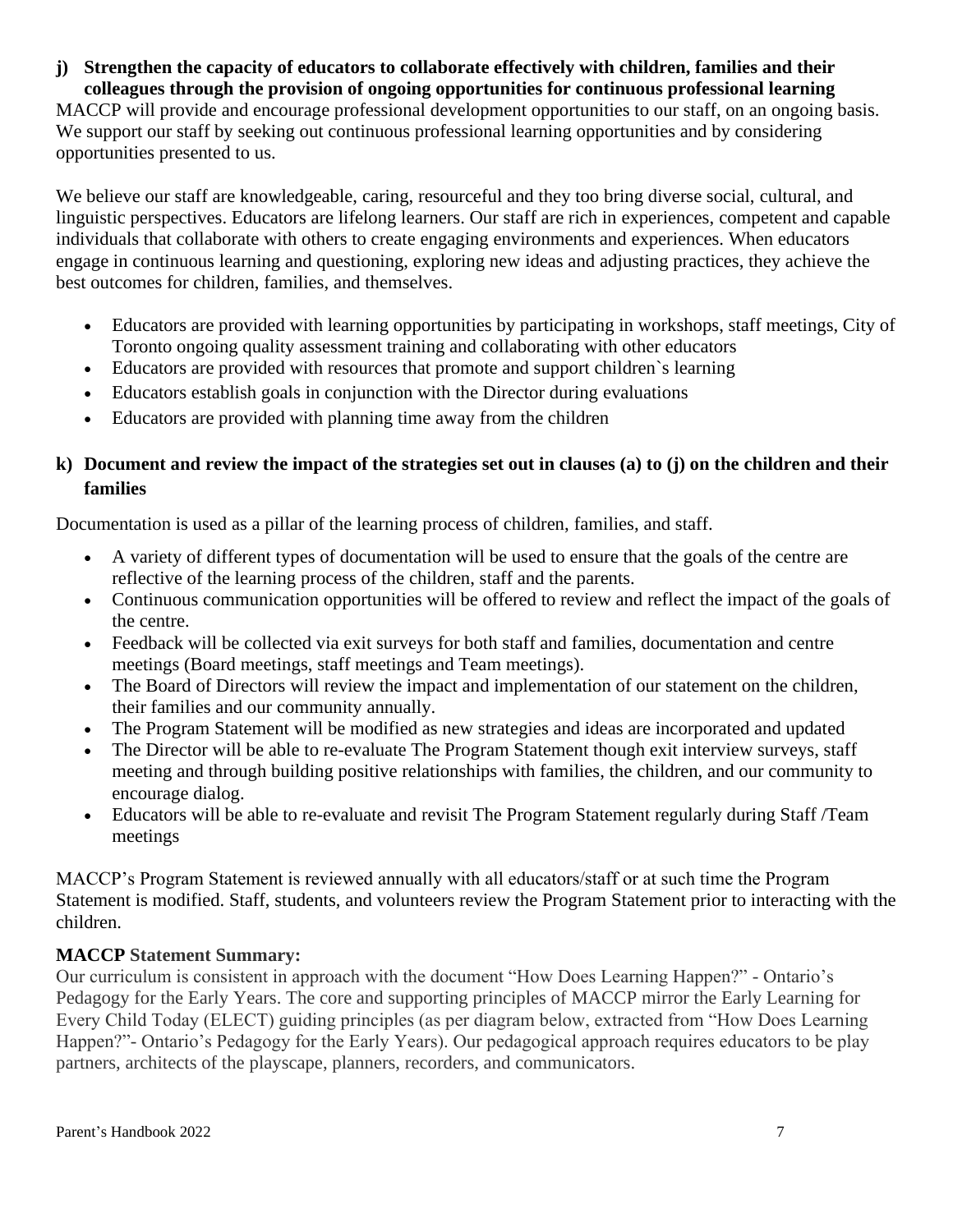

#### <span id="page-11-0"></span>**Programs**

McNicoll Avenue Childcare Program accepts children from newborn to 4 years of age. We offer Infant, Toddler and Preschool Programs. We will do our utmost to advance your child to the next program at the appropriate time, yet there are no guarantees of availability of space. In the event there is no space available in the next program, your child may need to remain in his/her present program until one becomes available, typically up to a maximum of 2 months beyond your child's age of graduation. Therefore, the fee for that program will still be applicable. If no space has become available, the centre will provide one month's written notice to allow you to find care elsewhere.

These programs run from September to the middle of August. We are closed for the last two full weeks in August. The reason for the closure is so that the classrooms can be cleaned and disinfected by the janitorial staff. The operating hours for the above programs are from 7:30 am to 6:00 pm, Monday to Friday. We may be able to offer a part-time program option if parents can find a match (age and shared days) to share a full-time space.

#### <span id="page-11-1"></span>**Infant Program**

Our infant classroom has a licensed capacity of 10 children with 3 classroom teachers. In the infant program, we focus on warm, responsive interactions between children and staff, and creating a positive transition into the world of childcare! This classroom has a more flexible schedule and 1:3 ratio which supports each child at their different developmental stages. We focus on creating a program that satisfies the children's emotional needs, provides space for the children to learn and grow, and exposes them to a variety of age-appropriate materials and experiences to facilitate their development. By one year old, the children are gently transitioned to a more predictable schedule in preparation for the toddler program.

#### <span id="page-11-2"></span>**Toddler Program**

Our toddler classroom has a licensed capacity of 15 children with 3 classroom teachers. In the toddler program, we focus on providing the children with a rich, interesting environment that the children can explore holistically with their mind, body, and senses. We encourage children's feelings of competence by giving them increasing opportunities to experiment and solve problems, and build social skills by modelling empathy and positive, respectful interactions. Outdoors, our curriculum provides ample space for children to test their physical limits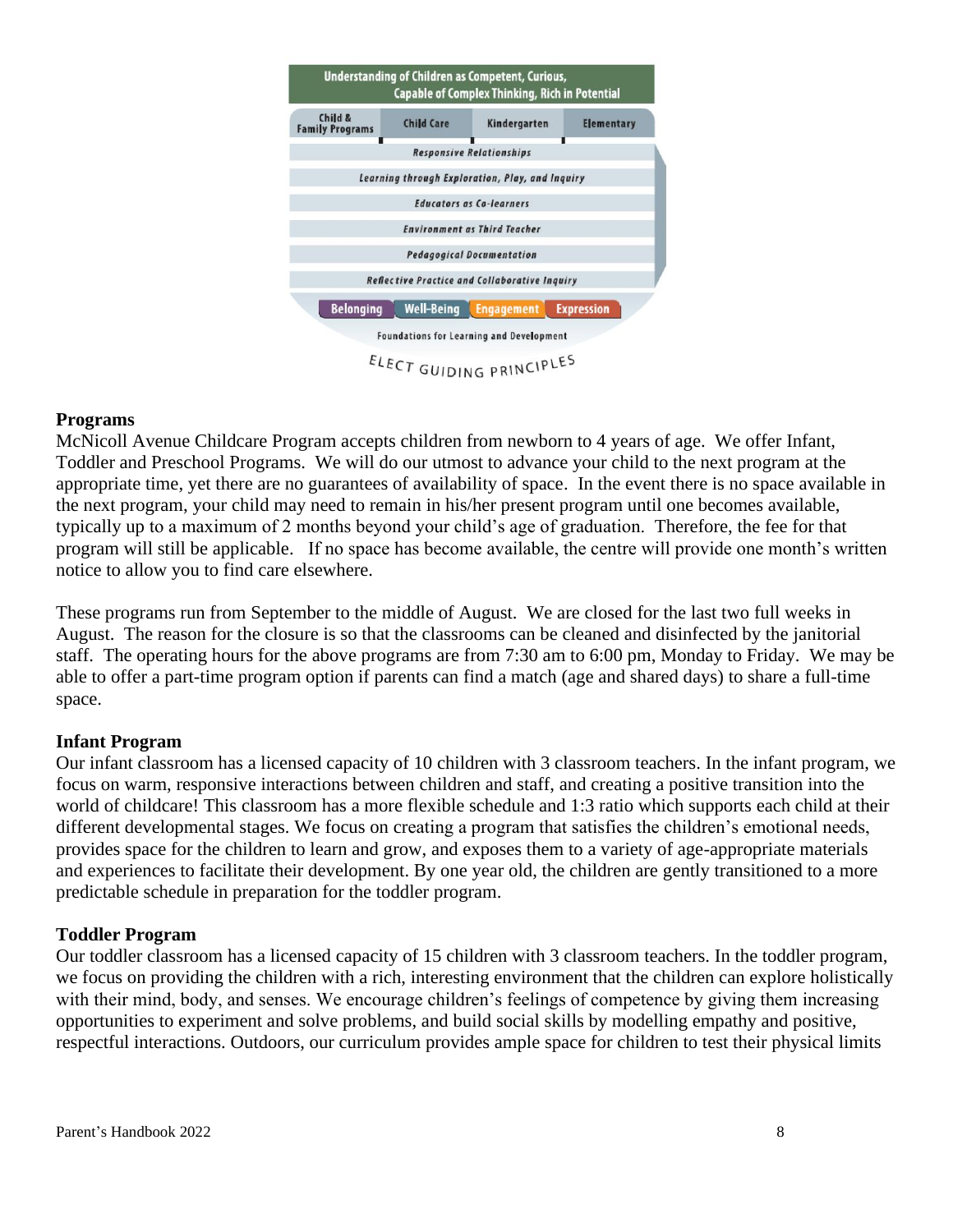# <span id="page-12-0"></span>**Preschool Program**

Our pre-kindergarten classroom has a licensed capacity of 24 children with 3 classroom teachers; the program seeks to provide your child with the necessary skills to begin their school journey. We foster curiosity and excitement in learning by providing a rich variety of learning opportunities that promote creative expression, inquiry, collaboration, and communication. Cultivating positive social skills is a priority in this program and is a foundational skill for a smooth transition into primary and beyond. The pre-kindergarten program introduces children to an educational program which includes a variety of activities that focus on language, mathematics, science, art, music, drama, and physical education.

# <span id="page-12-1"></span>**Program Requirements regarding Active Play, Outdoor play, Rest and Sleep**

- The Infant and Toddler groups are separated from the Preschool group during active indoor and outdoor play periods; and
- Each child in our care spends time outdoors for at least 2 hours each day, weather permitting.
- Each child in the Toddler and Preschool group has a rest period not exceeding 2 hours in length; and are permitted to sleep, rest or engage in quiet activities based on the child's needs.

As Infants sleep in a separate sleep room area, staff will follow and document Safe Sleep Supervision practices for each individual Infant.

# <span id="page-12-2"></span>**Management**

McNicoll Avenue Childcare Program (MACCP) was formed in 1985 as a non-profit, community-based childcare centre located in McNicoll Avenue Public School. MACCP is a former tenant of the Toronto District School Board (TDSB) and is located on former school property, now owned by the Province of Ontario's Ministry of Infrastructure Ontario (IO). MACCP is committed to providing high quality childcare and offers programs that provide a unique opportunity for the children to develop skills in social, physical, emotional, cognitive and creative areas. The program components strive to meet the needs of each child and to create an atmosphere that fosters cooperation and responsibility. MACCP is operated by a team of Early Childhood Educators and caring Assistant Teachers and is governed by a volunteer Board of Directors comprised of parents, the Executive Director and community members. The Board meets once a month to review the past month's business and make plans for the future. This process ensures that the objectives of the program are being met, as well as giving the Board and Executive Director an opportunity to discuss matters of concern.

Board Members usually serve a two (2) year term. They are elected from parents of children in the programs and community members. Elections are held at the Annual General Meeting. The officers of the Board include a President, Vice President, Secretary and Treasurer. Parents are also welcome to join as committee members.

# <span id="page-12-3"></span>**Staff**

MACCP is staffed with qualified teachers trained in Early Childhood Education. Child CPR and First Aid training is reviewed annually. Professional development is provided for the staff throughout the year. Our staff has experience in, and knowledge of proper guidance methods suited to the ages of the children in the program.

We provide appropriate pupil-teacher ratios, specific to the ages that we serve. We also provide a field placement setting for a number of students enrolled in Early Childhood Education at Community Colleges in the Toronto area. As per our Volunteer and Student Supervision Policy, volunteers and students do not have unsupervised access to children.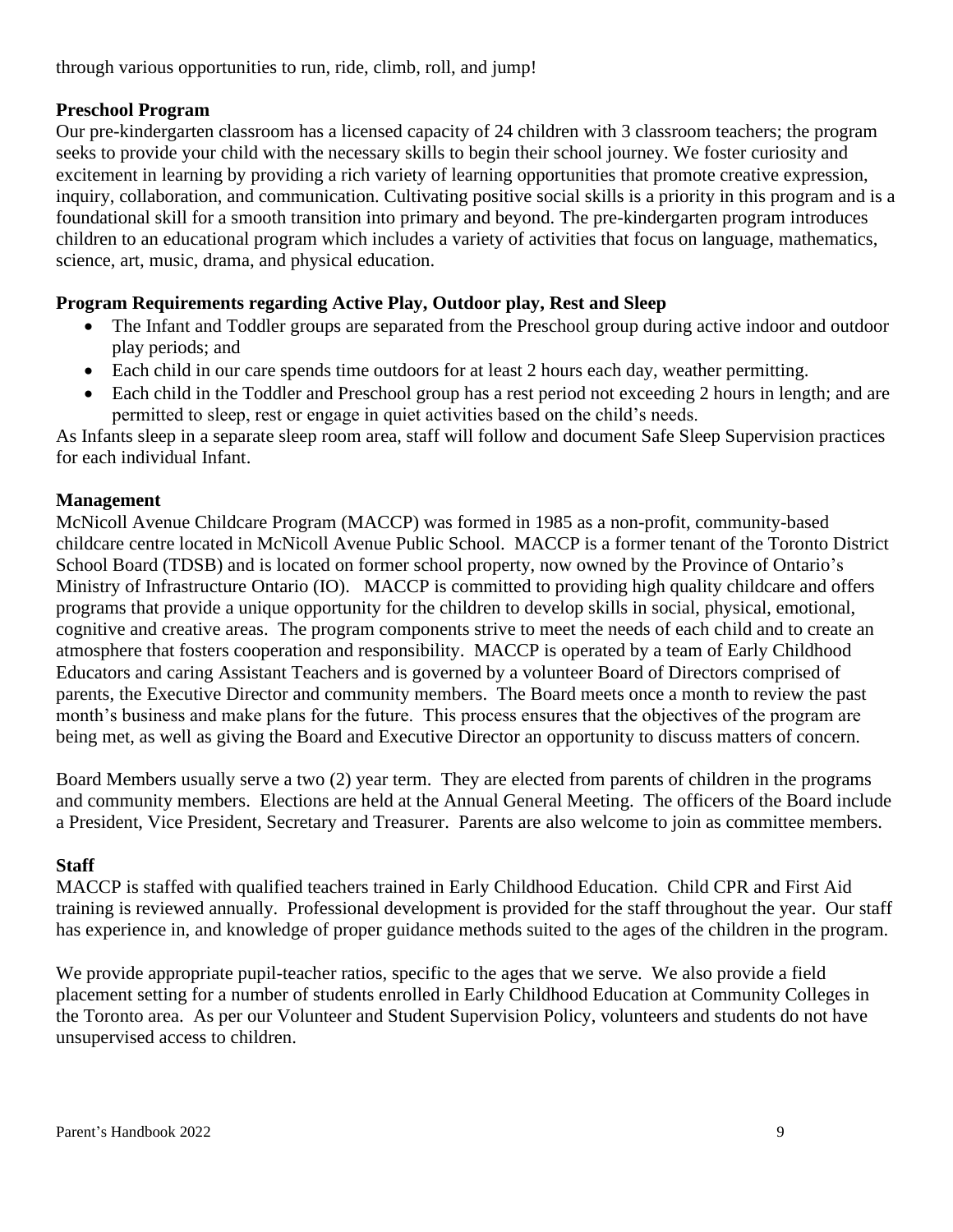# <span id="page-13-0"></span>**Parental Involvement**

Parental involvement is a key ingredient in maintaining the quality of the McNicoll Avenue Childcare Program. We always strive for a dynamic, interactive, open environment where staff can support families in raising happy, healthy, curious and motivated children. We welcome parental participation and involvement at all times. Parents must annually sign off on the Volunteer Policy prior to participating on any field trips. Only employees will have direct unsupervised access to children. Volunteers and students being supervised by an employee will not be counted in the staffing ratios and are never left alone with the children. No child is supervised by a person under 18 years of age.

MACCP depends on the contribution of time and talents of parents and volunteers. Parents are welcome to serve on the Board of Directors, as committee members or to attend Board meetings. Information on inspections, programs, fees, menus, staff names, dates and times of Board Meetings and other items of interest are available on the Parent Information Board. Parents are welcome to participate as part of our ongoing Monthly Enrichment Program by offering to come into the classrooms to read a story, help plant, help bake, do yoga, play music etc. Please speak to the Director or your child's teacher to arrange a time convenient for you and the teachers.

### **Parents are expected to:**

- read the organization's By-laws (found on the Parent Information Board),
- to attend the Annual General Meeting  $(3<sup>rd</sup>$  Monday of October),
- to be considered for nomination to the Board of Directors or to become committee members.

Any parent's concerns and suggestions are welcome throughout the year.

# <span id="page-13-1"></span>**Scheduled Holidays**

MACCP closes on the following statutory holidays **plus one extra day between Christmas and New Year's Day.** The MACCP Board will determine this day in November. We will close early in the afternoon on the last working day before Christmas Day and New Year's Day. You will be informed in advance of the exact time of closure. We reserve the right to close for alternate days or emergency situations should it be warranted.

#### **MACCP is closed on:**

| Labour Day       | <b>Boxing Day</b> | Good Friday          | Canada Day |
|------------------|-------------------|----------------------|------------|
| Thanksgiving Day | New Year's Day    | <b>Easter Monday</b> | Civic Day  |
| Christmas Day    | <b>Family Day</b> | Victoria Day         |            |

No reduction in fees will be made for absences due to illness, vacations, statutory holidays, or unforeseen closure.

# <span id="page-13-2"></span>**Centre Closures**

#### **Closure due to any job action or strike:**

• No changes are expected and the MACCP would continue their regular hours of operation.

# **Closure due to Health and Safety or other circumstances:**

Due to unforeseen circumstances, MACCP may be required to close for health or safety reasons (i.e., Illness outbreak, fire, flood, etc.). No reduction in fees will be made for any unforeseen or early closures.

### **Closures Due to Weather Conditions: Prior to Opening:**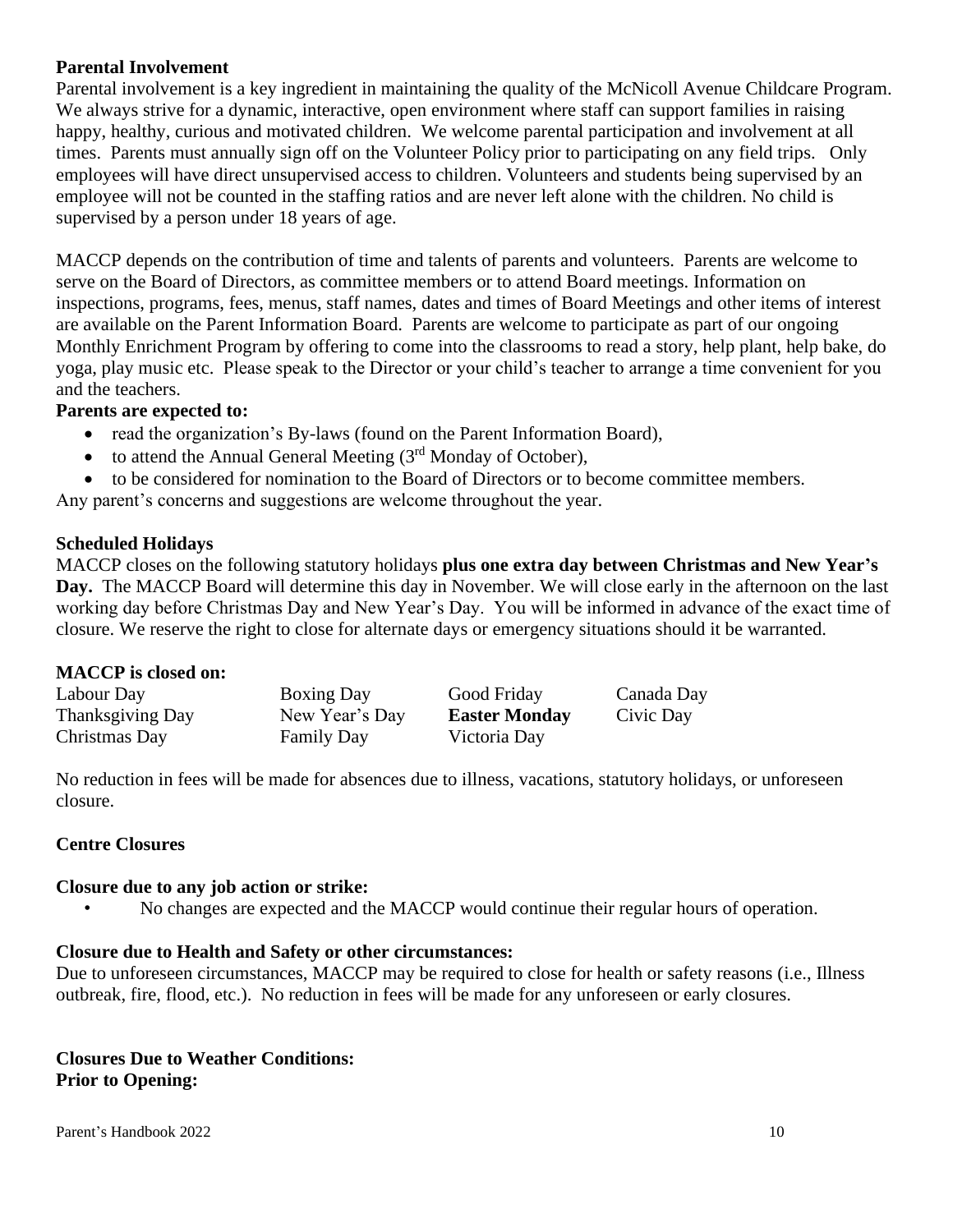- If the City declares all Toronto childcare centres to be closed OR if TDSB declares all Toronto schools to be closed, then MACCP will not open on the specified day. This will be announced in the media and/or if it is only TDSB schools, it will be on their website: www.tdsb.on.ca, as well as announced on the local media.
- When possible, the Centre's phone message will be changed to reflect the current status of the closure and will be updated as necessary. If possible, an email will also be sent out to current families with updated information.

# **Early Closure:**

- If the TDSB determines that schools within our area must close early due to severe weather conditions, MACCP will advise parents to make arrangements to pick-up their child(ren) earlier than usual.
- Under any of the above circumstances, if closure of MACCP is expected to exceed five working days, if possible, every effort will be made to move the Centre to an alternate suitable location, based on the assistance provided by the Ministry of Education and Toronto Children's Services.

All decisions regarding MACCP closure will be made at the discretion of the Executive Director, Board of Directors, and other tenants of the building, taking into consideration the safety and health of the children. This will be communicated to parents with as much notice as possible. Again, no reduction in fees will be made for any unforeseen or early closures.

# <span id="page-14-0"></span>**Fees**

MACCP is a non-profit organization, we strive to ensure that the Centre continues to be a viable organization with sufficient resources to maintain and where possible, improve our programs. The program fees are set by the Board of Directors and reviewed annually. The parents are responsible for paying the full monthly fee unless parents receive a fee subsidy from Toronto Children's Services Division.

If parents receive a fee subsidy, the monthly fee is based upon the assessed daily fee contribution. Such parents are responsible to fulfill all the necessary requirements of Children's Services Division to maintain the subsidy. If the parents become ineligible for subsidy, the parents are responsible for paying the full monthly fee.

The annual 2-week (10 days) summer closure in August is not included in the monthly fees. The fees for August are pro-rated to the daily rate minus the 10 days.

# <span id="page-14-1"></span>**Absenteeism**

Toronto Children's Services allows a maximum of 35 days absence per year, or 20 days in succession for all subsidized clients. If subsidized parents exceed the allotted days, the full fee daily rate must be paid to the centre upon each day of absence. Whenever possible this full fee daily rate must be paid in advance of the intended absence(s). Failure to pay will ultimately result in the termination of care.

# <span id="page-14-2"></span>**Registration and Security Deposit**

Upon initial registration, parents pay a \$50.00 non-refundable registration fee and 10 days full fee security deposit per child. Should a parent decide not to enroll prior to starting, the registration fee and security deposit are non-refundable, regardless of the circumstance. The security deposit will be refunded only when your child is enrolled in care with us, and the centre receives a full month's notice of your intended withdrawal in writing and any outstanding fees have been paid in full.

# <span id="page-14-3"></span>**Monthly Fee**

The monthly fee is payable upon registration using cheques post-dated to the end of the calendar year. Once the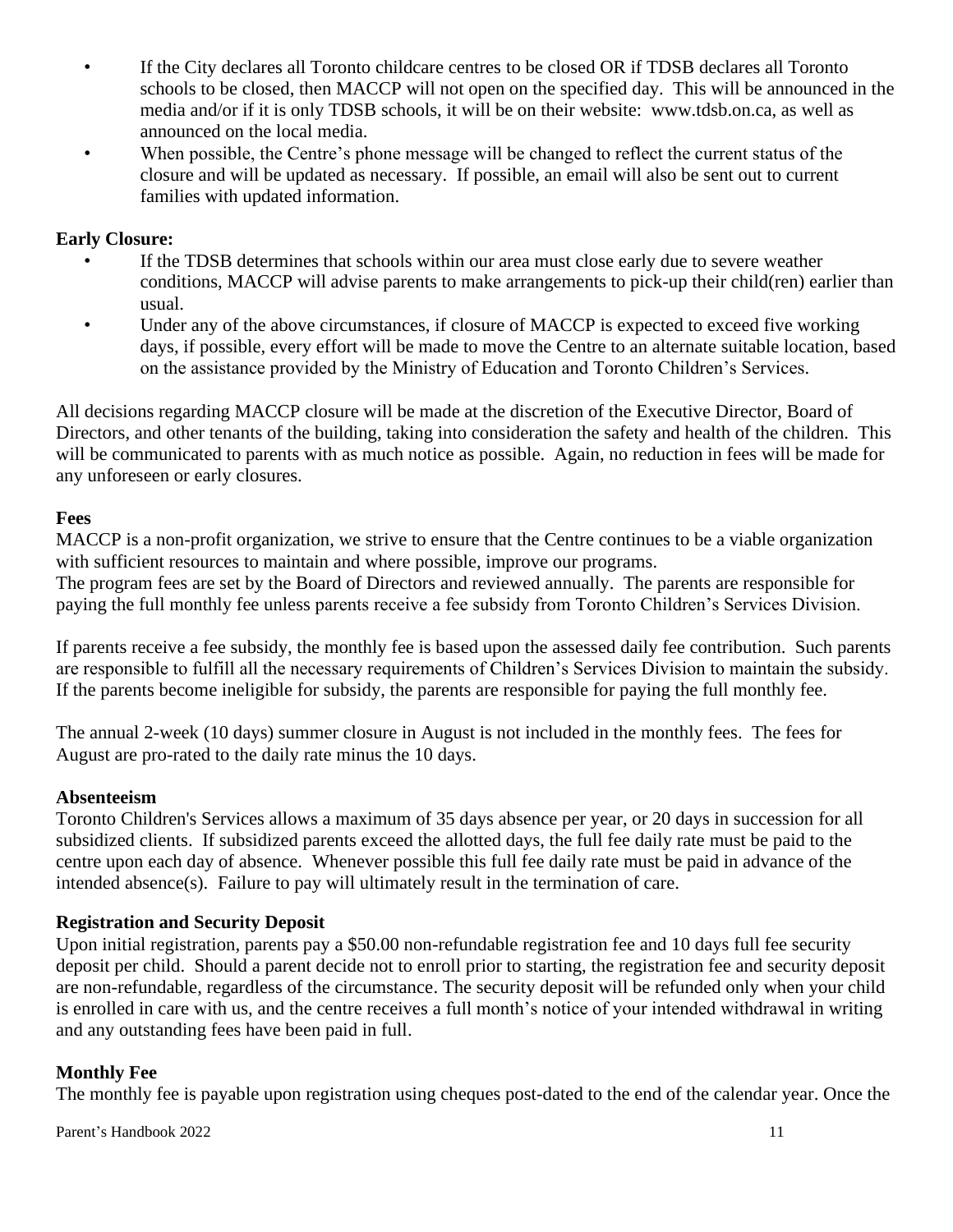Board of Directors sets the fees for the coming calendar year, notice will be given to the parents, and all postdated cheques must be provided for the upcoming year, or up to the child's impending move to the next age group. The registration package with completed information and all the post-dated cheques must be submitted to MACCP prior to the date of admission.

An administrative charge of \$30.00 will apply to late payment, NSF or returned cheques.

# <span id="page-15-0"></span>**Late Fees**

# **Departure:**

Children must be picked up no later than 6:00 pm, or late fees will be applied.

Late fees are incurred when a child is at the centre after 6:00 pm, according to the designated clock in the room. The date, time of late pick up, parent and Staff signatures will be recorded in the Late Fee book.

It is not acceptable for parents to be repeatedly late, as it is not fair to the child or to the Staff. The Executive Director will monitor frequent late pickups and further action may be taken to ensure that the child is picked up by the end of the program in the future. Subsequent breaches of this provision are a cause for termination of the Parent's contract.

# **Procedure:**

- 1. Parents must pick up their children by 6:00 pm. If a child remains in the centre after 6:00 pm, a late fee of \$1.00 per minute per child is strictly enforced. At 6:00 p.m. the Centre will call the child's home, parents' work and/or emergency contacts. Parents are expected to keep the Centre appraised of efforts to pick up the child. The late charge is to be payable directly to the staff on duty within 24 hours. A parent's signature noting the time of pick-up and initialed by the staff is required.
- 2. If the child has not been picked up by 7:00 pm and the Centre has not heard from the parents, Children's Aid will be contacted.
- 3. The Centre administration continues to reserve the right to make decisions around the late policy due to unforeseen events such as inclement weather. These decisions will be final.

Parents in disagreement with decisions made by the Executive Director regarding late fees may appeal the matter to the Board of Directors in writing. Upon receipt of the letter, a member of the Board will contact the parent to resolve the issue. Again, these decisions are also final.

# <span id="page-15-1"></span>**Tax Receipts**

A tax receipt will be issued for childcare fees paid within a calendar year. The receipt will be available by the end of February of the following year. In the event that parents lose the original receipt and request another copy, an administrative charge of \$20.00 will be required.

# <span id="page-15-2"></span>**Admission / Enrollment / Wait List**

Parents who have a child enrolled in McNicoll Avenue Childcare Program (MACCP) will be asked to complete re-registration documents when transitioning to the next classroom. This consists of an updated Parent Contract, a new Emergency Contact card and a Classroom Registration Information form. If a parent does not re-register during the allotted time frame, it will be assumed that care is not required, and the Executive Director will refer to the waiting list. If a child will not be returning to care, one month's signed, written notice of the intended date of withdrawal is required.

No child or family will be discriminated against on the basis of race, language, culture, sex, or sexual orientation.

The Executive Director will arrange an orientation with each new family enrolling a child in the Centre,

Parent's Handbook 2022 12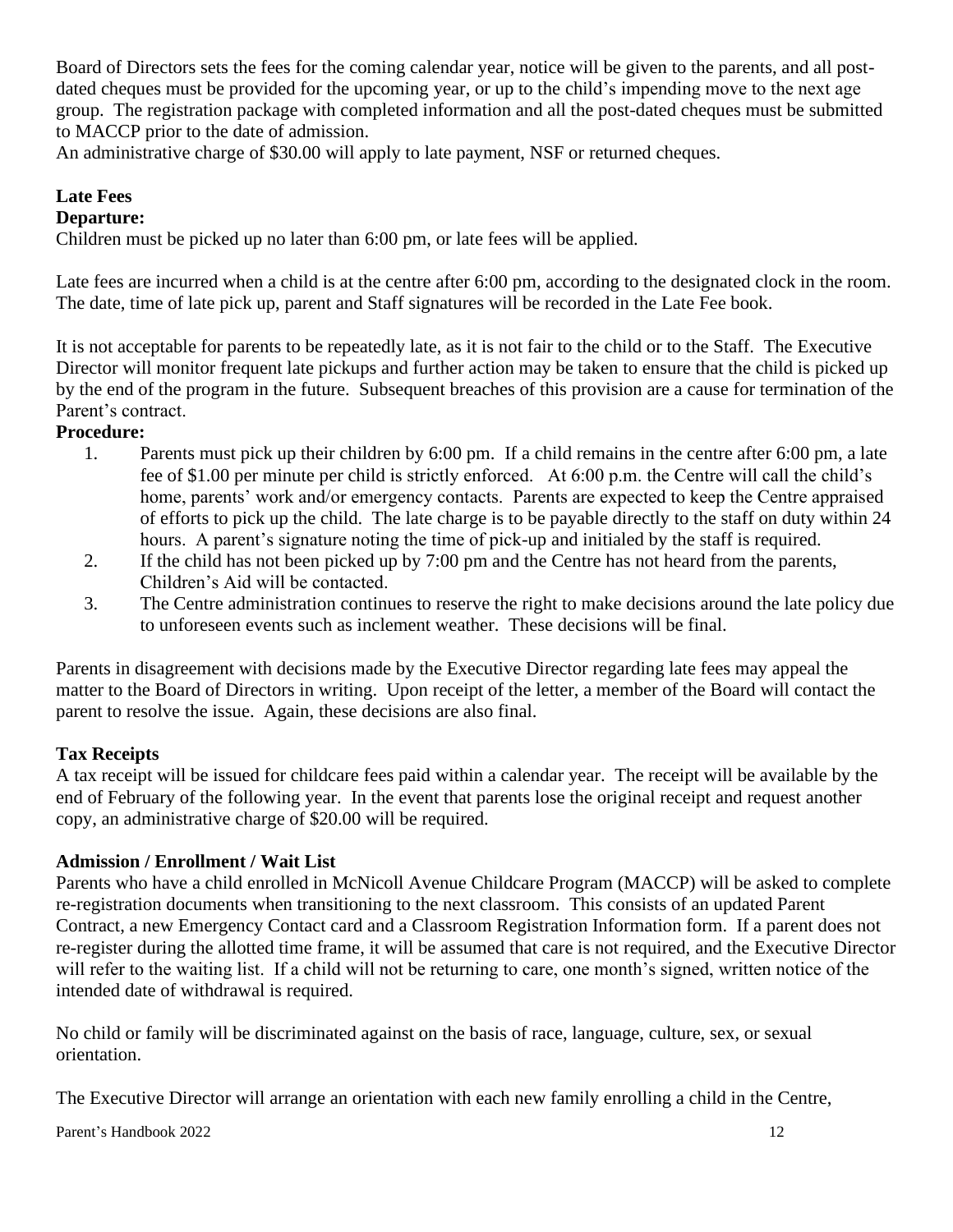explaining the philosophy of the Centre, reviewing the policies, introducing the program and outlining the opportunities of becoming a member of the Board of Directors.

At the time of registration, the parent must submit the following cheques for the centre fees:

- First month's cheque dated the first day of the month the child is starting
- Security Deposit together with the Registration Fee (non-refundable) on one cheque dated for the date of orientation
- The remaining post-dated cheques for the calendar year, or up to the month of the child's potential flip to the upcoming age group

Parents with children presently enrolled in the Centre will not be expected to participate in an additional orientation session with the Executive Director, however, they **must** submit the above cheques up to the end of December. When a child is transitioning to the next classroom, parents are encouraged to be available to meet the child's new teachers and ask any questions at that time, to enable a smooth transition. As well, all parents must sign the Parent Contract and any relevant policies required by the Centre.

Upon enrollment, parents must have completed all registration forms, children's medical information, permission forms, emergency information, and emergency contact information for our files.

# **Priorities of Space**

Admission of new children to the Centre is determined by the Executive Director, based on the Centre's capacity, the ages/graduation dates of the current children within the program and on the centre's waiting list. Priority admission will be given to siblings and returning families whenever possible.

# **Part Time Spaces**

MACCP operates full-time childcare programs. It is licensed and staffed based on full-time enrolment. It has been our policy to accept part time arrangements only where parents can find a "match" that fills a full week's attendance at the Program. The Program accepts these arrangements with the following conditions:

- a) Matches must provide full-time attendance in a given program. Only matches of two (2) days with three (3) days are permitted
- b) No day switching is permitted unless it is mutually agreed upon by both of the families. The parents must make switching arrangements. It is not the responsibility of MACCP Staff to undertake such negotiation on your behalf
- c) The onus is on the parent to find a match whenever the other party to their matching arrangements moves or no longer requires the same type of childcare. If a suitable "match" cannot be found, the parent's choice is to revert to a full-time childcare arrangement
- d) However, if current enrolment allows, MACCP is prepared to accept a child on a part-time basis without a match, until the space is needed by an incoming child on a full-time basis

# **Wait List**

- New names will be added to the wait list according to the date that they are received. The wait list will be made available in a manner that maintains the privacy and confidentiality of the children listed on it but allows the position of a child on the list to be ascertained by the affected persons.
- Parents will be contacted when space becomes available according to their requests on the registration form. They are requested to complete the registration procedures at the designated time. Failure to do so may result in their child's name put back to the bottom of the wait list.
- Children's sequence on the wait list may change according to our Admission and Enrollment Policy.
- There is no fee charged to be placed on the wait list.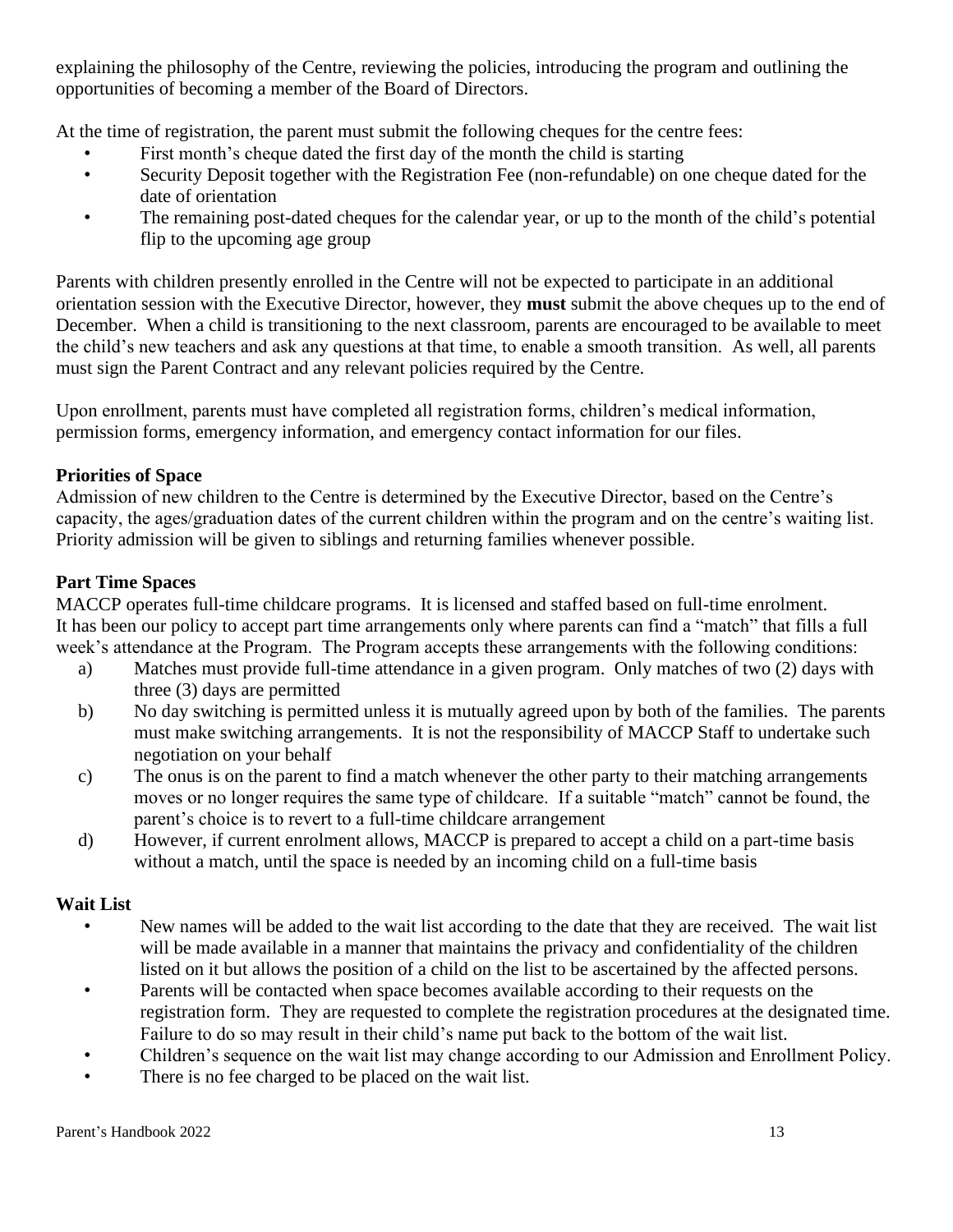# <span id="page-17-0"></span>**Orientation**

When registration has been completed, one of the parents is invited to come with his/her child and spend time in the child's classroom. They may visit one hour per day up to 5 days prior to the child's official starting date. The purpose of this visit is to provide parents and child an opportunity to become familiar with the staff and the new environment. This process will help the parents and child towards an easier transition.

# <span id="page-17-1"></span>**Withdrawal**

In the event of withdrawal of a child from the MACCP, the parents must give a minimum of one month written notice to the Executive Director. The security deposit and unused post-dated cheques will be returned on the child's last day of care.

# <span id="page-17-2"></span>**Termination**

McNicoll Avenue Childcare Program reserves the right to terminate the parent's contract should the program be unable to meet a child's special needs. The staff will follow the following procedure:

- A. Discussions with parent(s)/guardian(s) and Executive Director to:
	- 1. Identify the difficulty and reasons for it.
	- 2. Discuss implications for the child.
	- 3. Explain and discuss together ways of involving Community Resources (i.e., Early Childhood Education Consultant, Family doctor, Resource Consultant, Speech Therapist or Lumenus....)
	- 4. Record the consensus of the discussions and have all party's sign.

B. Executive Director reports a situation to the Board of Directors, honoring the confidentiality for the family, with recommendations.

- C. Establish a trial period for the suggested actions.
- D. Follow through with the action items of discussions.

E. Further discussions with parent(s) guardian(s), centre staff and agencies, wherein the results are again committed to in writing and signed by all parties.

F. If the centre's staff determine that the child cannot be accommodated in the program, and recommend withdrawal to the Board of Directors, parent(s)/guardian(s) will be notified and invited to attend a meeting of the Board of Directors in order to put their position forward.

G. If parent(s)/guardian(s) do(es) not attend the meeting, or if after attending, the Board decides that it is in the best interest of the child that he/she be withdrawn from the program, the withdrawal will be effective two weeks from the date of the meeting.

H. If a child is asked to leave or denied admission due to the centre's inability to accommodate the child's needs or family circumstances, our Children's Services Consultant will be notified, and the family may be offered referral (if applicable) to other services.

# <span id="page-17-3"></span>**Arrival and Departure**

MACCP has important policies concerning the arrival and departure of its program participants. These policies are integral to our program operations, in that we have an over-riding concern for the security and well-being of our children while they are in our care. Please ensure that you read and understand the following policies:

- 1. The person dropping off the child shall ensure that the child is taken directly to a staff member, and that the child is signed in by a staff member. You cannot leave your child in the classroom or hallway before 7:30 a.m. when there is no staff on duty. MACCP assumes absolutely no responsibility or liability for children left in the centre prior to the opening at 7:30 a.m.
- 2. MACCP is required to release children to parent unless a court order is provided to indicate only one parent has the custody of the child.
- 3. When picking up your child, you must notify a staff member that your child is leaving. Only preauthorized persons ("escorts") designated on the child's registration form/Emergency card may pick up the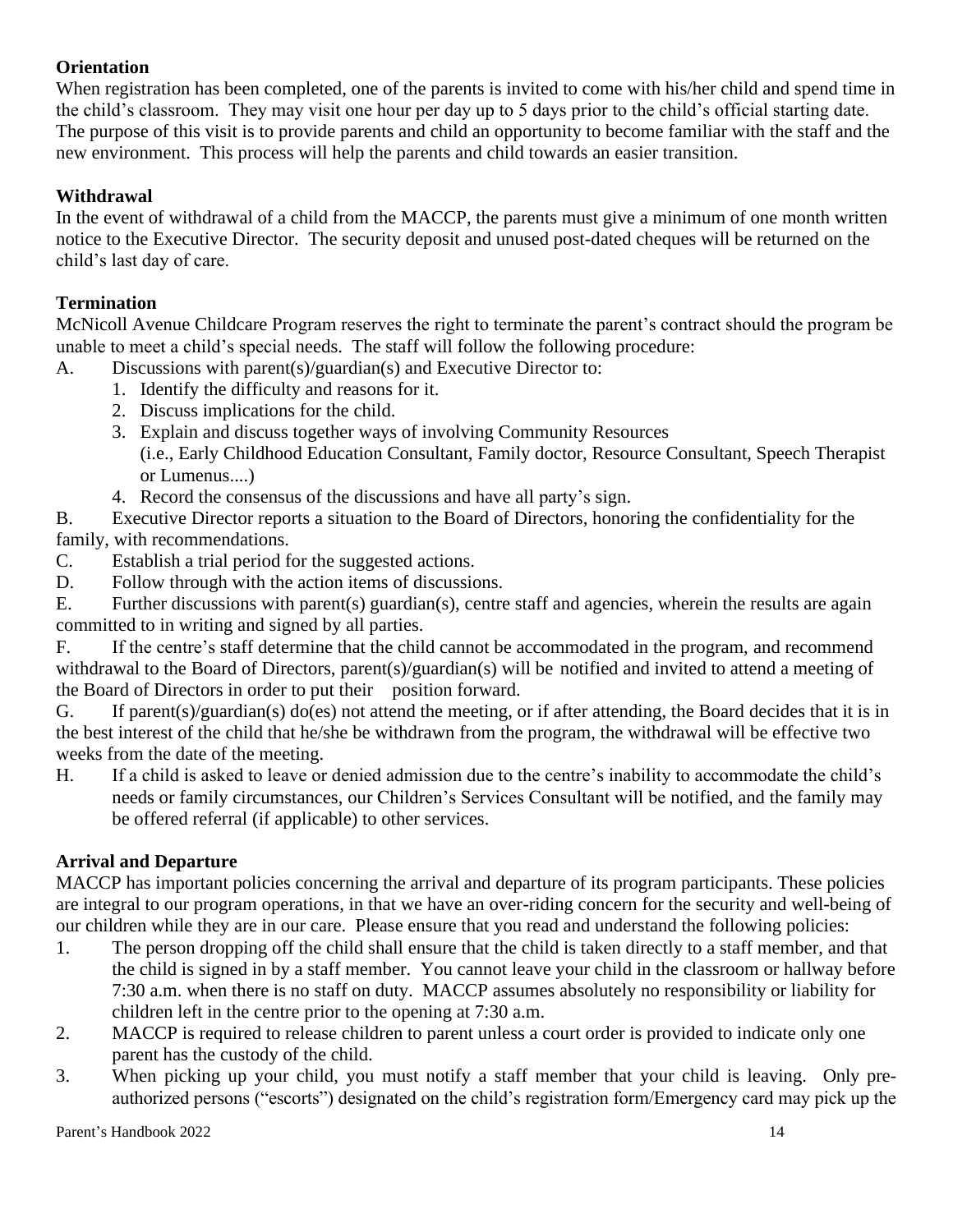child. An escort who has not been designated on the child's registration form may pick up the child only if prior specific written or verbal consent to a Staff member of the Centre for that particular escort to pick up the child has been given. If the Staff member is not satisfied that the person picking up the child is the authorized escort, he/she will refuse to release the child to the person. All escorts must be 16 years of age or older (14 years of age or older if the escort is a sibling with written documentation).

4. Parents must pick up their children no later than by 6:00 pm. In the extreme case that the child is not picked up by 7:00 pm and the staff is unable to reach the parents or another authorized person, the Children's Aid Society and the Police Department will be notified. Cases of constant late pick-ups will be brought before the Board of Directors and may be cause for termination of the Parent's Contract.

In order to make the transition time as smooth as possible, we suggest the following:

- Establish fixed hours to drop off and pick up your child. Children develop a sense of security by regular routines.
- Give the staff any relevant information concerning your child's well-being upon arrival.
- Come to the Centre no later than 9:30 am in order for your child to benefit fully from the programs. If a trip has been planned, your child must be here before the scheduled departure time in order for us to prepare your child to have an enjoyable and informative excursion.
- Please call by 9:30 am if your child will be arriving late, sick or will be absent for other reasons.
- Any change in the persons who are authorized to pick up your child from the program must be submitted in writing.
- Staff will not allow any child to leave the centre by releasing them into a situation, which they deem may compromise a child's safety. For example, a child will not be sent home alone in a taxi.

# <span id="page-18-0"></span>**Health Related Matters**

This section describes the policies and procedures regarding general health related policies and procedures followed by the MACCP. We ask parents to review and understand the following section, respecting the items mentioned, as good health is an important condition for all children in the programs to fully enjoy their time at the centre.

# <span id="page-18-1"></span>**Routine Practices**

McNicoll Avenue Childcare Program (MACCP) promotes the use of Routine Practices as an effective method of infection control. Routine Practices for infection control will be taught to and used by all Board of Director members, Staff members, Placement Students, Volunteers, children and family members. Routine Practices for infection control include:

- Regular hand washing
- Use of disposable, waterproof, latex gloves when blood is or may be present AND for all diapering of children
- Proper sanitizing and disposal measures
- Proper hygiene measure for food preparation and sharing of personal articles (i.e., combs/brushes)
- Quick cleaning of contaminated surfaces

It will always be assumed that each person is potentially infected with a communicable disease and Routine Practices for infection control should always be used.

Staff will follow the posted procedures as outlined by Public Health for dealing with urine, vomit, blood and body fluids.

# **Gloves**

• Staff will ensure that disposable gloves are used when dealing with any blood or bodily fluids. When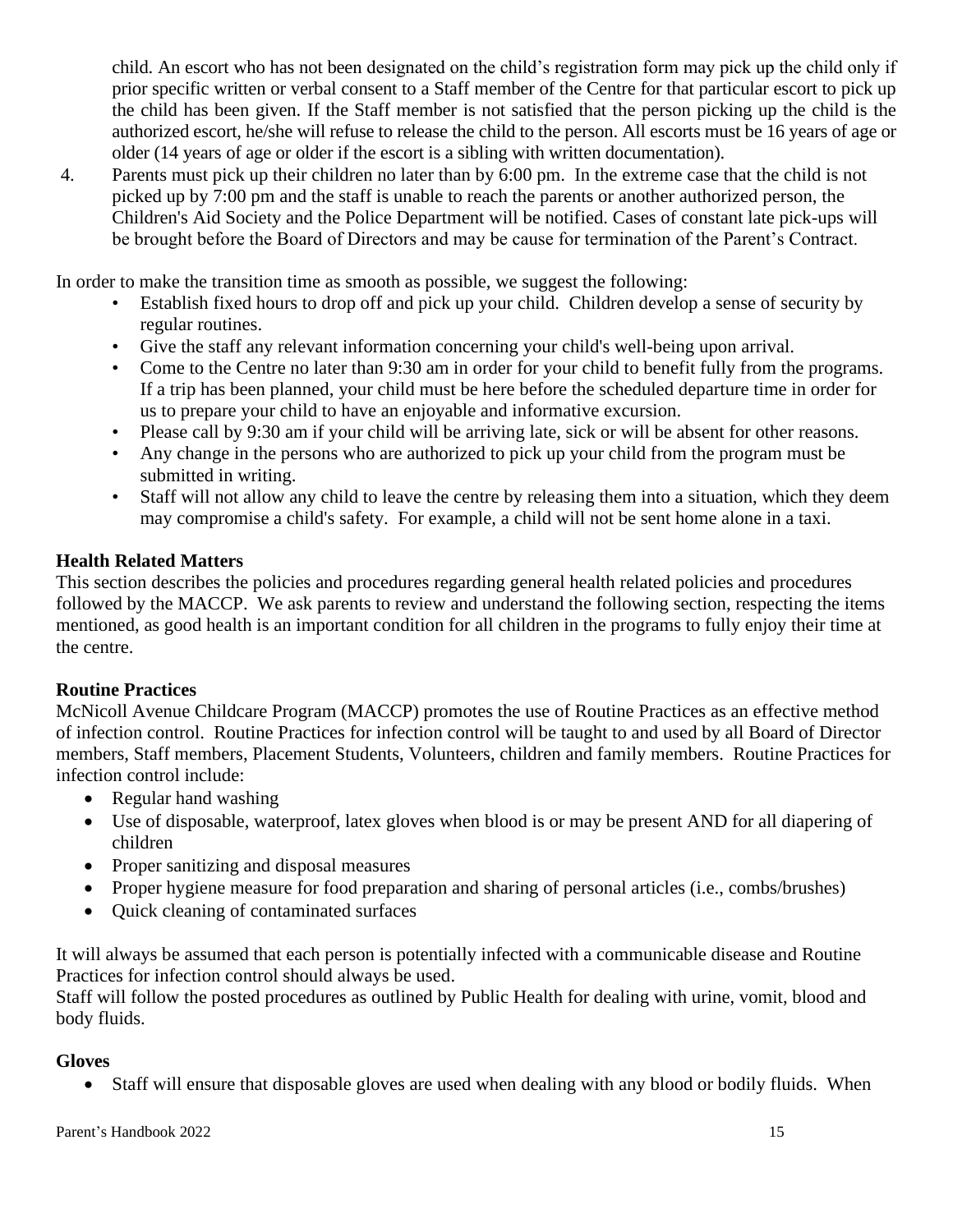removing gloves, Staff will ensure that gloves are removed to avoid contamination. Staff will use their gloved hand to remove one glove, turning the glove inside out as it is being removed. Using the inside of the glove to protect the hand, the Staff will remove the second glove and dispose of both gloves immediately. Gloves are to be task-specific and single-use only

• Should a Board of Director member, Placement Student, child or family member be observed as not having used Routine Practices when they are called for, s/he must be made aware immediately by the observer

### <span id="page-19-0"></span>**Illness**

For everyone's benefit, sick children will not be admitted to the centre. The parent will not knowingly bring the child to the centre if the child has any communicable disease (chicken pox, pink eye, etc.) or shows any signs of fever, diarrhea or vomiting within the last 24 hours.

#### <span id="page-19-1"></span>**Parent Responsibility:**

- 1. Phone the Centre to inform the Staff that the child will be absent and the reason for the absence.
- 2. Keep your child at home as long as s/he is still suffering within 24 hours of having a fever (37.8 C or 100 F), vomiting, diarrhea, complicated cold or flu symptoms (green mucus, heavily phlegm-congested coughing, excessive discomfort or lethargy). Any rashes must be seen by a doctor with a doctor's note indicating that the rash is not contagious.
- 3. Return your child to the Centre only when s/he is fever-free and symptom-free without the aid of feverreducers or other medications for one full day (24 hours) and is able to fully participate in all Centre activities (indoor and outdoor).
- 4. Allow the Centre's Staff to ascertain the health of your child prior to re-admission to the Centre.
- 5. If notified that your child has become ill during the course of the day, it is the parent's responsibility to remove the child from the Centre **within one hour** from the time of the call. If the child is not picked up within the hour, the Executive Director will report the occurrence to the Board of Directors for review and consideration of action, ranging from a warning to termination, in the opinion of the Board. If there is no response from the parent or emergency contact within a reasonable period of time, the centre will take appropriate action to ensure the health of the child. In the event of an accident or other medical emergency the parent acknowledges having signed the medical release form authorizing the centre to obtain immediate medical assistance for the child.
- 6. Notify the Centre if your child has a contagious disease (such as measles, mumps, chicken pox, hepatitis, meningitis, head lice).

Children who have been sent home the previous day(s) will only be re-admitted to the Centre if the child is 24 hours' symptom free. This includes, but is not limited to, instances of head lice.

#### <span id="page-19-2"></span>**Centre's Responsibility:**

- 1. To assure the health of all the children and Staff of the Centre. One of the keyways to reduce the spread of infectious diseases is to confirm that a child returns to the Centre only when she or he is symptomfree. Staff are required to take a child's temperature upon return to the Centre after an illness-related absence and have the right to refuse re-admission until the child is deemed to be symptom- free by the Staff (and notwithstanding authorization from a medical professional).
- 2. To notify parents as soon as a child is exhibiting symptoms of illness and/or illness related discomfort while in the care of the Centre (e.g., fever, extreme lethargy, rash, etc.). A child should be excluded if the illness prevents the child from participating in program activities, results in greater need for care than the staff can provide or has an infectious disease. Please refer to the Toronto Public Health guidelines for common communicable diseases (attached).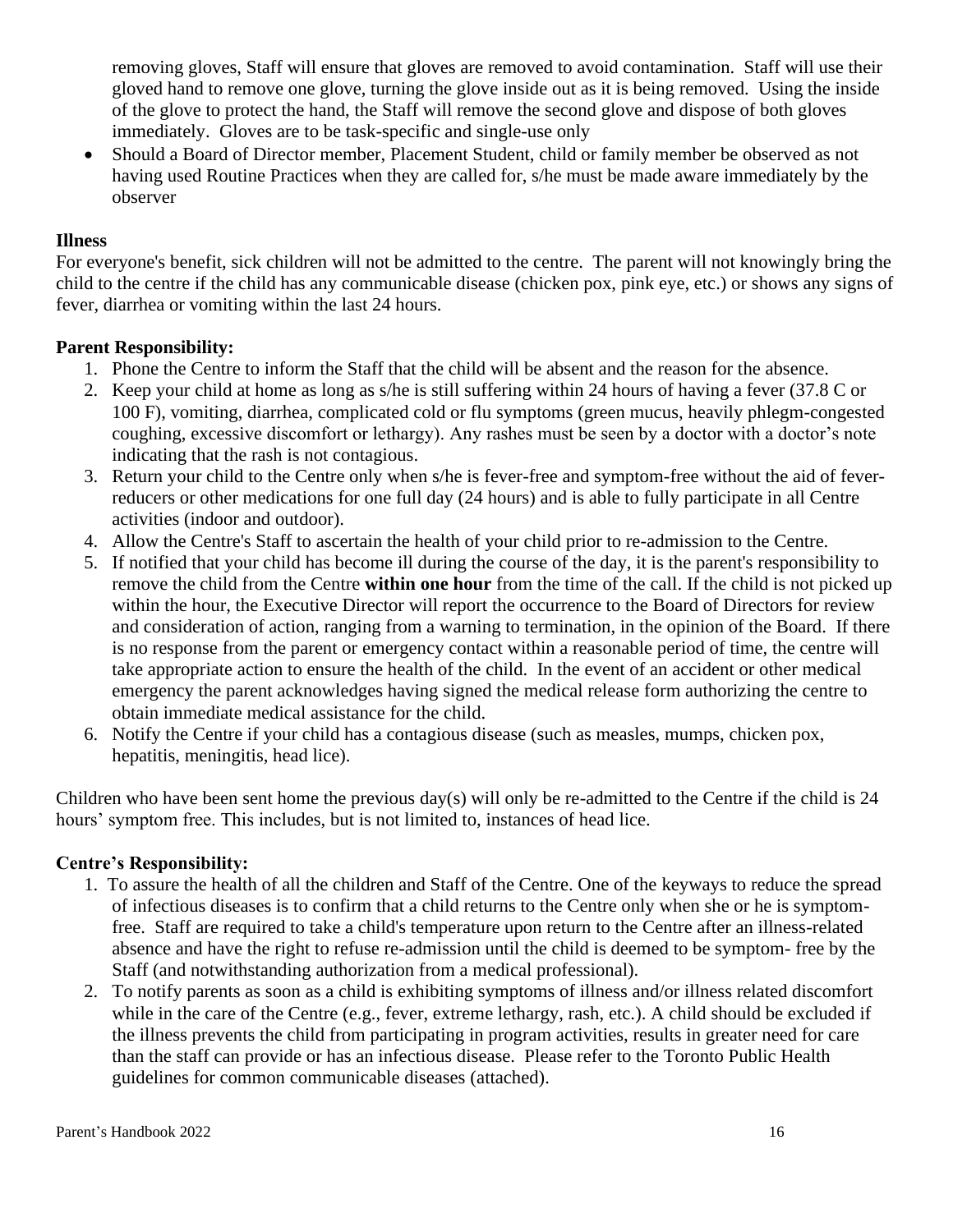- 3. To notify the emergency contact of the child if the parent does not return the emergency call after one hour. The guardian is then expected to pick up the child immediately upon receiving the call.
- 4. To remove the child from interactions with other children until the child is picked up by a parent or designated guardian.

5. To post a notice of any contagious disease as required by the CCEYA (Childcare Early Years Act). The centre must be provided with a copy of your child's up-to-date immunization record, be informed of any health concerns and their history of communicable diseases and be made aware of any allergies your child may have.

# <span id="page-20-0"></span>**Allergies**

Parents must report to the staff if your child has any allergies or restrictions, i.e., allergies to food, insect sting, latex or medications, including whether your child is at risk of anaphylaxis or asthma. If your child has a lifethreatening allergy, the Anaphylaxis Emergency Plan sheet must be completed and posted in the child's classroom and a copy placed in the office. Training for staff, which includes an overview of anaphylaxis, signs and symptoms and a demonstration on the use of epinephrine (Epi-pens), **must be provided initially by the parent** and the sheet signed by the child's doctor. The parent must also provide the childcare with an up-todate auto-injection kit (Epi-pen) and ensure that their child's file is kept up to date.

# <span id="page-20-1"></span>**Accidents**

An Accident report will be completed, and a copy provided to the parent.

An Incident report will be completed if your child was involved/caused an accident to another child/staff. In case of a serious accident requiring medical attention, a Staff member will accompany the child to the hospital. The parent consents to the transportation of the child to the emergency department of the nearest hospital, by ambulance if necessary, with no liability to the Staff of the Centre. In the event of an emergency, if the parent is not immediately available, an attending physician may hospitalize and/or secure treatment as deemed necessary.

# <span id="page-20-2"></span>**Emergencies**

MACCP has Emergency Management Policies and Procedures in place. These include specific procedures for staff, on how to deal with a variety of emergency situations should they occur. Our evacuation site is Hillmount Public School; 245 McNicoll Avenue. Should we ever have to evacuate our building, we will proceed to Hillmount Public School and contact parents to immediately pick up their child from this site.

# <span id="page-20-3"></span>**Medication Policy**

All Staff and parents must adhere to these requirements. When at all possible, the parents should be the persons giving medication to their child, not staff. If the dosage schedule requires a mid-day dosage, then the following requirements are required:

- All medicine must be prescribed by a doctor. This means doctor's authorization or pharmacist's label **must** be attached to such all medications showing that your doctor has prescribed them. Medication is to be in the original container, with the name of the drug, dosage, date of purchase, instructions for storage and instructions for administration.
- No medication will be given if it has been prescribed to another member of the family. It must have your child's name on it.
- No outdated medicine will be given.
- The Medication Authorization Form must be completed and signed by the parent. Failure to do so means that the medication will not be given to your child until it is signed. We are aware that parents are often in a hurry in the morning and have tried to make the form as simple as possible.
- No medication can be kept at the centre unless it is for a specific ailment or condition. For instances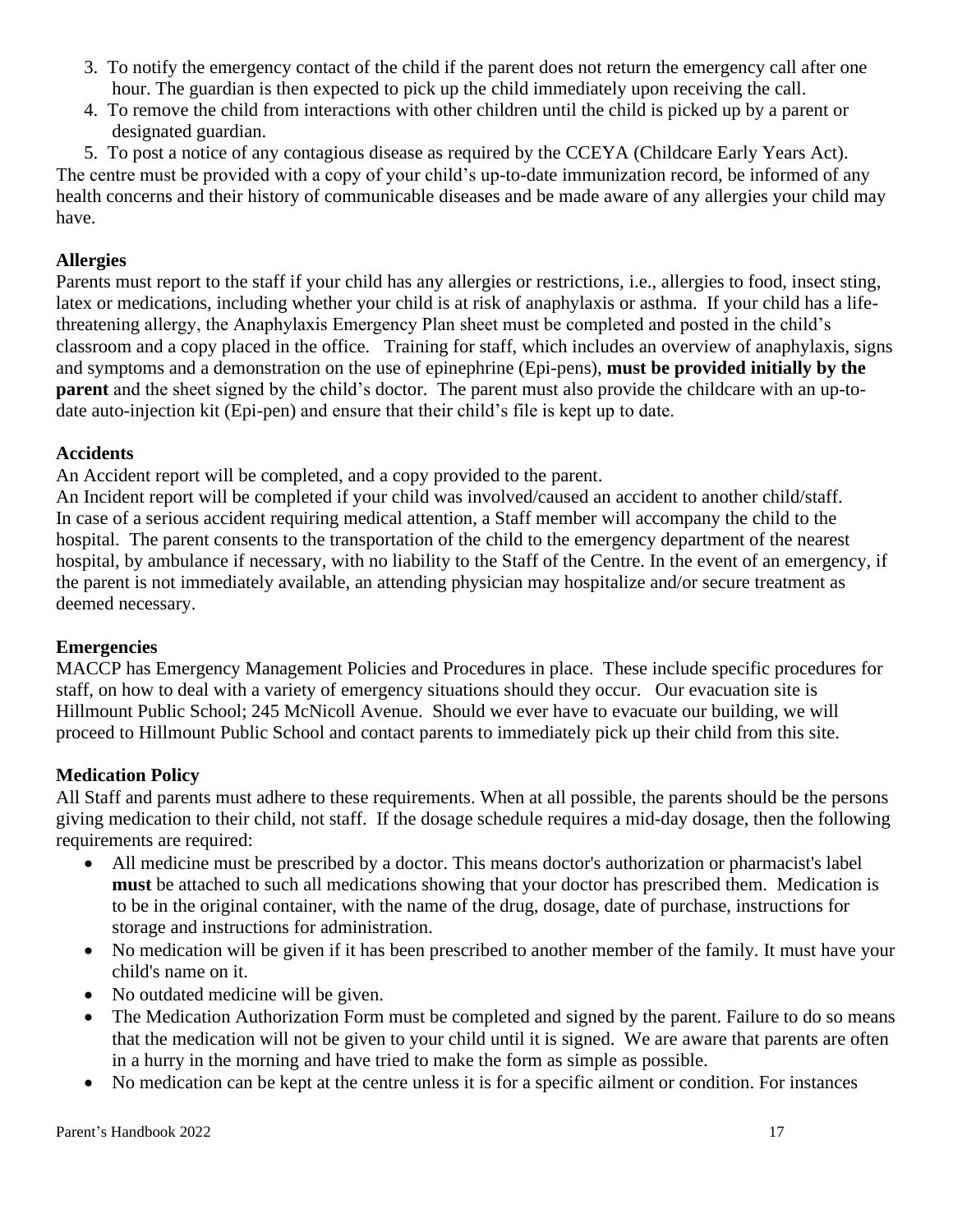such as puffers for asthma, medication may be kept on hand; however, cough syrup or Tylenol may not be kept at the Centre unless prescribed by a doctor for a specific situation.

# **Prior to Your Child's Admittance to the Centre:**

- 1. Parents Responsibilities:
	- Provide a current immunization record, completed by the child's physician (can be a photocopy of the yellow immunization record). Parent is to continue to provide updates after each immunization.
	- Inform the Director in writing, about any known allergies (food, medicine, or insects/animals) or history of suspected or known seizures.
- 2. Centre's Responsibilities:
	- Maintain accurate immunization and allergy records for each child (based on parents' submissions)
	- Inform Centre Staff about all known allergies
	- Post all known allergies in the Centre (kitchen and classrooms)

# **In Case of Emergencies:**

Parents' Responsibilities:

• Respond immediately to the call from the Centre and join the child and Staff member at the designated location.

### **Illness:**

# **If a child becomes ill while in the centre:**

- An adult must remain with the child at all times.
- A parent or emergency person must be notified.
- A parent or emergency person must pick up the child within 1 hour.
- Illness form must be signed by the person picking up the child before removing the child from the centre.

Please contact the centre as early in the day as possible and inform the teacher or Executive Director if your child will not be in for the day. A doctor's note must accompany your child on returning to the centre after five days absence or at the request of the Executive Director.

# **If an adult becomes ill while in the centre:**

- Another adult must accompany them home or to the doctor.
- The contact person or emergency number must be notified.
- The injured adult or the contact person must sign an Illness Form.

# **Minor Injuries:**

If a child sustains a minor injury while under the care and custody of MACCP and the child can remain at the centre participating in full activity e.g., bruise, small scrape/cut, sliver:

- The child must be given the appropriate first aid treatment.
- The parent must be informed of the incident when they pick up the child and sign the completed Accident Report – depending on the injury, the Staff member on duty may also call the parent(s) to inform them of the incident in addition to the completed Accident/Incident report.
- The Accident Report will be signed and dated by the Staff on duty and the Executive Director, and a copy given to the parent upon pick up.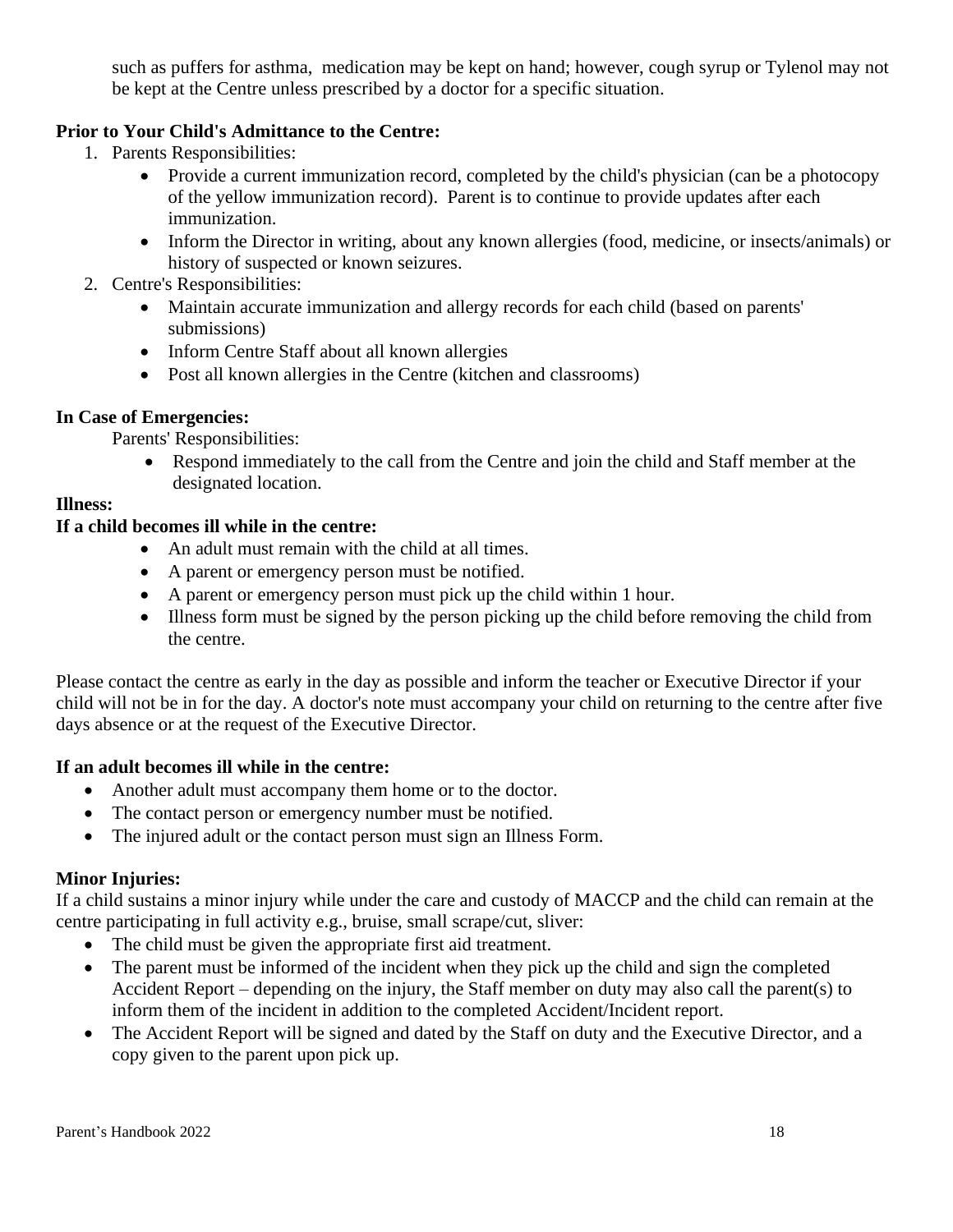# <span id="page-22-0"></span>**Infection Control Policy and Procedure**

The Infection Control Policy is to provide staff members with up-to-date information on how the caregiver can provide a safe, clean environment to promote good health and prevent the spread of infection to the minimum.

# **Procedure**

- 1. All parents must provide their children's immunization record and health conditions prior to enrolling their children in MACCP. Please photocopy this record as it is updated and continue to re-submit it to the office.
- 2. Staff should perform a daily health check of children on arrival and throughout the day for symptoms of illness. Staff members also need to identify and record symptoms of illness and report to parents.
- 3. The signs and symptoms staff and parents should watch for are the following:
	- Unusual behaviour
	- Runny nose, cough, croup, wheezing, difficulty breathing
	- Vomiting to return, child must not have vomited within the past 24 hours (48 hours if in an Outbreak) and has eaten and retained at least one meal
	- Diarrhea to return, child must be free from diarrhea for 24 hours (48 hours if in an Outbreak) and has had a normal bowel movement.
	- Dehydration
	- Any change in skin colour
	- Rash
	- Fever of 100 F or 37.8 C or higher the child may return after 24 hours fever-free without medication
	- Discharge from eyes, ears or nose to return, child needs a doctor's note identifying reason for discharge and indicating that it is not communicable to others.
- 4. When a child becomes ill during the day at MACCP, staff will immediately call parents to pick up their child. If parents are not available, the emergency contact person will be called. The child will be isolated with supervision (as able) while he/she is waiting to be picked up. The child must be picked up from the Centre **within one hour** of such notification. If the child is not picked up within the hour, the Executive Director will report the occurrence to the Board of Directors for review and consideration of action ranging from a warning to termination, in the opinion of the Board.
- 5. A child should be excluded if the illness prevents the child from participating in program activities, as it results in greater need for care than the staff can provide, or if the child has an infectious disease. Please refer to the Toronto Public Health guidelines for common communicable diseases.

If a doctor prescribes an antibiotic for a child, at least 3 doses must be taken (or 24 hours) for any type of strep or bacterial infection before returning to day care.

Doctor's notes are required for readmission after a child has been absent due to:

- 2 weeks of illness (10 weekdays)
- a contagious illness
- diarrhea lasting in excess of 3 days
- hospitalization

# <span id="page-22-1"></span>**Administering Medicine to Children on Behalf of Parents**

According to the CCEYA, we are allowed to administer drugs that have been prescribed by a licensed medical practitioner under the following conditions:

- 1. Prescribed medicines will be administered by the staff. This means a pharmacist's label must be attached on all drugs.
- 2. All prescribed medicines must be in the **original** container with the child's name, the name of the drug,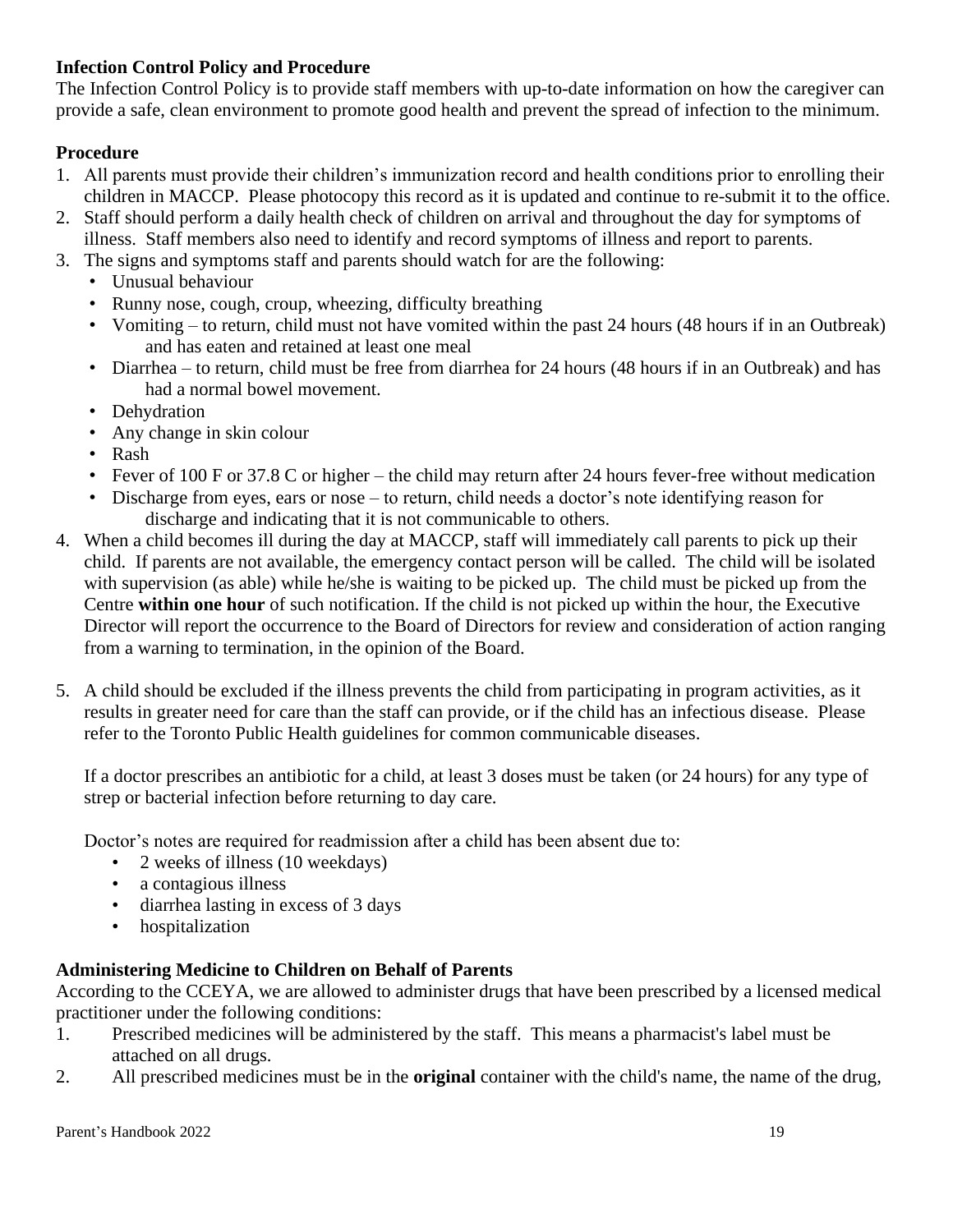the dosage and the date of purchase.

- 3. Non-prescription medication (over-the-counter drugs) can only be administered to a child when accompanied by a doctor's note with instructions.
- 4. A medicine form must be filled out and signed by the parent. The form will be available from the staff.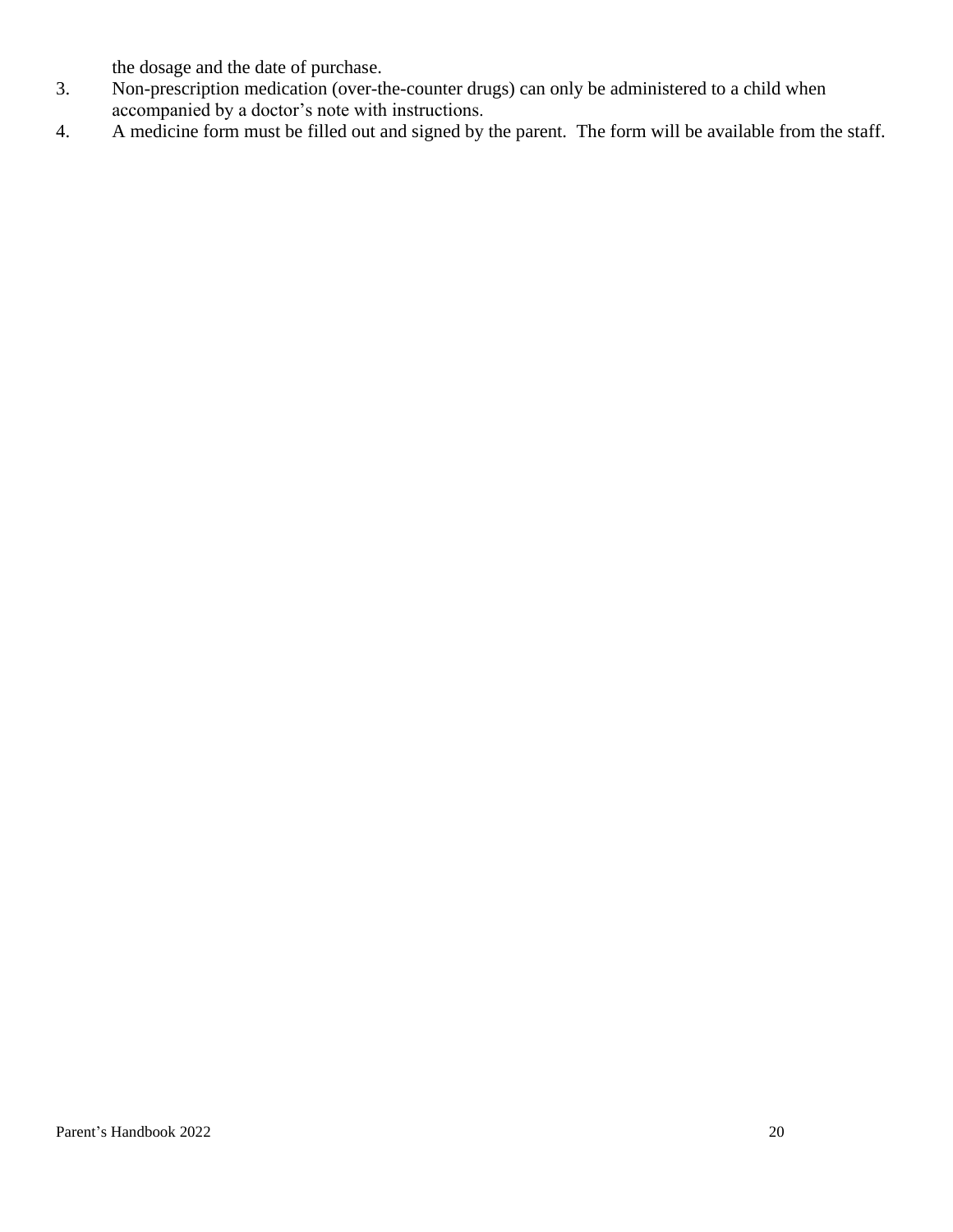# <span id="page-24-1"></span><span id="page-24-0"></span>**Guidelines for Common Communicable Diseases**

# <span id="page-24-2"></span>Toronto Public Health Infection Prevention and Control in Childcare Centres 2019: **Reportable Diseases:**

#### 5.0 Guidelines for Common Communicable Diseases

#### 511 Reportable Diseases

| o. i. i Reportable Diseases                    |                                                 |                                                                                  |                                                          |                                                                            |
|------------------------------------------------|-------------------------------------------------|----------------------------------------------------------------------------------|----------------------------------------------------------|----------------------------------------------------------------------------|
| <b>Disease</b>                                 | <b>Signs &amp; Symptoms</b>                     | <b>Transmission</b>                                                              | <b>Infectious Period</b>                                 | Exclude?                                                                   |
| <b>CHICKENPOX</b>                              | Fever may be present<br>before an itchy rash    | Airborne:<br>Spreads easily from person-                                         | 1 to 2 days before the<br>rash/spots appear, until all   | No - Cases that present with mild<br>illness can be permitted to return as |
| Also known as                                  | develops. Crops of                              | to-person through the air                                                        | blisters have crusted over                               | soon as well enough to participate                                         |
| <b>Varicella</b>                               | small flat pink spots<br>turn into fluid-filled | (coughing/sneezing).                                                             | (usually 5 days after first<br>blisters appear).         | in normal activities, regardless of<br>the state of the rash.              |
| Caused by:                                     | blisters that crust as                          | <b>Contact:</b>                                                                  |                                                          |                                                                            |
| Varicella-Zoster virus                         | they resolve.                                   | Direct contact with the fluid<br>from the blisters or<br>respiratory secretions. | Most infectious from 12-24<br>hours before rash appears. |                                                                            |
| <b>DIARRHEAL</b>                               | Abnormal, loose or                              | <b>Contact:</b>                                                                  | Throughout acute infection                               | Yes - At least until 24 hours                                              |
| <b>DISEASE</b>                                 | frequent stools.                                | Direct contact with stool of                                                     | and as long as organisms                                 | symptom free. Exclusion period                                             |
| Also known as                                  | Nausea, vomiting,                               | infected person or animal                                                        | are in stool. Depends on                                 | varies depending on the causative                                          |
| gastroenteritis                                | abdominal pain or<br>cramps, mucous, blood      | (contaminated hand to<br>mouth).                                                 | causative organism.                                      | organism.                                                                  |
| Caused by:                                     | or pus in stool. Other                          | Indirect contact with                                                            |                                                          | However, where a Disease of                                                |
| Campylobacter.                                 | systemic symptoms                               | contaminated food, water or                                                      |                                                          | Public Health Significance is                                              |
| Salmonella, E.coli                             | such as fever.                                  | other objects or surfaces                                                        |                                                          | reported to the CCC, contact TPH                                           |
| 0157, Giardia, Shigella,                       |                                                 | contaminated with stool.                                                         |                                                          | at 416-392-7411 for further                                                |
| Typhoid, norovirus,                            |                                                 |                                                                                  |                                                          | direction & information.                                                   |
| rotavirus and other                            |                                                 |                                                                                  |                                                          |                                                                            |
| bacterial, viral and                           |                                                 |                                                                                  |                                                          |                                                                            |
| parasitic organisms.<br><b>GASTROENTERITIS</b> | <b>Gastroenteritis</b>                          | <b>Contact:</b>                                                                  | Throughout acute infection                               | Yes - Until child or staff are                                             |
| <b>OUTBREAK</b>                                | <b>Outbreak Case</b>                            |                                                                                  | and as long as organisms                                 | 48 hours symptom-free, during an                                           |
| (see Section 2 on                              | Definition:                                     | Direct contact with stool of                                                     | are in stool.                                            | outbreak                                                                   |
| outbreaks)                                     | Two or more cases                               | infected person or animal                                                        |                                                          |                                                                            |
|                                                | with signs and                                  | (contaminated hand to                                                            |                                                          | Consult Toronto Public Health if                                           |
| Caused by:                                     | symptoms compatible                             | mouth).                                                                          |                                                          | you suspect you have an outbreak.                                          |
| Commonly by viruses                            | with infectious                                 | Indirect contact with                                                            |                                                          | Call 416-392-7411.                                                         |
| such as norovirus and                          | gastroenteritis in a                            | contaminated food, water or                                                      |                                                          |                                                                            |
| rotavirus. Can be                              | specific CCC room                               | other objects or surfaces                                                        |                                                          | If it is determined not to be an                                           |
| caused by foodborne                            | within 48 hours.                                | contaminated with stool.                                                         |                                                          | outbreak, then exclude until 24                                            |
| bacterial and viral                            |                                                 |                                                                                  |                                                          | hours symptom free.                                                        |
| organisms.                                     |                                                 |                                                                                  |                                                          |                                                                            |

#### Reportable Diseases (Diseases of Public Health Significance, continued)

|                       |                             | Reportable Diseases (Diseases of Public Health Significance, continued) |                                |                                      |
|-----------------------|-----------------------------|-------------------------------------------------------------------------|--------------------------------|--------------------------------------|
| <b>Disease</b>        | <b>Signs &amp; Symptoms</b> | <b>Transmission</b>                                                     | <b>Infectious Period</b>       | Exclude?                             |
| <b>MEASLES</b>        | High fever, cough,          | <b>Airborne</b>                                                         | 4 days before onset of rash    | Yes - Until 4 days after onset of    |
|                       | runny nose, red eyes        | Spread easily from person-to-                                           | until 4 days after onset of    | rash and when the child is able to   |
| Also known as         | for 3 to 7 days before      | person through the air (highly                                          | rash.                          | participate.                         |
| Rubeola, Red          | rash starts. Small white    | contagious).                                                            |                                |                                      |
| <b>Measles</b>        | spots may appear            |                                                                         |                                |                                      |
|                       | inside the mouth.           | Contact:                                                                |                                |                                      |
| Caused by:            |                             | <b>Direct contact with</b>                                              |                                |                                      |
| Measles virus         |                             | respiratory secretions of an                                            |                                |                                      |
|                       |                             | infected person.                                                        |                                |                                      |
| <b>MUMPS</b>          | Swollen and tender          | Droplet:                                                                | 7 days before to 5 days after  | Yes - Until 5 days after gland       |
|                       | glands at the jaw line      | From coughs and sneezes of                                              | onset of swelling.             | swelling begins.                     |
| Also known as         | on one or both sides of     | an infected person to a                                                 |                                |                                      |
| infectious parotitis  | the face. May include       | distance of $\leq$ 2 metres.                                            |                                |                                      |
|                       | fever, malaise,             |                                                                         |                                |                                      |
| Caused by:            | headache, swollen           | Contact:                                                                |                                |                                      |
| <b>Mumps virus</b>    | testes and respiratory      | <b>Direct contact with the salival</b>                                  |                                |                                      |
|                       | symptoms (especially        | or respiratory secretions of an                                         |                                |                                      |
|                       | for children aged five      | infected person.                                                        |                                |                                      |
|                       | and under).                 |                                                                         |                                |                                      |
| <b>PERTUSSIS</b>      | Usually begins with         | Droplet:                                                                | Highly infectious in the early | Yes - Until 5 days of appropriate    |
|                       | fever, runny nose and       | From coughs and sneezes of                                              | stages of runny nose and       | antibiotics have been completed. If  |
| Also known as         | mild cough. After 1-2       | an infected person to a                                                 | cough to 3 weeks after onset   | untreated, until 21 days after onset |
| <b>Whooping Cough</b> | weeks, the cough            | distance of $\leq$ 2 meters.                                            | of whooping cough, if not      | of cough.                            |
|                       | becomes more                |                                                                         | treated, or after 5 days of    |                                      |
|                       | frequent and severe         |                                                                         | treatment.                     |                                      |
| Caused by:            | and may result in a         |                                                                         |                                |                                      |
| Bordetella pertussis  | high-pitched whoop          |                                                                         |                                |                                      |
|                       | sound. Loss of breath       |                                                                         |                                |                                      |
|                       | or vomiting after           |                                                                         |                                |                                      |
|                       | coughing bouts may          |                                                                         |                                |                                      |
|                       | occur. Coughing may         |                                                                         |                                |                                      |
|                       | last 6 - 10 weeks.          |                                                                         |                                |                                      |
|                       |                             |                                                                         |                                |                                      |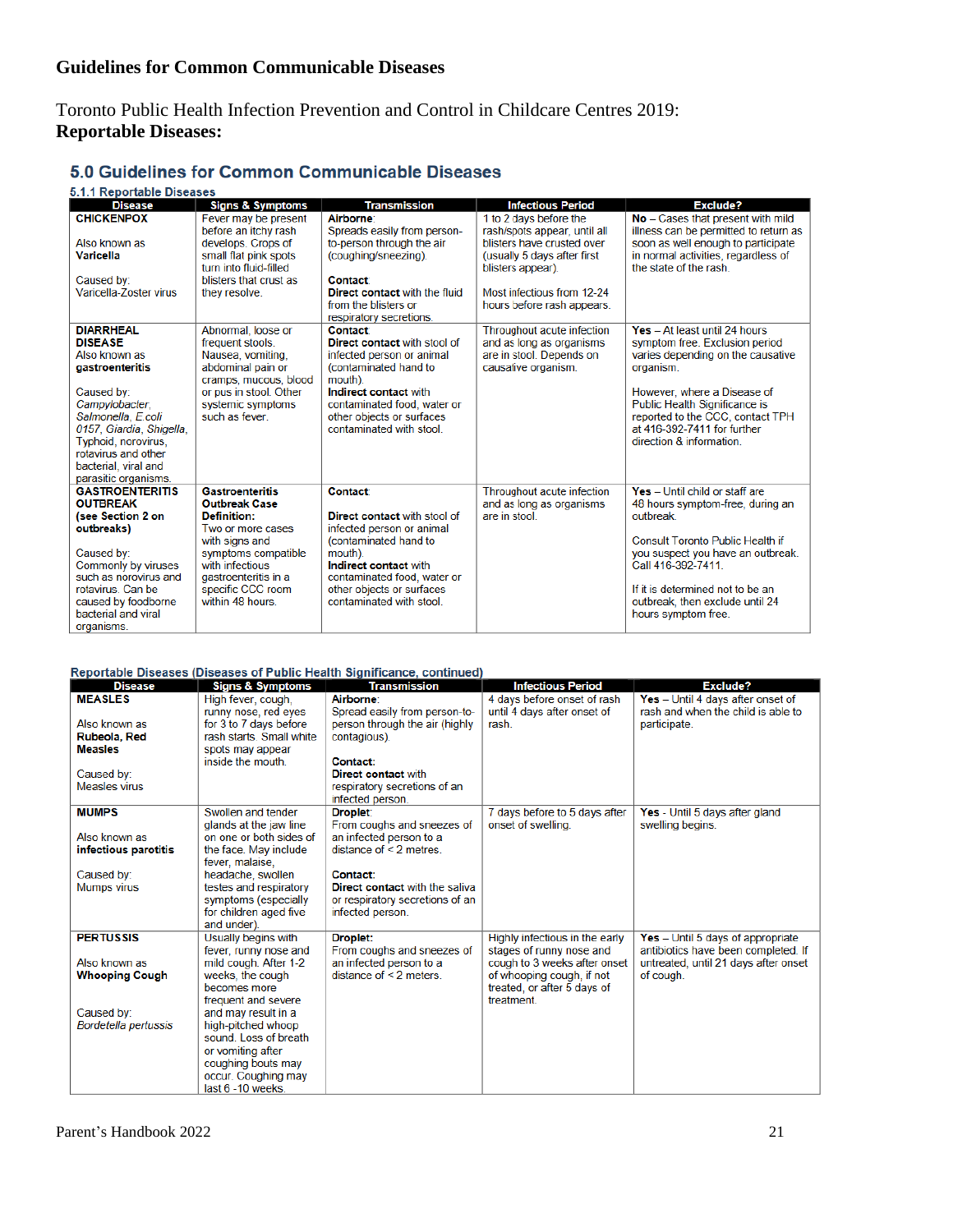#### Reportable Diseases (Diseases of Public Health Significance, continued)

|                          |                                         | neportable Diseases (Diseases of Fublic Health organicative, continued |                                                 |                                            |
|--------------------------|-----------------------------------------|------------------------------------------------------------------------|-------------------------------------------------|--------------------------------------------|
| <b>Disease</b>           | <b>Signs &amp; Symptoms</b>             | <b>Transmission</b>                                                    | <b>Infectious Period</b>                        | Exclude?                                   |
| <b>RUBELLA</b>           | Low-grade fever.<br>malaise, tiredness, | Droplet:<br>From coughs and sneezes of                                 | 7 days before to 4 days after<br>onset of rash. | Yes $-$ For 4 days after onset of<br>rash. |
| Also known as            | runny nose, red eyes                    | an infected person to a                                                |                                                 |                                            |
| <b>German Measles</b>    | and swelling of the                     | distance of $\leq$ 2 meters.                                           |                                                 |                                            |
|                          | glands in the neck and                  |                                                                        |                                                 |                                            |
|                          | behind the ears.                        | Contact:                                                               |                                                 |                                            |
| Caused by:               | Raised, red, pinpoint                   | Direct contact with                                                    |                                                 |                                            |
| Rubella virus            | rash that starts on the                 | respiratory secretions of an                                           |                                                 |                                            |
|                          | face and spreads                        | infected person.                                                       |                                                 |                                            |
|                          | downwards. Usually                      |                                                                        |                                                 |                                            |
|                          | uncomplicated illness                   |                                                                        |                                                 |                                            |
|                          | in children.                            |                                                                        |                                                 |                                            |
| <b>HEPATITIS A</b>       | Most infants and young                  | <b>Contact:</b>                                                        | 2 weeks before until 2                          | $Yes - For 2 weeks after the onset$        |
|                          | children infected with                  | <b>Direct contact with stool of</b>                                    | weeks after onset of                            | of symptoms, or 1 week after the           |
| Caused by:               | hepatitis A have no                     | infected person                                                        | symptoms, or 1 week after                       | onset of jaundice.                         |
| <b>Hepatitis A virus</b> | symptoms or mild                        | (contaminated hand to                                                  | the onset of jaundice.                          |                                            |
|                          | symptoms. Fever,                        | mouth).                                                                |                                                 |                                            |
|                          | fatigue, loss of                        |                                                                        |                                                 |                                            |
|                          | appetite, nausea,                       | Indirect contact with                                                  |                                                 |                                            |
|                          | vomiting, abdominal                     | contaminated food, water or                                            |                                                 |                                            |
|                          | pain and jaundice                       | other objects or surfaces                                              |                                                 |                                            |
|                          | (yellowing of the skin                  | contaminated with stool.                                               |                                                 |                                            |
|                          | and eyes), dark urine.                  |                                                                        |                                                 |                                            |

# <span id="page-25-0"></span>**Non-Reportable Diseases**

| 5.1.2 Non-Reportable Diseases                                                                                           |                                                                                                                                                                                         |                                                                                                                                                                           |                                                                               |                                                                                                                                                                                                                                                                                   |  |
|-------------------------------------------------------------------------------------------------------------------------|-----------------------------------------------------------------------------------------------------------------------------------------------------------------------------------------|---------------------------------------------------------------------------------------------------------------------------------------------------------------------------|-------------------------------------------------------------------------------|-----------------------------------------------------------------------------------------------------------------------------------------------------------------------------------------------------------------------------------------------------------------------------------|--|
| <b>Diseases</b>                                                                                                         | <b>Signs &amp; Symptoms</b>                                                                                                                                                             | <b>Transmission</b>                                                                                                                                                       | <b>Infectious Period</b>                                                      | <b>Exclude?</b>                                                                                                                                                                                                                                                                   |  |
| <b>HEAD LICE</b><br>Also known as<br><b>Pediculosis</b><br>capitis<br>Caused by:<br><b>Pediculus</b><br>humanus capitis | Itchy scalp nits<br>(whitish-grey egg<br>shells) attached to hair<br>shafts, scratching<br>marks or small red<br>lesions like a rash, live<br>lice                                      | Contact:<br>Direct contact head-to-head<br>(live lice).<br>Indirect contact by sharing<br>hats, hair brushes,<br>headphones, helmets, etc.                                | As long as live nits or live lice are<br>present.                             | No - Children with head lice should<br>be treated and then attend school or<br>child care as usual. 'No-nit' policies<br>that keep children with head lice or<br>nits after treatment away from school<br>are not necessary. Children should<br>avoid close head-to-head contact. |  |
| <b>PINWORMS</b><br>Caused by:<br><b>Enterobius</b><br>vermicularis, which<br>is a nematode or<br>roundworm              | Itching around the anus<br>and vagina, disturbed<br>sleep and irritability.                                                                                                             | Contact:<br><b>Direct contact from fingers</b><br>contaminated with eggs from<br>scratching.<br>Indirect contact from<br>contaminated bed linens.<br>clothing, toys, etc. | Until treatment is completed.                                                 | No - Re-infection from contaminated<br>hands is common, therefore<br>reinforce hand washing.                                                                                                                                                                                      |  |
| <b>SCABIES</b><br>Caused by:<br>Sarcoptes scabiei,<br>which is a mite                                                   | Red, very itchy rash<br>which usually appears<br>between fingers and<br>toes on palms,<br>underarms, wrists.<br>soles, elbows, head<br>and neck Itchiness is<br>usually worse at night. | Contact:<br><b>Direct contact from person-</b><br>to-person, prolonged, close<br>and intimate skin-to-skin<br>contact. Mites are almost<br>invisible to the naked eye.    | Until treated, usually after 1 or 2<br>courses of treatment, a week<br>apart. | Yes - Exclude until after 24 hours of<br>the first treatment given.                                                                                                                                                                                                               |  |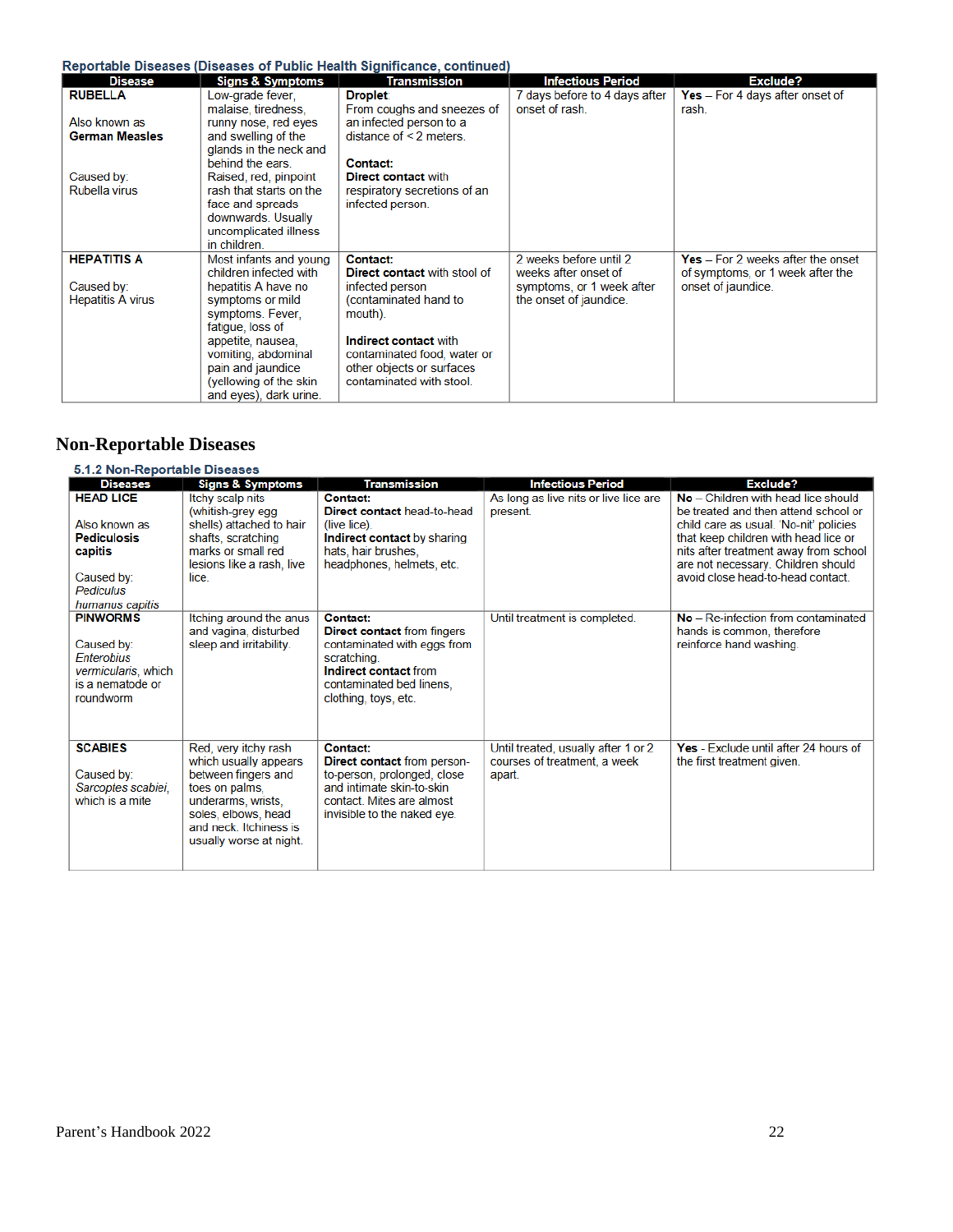| <b>Non-Reportable Diseases (continued)</b> |                             |                                   |                                   |                                    |
|--------------------------------------------|-----------------------------|-----------------------------------|-----------------------------------|------------------------------------|
| <b>Diseases</b>                            | <b>Signs &amp; Symptoms</b> | <b>Transmission</b>               | <b>Infectious Period</b>          | Exclude?                           |
| <b>COMMON COLD</b>                         | Runny nose, sneezing,       | <b>Droplet:</b>                   | Highest during the first 2 to 3   | No - If child feels well enough to |
|                                            | sore throat, cough,         | From cough and sneeze of          | days of symptoms and until 7 to   | participate.                       |
| Caused by:                                 | fever, headache,            | an infected person to a           | 10 days after onset of symptoms.  |                                    |
| <b>Rhinoviruses</b>                        | decrease of appetite        | distance of $\leq$ 2 meters.      |                                   |                                    |
|                                            | and lack of energy.         |                                   |                                   |                                    |
|                                            | Most colds last for 7 to    | Contact:                          |                                   |                                    |
|                                            | 10 days.                    | Direct contact with               |                                   |                                    |
|                                            |                             | respiratory secretions.           |                                   |                                    |
|                                            |                             | Indirect contact with toys.       |                                   |                                    |
|                                            |                             | other objects or surfaces         |                                   |                                    |
|                                            |                             | contaminated with respiratory     |                                   |                                    |
|                                            |                             | secretions.                       |                                   |                                    |
| <b>HAND, FOOT &amp;</b>                    | Fever, small painful        | Droplet:                          | For duration of illness and up to | No - If child feels well enough to |
| <b>MOUTH DISEASE</b>                       | blisters in the mouth.      | From coughs and sneezes of        | several weeks after onset of      | participate.                       |
|                                            | which make it difficult     | an infected person to a           | illness                           |                                    |
| Caused by:                                 | for the child to eat or     | distance of $\leq$ 2 meters       |                                   |                                    |
| Non-polio                                  | drink. Blisters on the      |                                   |                                   |                                    |
| enteroviruses                              | palms and soles of          | Contact:                          |                                   |                                    |
|                                            | feet. Blisters may          | <b>Direct contact with stool.</b> |                                   |                                    |
|                                            | persist for 7 to 10 days    | saliva, nose and throat           |                                   |                                    |
|                                            | and are not itchy.          | secretions or fluid from the      |                                   |                                    |
|                                            | Headache, vomiting,         | blisters of an infected person.   |                                   |                                    |
|                                            | diarrhea, sore throat.      | Indirect contact with             |                                   |                                    |
|                                            | loss of appetite and        | contaminated toys, objects or     |                                   |                                    |
|                                            | lack of energy can also     | surfaces.                         |                                   |                                    |
|                                            | occur.                      |                                   |                                   |                                    |
| <b>IMPETIGO</b>                            | Cluster of red bumps or     | Contact:                          | From onset of rash until 1 day    | Yes - Until 24 hours after         |
|                                            | fluid-filled blisters,      | Direct contact with skin          | after start of treatment.         | treatment has been initiated with  |
| Caused by:                                 | which may ooze a clear      | lesions of an untreated           |                                   | appropriate antibiotics. Lesions   |
| Streptococcus                              | fluid or become             | person                            |                                   | on exposed skin should be          |
| pyogenes or                                | covered by an itchy         | Indirect contact with             |                                   | covered.                           |
| Staphylococcus                             | honey-coloured crust.       | contaminated bed linens.          |                                   |                                    |
| aureus                                     | Usually appears             | towels or clothing.               |                                   |                                    |
|                                            | around a child's mouth.     |                                   |                                   |                                    |
|                                            | nose or on exposed          |                                   |                                   |                                    |
|                                            | skin of the face or         |                                   |                                   |                                    |
|                                            | limbs.                      |                                   |                                   |                                    |

#### **Non-Reportable Diseases (continued)**

| <b>Diseases</b>      | <b>Signs &amp; Symptoms</b>                     | <b>Transmission</b>              | <b>Infectious Period</b>         | <b>Exclude?</b>                 |
|----------------------|-------------------------------------------------|----------------------------------|----------------------------------|---------------------------------|
| <b>SCARLET FEVER</b> | Sore throat, fever,                             | Droplet:                         | Until 24 hours after appropriate | Yes - Until 24 hours after      |
|                      | swollen tender neck                             | From coughs and sneezes of       | antibiotic treatment started.    | treatment has started and the   |
| Caused by:           | glands with widespread                          | an infected person to a          |                                  | child is able to participate in |
| Streptococcus        | bright red rash covering                        | distance of $\leq$ 2 meters.     | In untreated cases, 10 to 21     | activities.                     |
| pyogenes             | the entire body.                                |                                  | days.                            |                                 |
|                      | Commonly seen on                                | Contact:                         |                                  |                                 |
|                      | neck, chest.                                    | Direct contact with saliva.      |                                  |                                 |
|                      | underarms, elbow.                               |                                  |                                  |                                 |
|                      | groin and inner thigh,                          |                                  |                                  |                                 |
|                      | tonque (strawberry                              |                                  |                                  |                                 |
|                      | tonque). Typically rash                         |                                  |                                  |                                 |
|                      | does not involve face.                          |                                  |                                  |                                 |
|                      | but there may be<br>flushed checks. Rash.       |                                  |                                  |                                 |
|                      |                                                 |                                  |                                  |                                 |
| <b>STREP THROAT</b>  | feels like sandpaper.<br>Sore throat, fever and |                                  |                                  |                                 |
|                      | swollen tender neck                             |                                  |                                  |                                 |
| Caused by:           | glands.                                         |                                  |                                  |                                 |
| Streptococcus        |                                                 |                                  |                                  |                                 |
| pyogenes             |                                                 |                                  |                                  |                                 |
|                      |                                                 |                                  |                                  |                                 |
|                      |                                                 |                                  |                                  |                                 |
|                      |                                                 |                                  |                                  |                                 |
|                      |                                                 |                                  |                                  |                                 |
| <b>MOLLUSCUM</b>     | Mild skin disease. Tiny                         | Contact:                         | As long as bumps are present     | No                              |
| <b>CONTAGIOSUM</b>   | "pinpoints" on skin turn                        | <b>Direct contact with bumps</b> | and uncovered.                   |                                 |
|                      | into pinkish-white                              | through skin to skin contact.    |                                  |                                 |
| Caused by:           | bumps that are smooth                           | Indirect contact with            |                                  |                                 |
| <b>Molluscum</b>     | and shiny. Bumps have                           | bedding contaminated with        |                                  |                                 |
| contagiosum virus    | dip in the middle and                           | material from bumps              |                                  |                                 |
| (pox virus)          | have a milky-white                              | Scratching can spread            |                                  |                                 |
|                      | cheesy material inside.                         | infection from one part of       |                                  |                                 |
|                      |                                                 | body to another                  |                                  |                                 |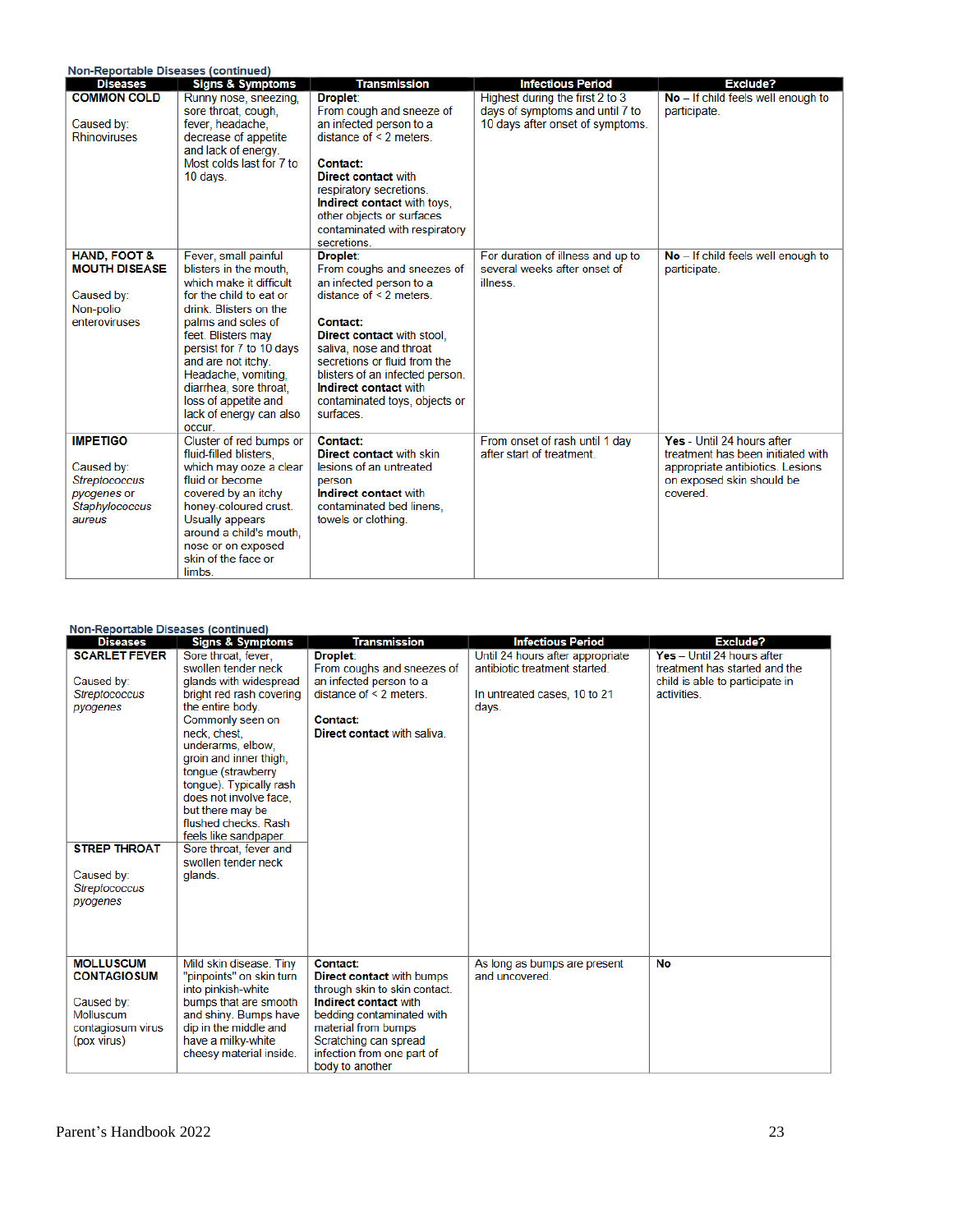# **Safe Sleep Supervision Policy**

- At the time of enrolment and at any other appropriate time such as during tours of the centre, transitions into a program or upon a parent's request, parents will be advised of MACCP's policies and procedures regarding children's sleep. Parents will be required to read the Safe Sleep Supervision Policy as outlined below and in MACCP's Parent Handbook and sign off indicating they are aware of the procedures that MACCP staff will abide by.
- Upon registration, staff will consult with parents to receive written information ("Individual Registration" form) on the child's sleep preferences, required accommodations and precautions. This information will be shared with all staff, students, and volunteers in the following areas:
	- o Infants "*Individual Registration" form* will be kept on the child's clipboard. Staff will type and post information on the child's crib in the infant sleep room with each child's photo and description of sleep preferences. Parents will be asked to update these every two months while their child is in the Infant program, and as needed.
	- o Toddler and Preschool *"Individual Registration" form* will be kept in each child's portfolio which is kept on the clipboard (for Toddlers) and in the classroom portfolio file box (for Preschoolers). Parents of Toddlers will be asked to update these every 4 months while their child is in the Toddler program.
	- All children will be assigned to individual cribs/cots. The child's name will be posted on each crib/cot.
	- A staff person is physically present in the room, conducting physical checks every 15 minutes for Infants and every 30 minutes for Toddlers. Staff will monitor for indicators of distress or unusual behaviour.
	- Staff are able to visually monitor sleeping children and conduct physical checks regularly to monitor breathing, body temperature and sleep environment.
	- Staff complete written documentation of direct visual checks being conducted every 15 minutes, on each sleeping Infant in the sleep room. Infant monitoring is indicated on the *Individual Sleeproom Monitoring Checklist*. For Toddler children, visual checks are conducted every 30 minutes and documented by staff on the "*Sleeproom Checklist*" *form*.
	- Any change in a child's sleep pattern or behaviour will be documented on the *Infant Individual Sleeproom Monitoring Checklist*, or the *Toddler Daily Chart*. Staff will also verbally inform parents of this change at the time of pick up. If there is significant change in a child's sleep pattern where a child experiences distress or unusual behaviour, staff will call parent to inform them of this concern.
	- Signs of distress or unusual behaviour include:
		- o Change in skin colour
		- o Change in breathing
		- o Signs of overheating
	- Any adjustments to the manner in which a child is supervised during sleep time will be in consultation with the parents. Staff will accommodate parent recommendations to the best of their abilities in conjunction with the established Sleep Supervision policies and procedures.
	- Lighting in the sleep room must allow for easy visual monitoring. Lights will be dimmed, but staff must be able to see sleeping children clearly. Nature sounds, soft music or lullabies will be played to create a soothing sleep environment.
	- For the Infant room a system is in place to immediately identify which children are in the sleep room. This is indicated on a magnetic board by moving magnetic name tags from the door frame to "In Sleep room". Once the child is brought out of the sleep room, the tag is moved back to the door frame.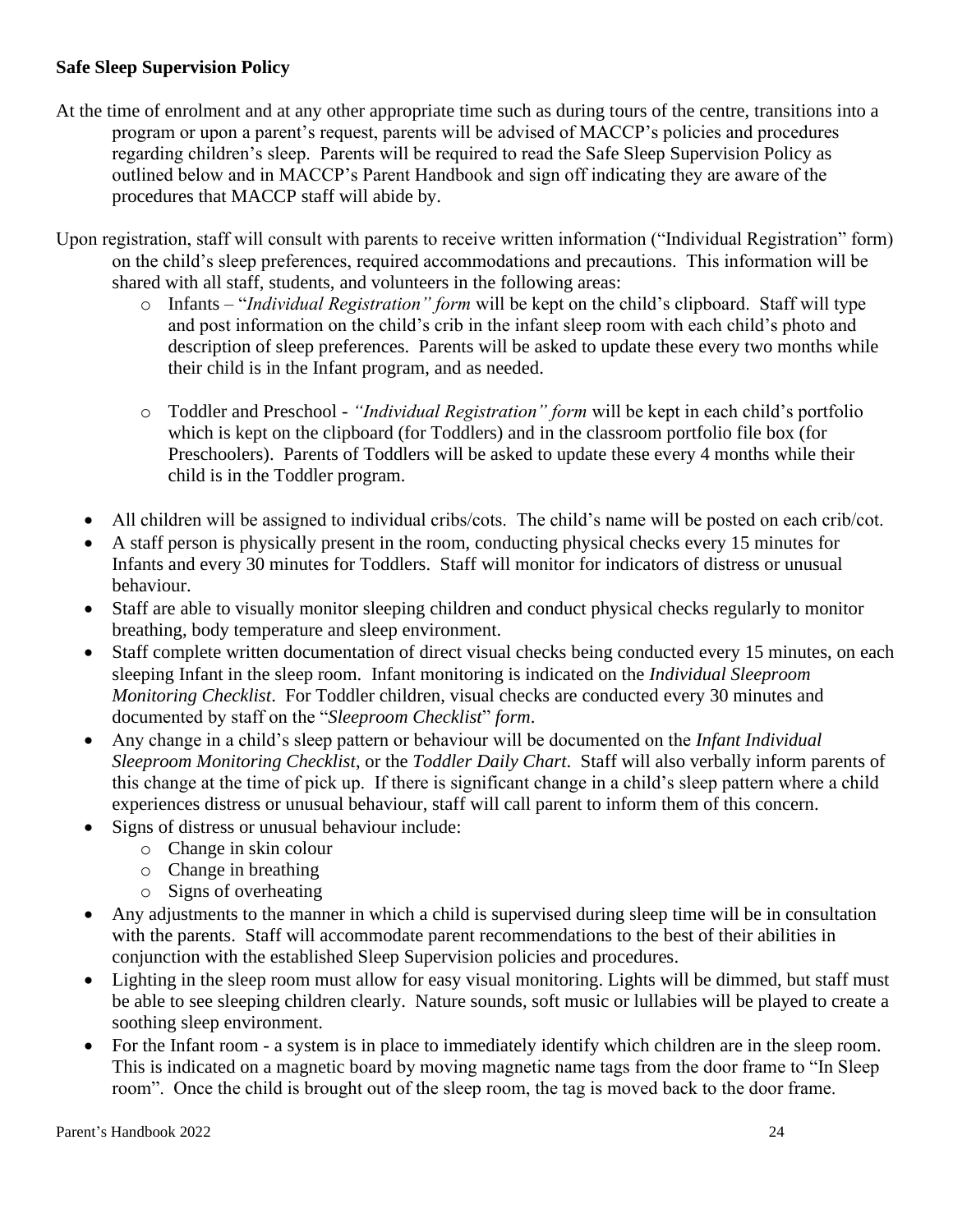- All staff review the federal document: *Joint Statement on Safe Sleep* and sign off annually that they will abide by the recommendations contained within.
- The Executive Director or Designate will ensure that the Sleep Supervision policy is reviewed with staff, volunteers, and students at the start of employment or placement and annually thereafter. This policy will be monitored for compliance and contraventions in accordance with the Childcare Early Years Act (CCEYA).

# **For Infants Under 18 Months Age:**

- MACCP Staff will ensure that infants will be supervised at all time periods when children are sleeping in a separate infant sleep room/area. Staff are responsible for documenting supervision practices for the infant sleep room that include the following:
- When **three or more infants are in the sleep room**, a staff person is physically present in the sleep room conducting physical checks as set out in the *Sleep Supervision Practices* as well as looking for indicators of distress or unusual behaviour.
- When **less than three infants are in the sleep room**, staff are able to visually monitor the sleeping children and conduct physical checks regularly to monitor breathing and body temperature. Staff are not required to remain physically in the room but must provide consistent checks (every 15 minutes) as noted in the *Sleep Supervision Practices.*
	- Physical checks must be documented on the *Infant Individual Sleeproom Monitoring Checklist* and signing their initials to ensure that monitoring was completed at the required intervals for each child.
	- *MACCP staff are legally obligated to follow the recommendations set forth in the Joint Statement on Safe Sleep to place infants UNDER 12 MONTHS OF AGE, on their backs for sleep.* Parents will be reminded of this at the time of enrolment and again during the transitional period into the infant program.
	- Staff ensure that children **UNDER 12 MONTHS OF AGE** are placed for sleep in a manner consistent with the recommendations set out in the document entitled "Joint Statement on Safe Sleep": Preventing Sudden Infant Deaths in Canada.
	- The requirement for an infant sleep position may only be waived if a medical doctor/physician recommends differently in writing.
	- Once infants are able to roll from their backs to their stomachs or sides, it is not necessary to reposition them onto their backs.
	- In order to reduce the risk of suffocation, other than a firm mattress and a fitted sheet, extra items such as pillows, duvets and bumper pads in the crib is not permitted.
	- MACCP will provide a blanket to be used at sleep time.
	- Staff will ensure that infants are not placed in strollers, swings, bouncers, or car seats for sleep. An infant's head when sleeping in a seated position can fall forward and cause their airway to become constricted. Once the infant falls asleep, the child should be moved as soon as possible or as soon as the destination is reached to the crib and staff are to follow through with placing the child in the required sleep position.
	- If an infant falls asleep in the stroller during outdoor time, staff will ensure that the seat is adjusted from an upright to a reclined position. Staff will ensure that visual sleep monitoring is conducted when children have fallen asleep in the stroller during daily walks.
	- Infant children may not have set rest/sleep schedules and will rest/sleep based on each child's individual needs.
	- A system to quickly identify who is in the sleeping room/area is implemented. This is indicated on a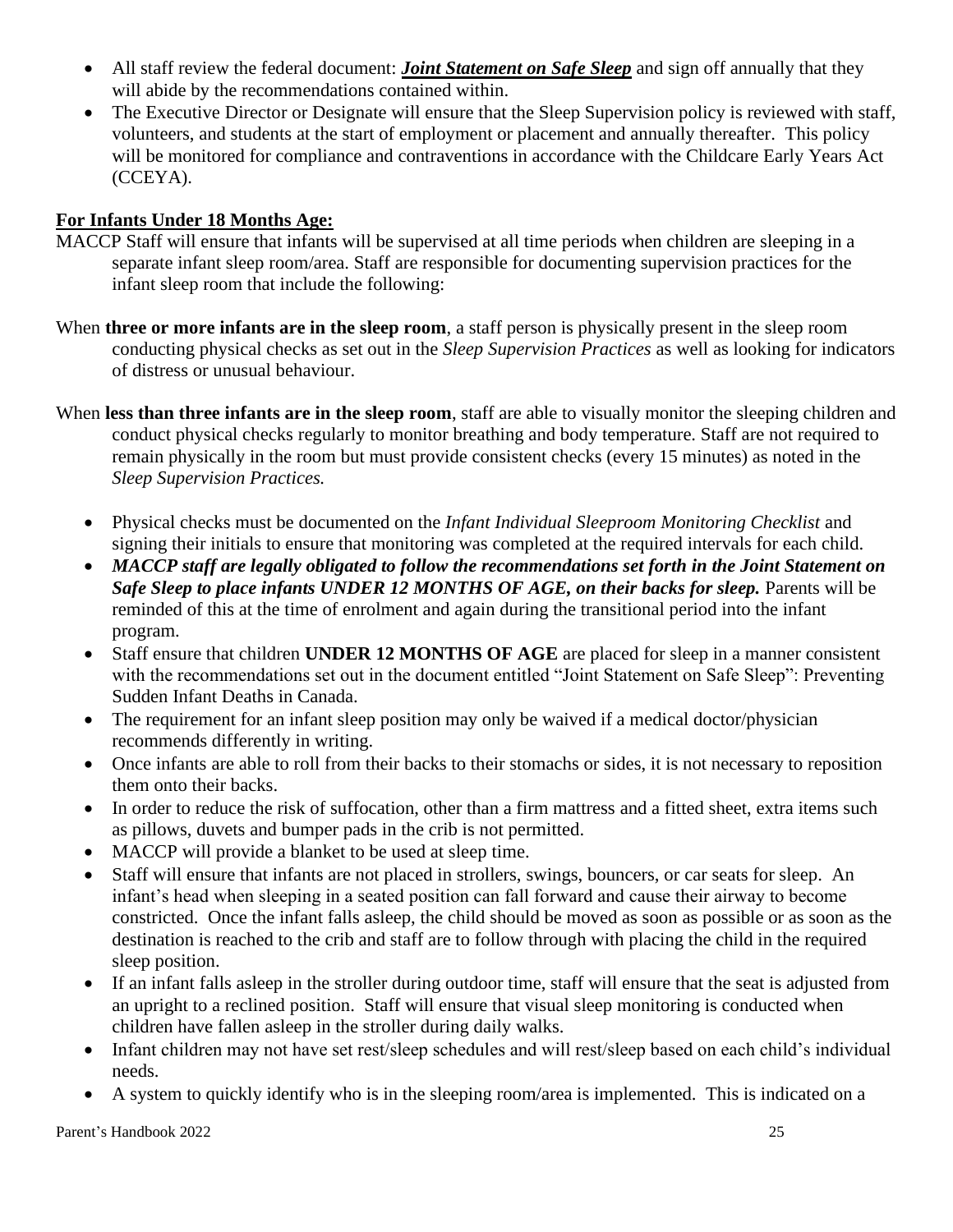magnetic board by moving magnetic name tags from the door frame to "In Sleep room".

- Glass panels on the <sup>3</sup>/4 wall permits separation of the sleeping area from the play area, allowing for a physical divider between the space and some acoustic separation between the rooms.
- Staff are able to visually monitor the sleeping children and conduct/document physical checks regularly to monitor breathing, body temperature and crib environment.
- Staff who work in the infant room are able to articulate the procedures in place for monitoring and supervising infants during sleep times.

# **For Children Over 18 Months Age (Toddlers & Preschool):**

- Each child is assigned their own cot which is identified with their name located directly on the cot itself.
- Each child's cot is indicated on a posted cot plan and each cot is placed strategically around the room to allow for optimal supervision.
- Revisions to the cot plan are made when new children are assigned to a cot.
- Children sleeping adjacent to one another will be encouraged to assume head to toe positions.
- Children who do not fall asleep are permitted to get off of their bed and engage in quiet activities (looking at books or drawing). Staff will monitor child for signs of tiredness and encourage him/her to lie down again in an attempt to sleep.
- Children who wake up and remain awake are permitted to get off of their beds and engage in quiet activities.
- Staff will document what time each child fell asleep, what time they woke up or if they did not sleep at all. This will be recorded on the Daily Chart.
- Staff will abide by each child's sleep preference and will accommodate accordingly (rubbing child's forehead, patting child's back etc.)

# **Sleep Supervision Practices:**

While supervising children during sleep periods, a staff person is physically present in the sleep room conducting regular visual checks **every 15 minutes for Infants** and **every 30 minutes for Toddlers** to ensure that:

- Child is breathing
- Child's temperature is normal (visual check child is not red, flushed or sweating. Child looks comfortable)
- Crib environment is safe: no crib padding, toys, stuffed animals, or books in the crib
- Infants under 12 months of age are placed on their back to sleep (but if they turn themselves over, there is no need to reposition them again onto their back)
- Infant's limbs are inside crib
- Blanket is not covering child's face or head
- Toddler and Preschool sleep toys are soft in texture
- Toddlers/Preschool children sleeping adjacent to one another are positioned head to toe

# **Electronic Monitoring Devices:**

- For use in the Infant sleep room only. When an infant is sleeping in the sleep room, the electronic monitoring device will be turned on in the sleep room as well as in the playroom so that staff can audibly monitor sleeping children.
- Staff check daily and actively monitor, that the sleep monitoring device is functioning properly and able to detect the sounds of every sleeping child.
- Electronic Monitoring Devices are used in conjunction with direct visual checks and are not used as a replacement.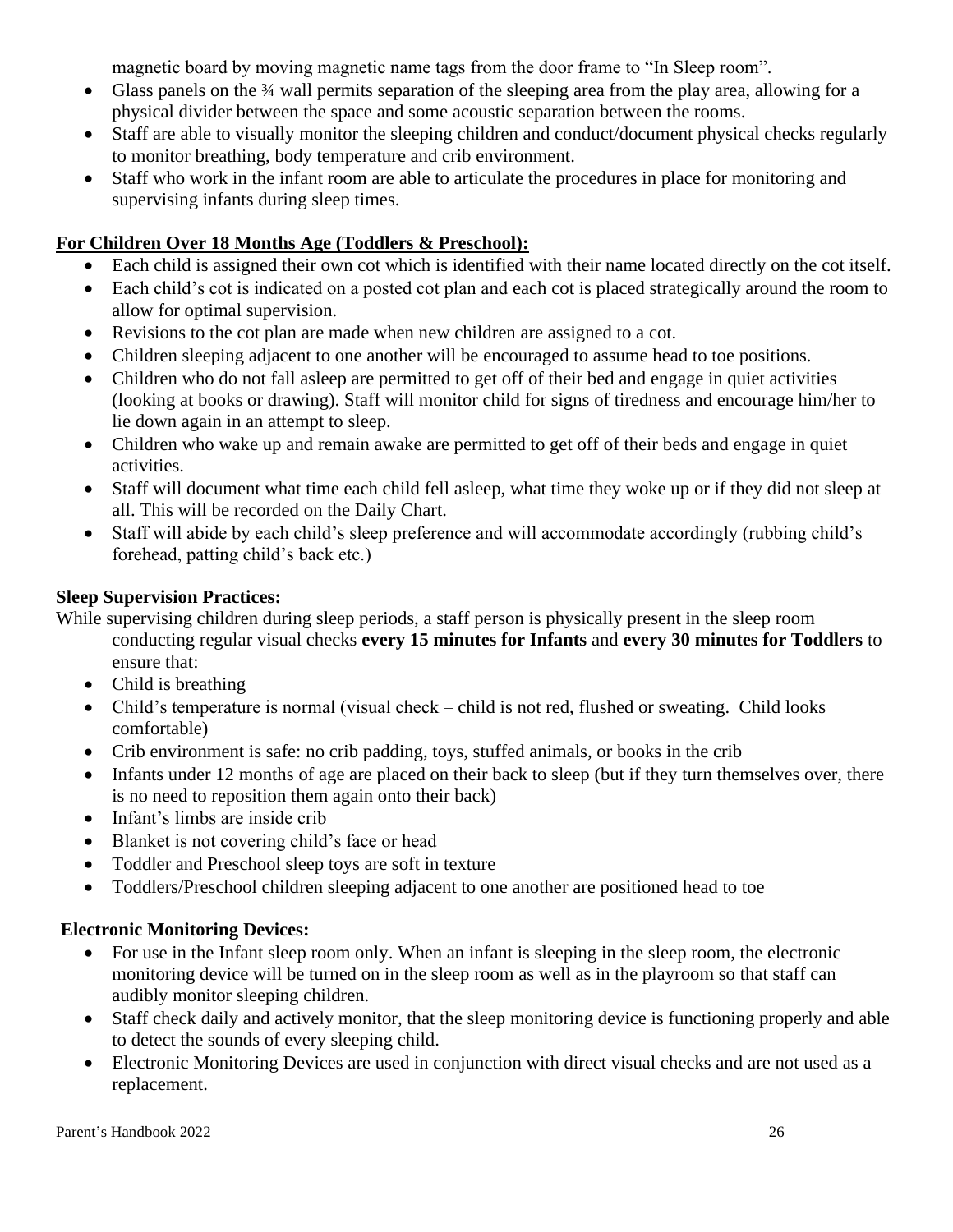• Staff are aware of steps to take if/when the Electronic Monitoring Device is not functioning and will follow the necessary steps as required.

**Quick identification of who is in the INFANT sleep room**: Staff will ensure a photo magnetic clip of each child is posted on the door frame. As each child enters the sleep room, staff will move their photo to the magnetic "Sleep room Board" indicating, at any given time who is in the sleep room. Once child is brought out to the playroom, the photo is moved back to the door frame.

- When 3 or more Infants are in the sleep room, a staff person is physically present in the sleep room to supervise the children and conduct physical checks as set out in the above safe sleep supervision practices. Staff may also use this time to do programming/sleeproom clean up etc. while still recording the physical check every 15 minutes.
- When less than 3 infants are in the sleep room, staff are able to visually monitor the sleeping children and conduct physical checks every 15 minutes to monitor breathing and body temperature. These physical checks must be documented on the child's daily record.

#### <span id="page-30-1"></span><span id="page-30-0"></span>**Access and Equity Policy Anti-Racism and Anti-bias Policy**:

MACCP does not tolerate any expression of discrimination on the basis of race, religion, language, culture and/or Aboriginal status.

The Board of MACCP shall provide for education and professional development so that staff members and Board members can acquire the knowledge and skills necessary to:

(a) Identify racism

(b) Foster understanding and respect for racial, ethno cultural and religious diversity.

The staff of McNicoll Avenue Childcare Program shall ensure that all curriculum content and materials conform to the intent of anti-racism policy. The staff shall also develop and reinforce positive attitudes toward diversity through programming.

The Board of directors of MACCP shall endeavour to recruit a mix of clients, staff and board members that reflects the diversity of the community.

The key information is communicated to clients in English and any other languages in order to reflect cultural diversity in the community.

The Board of Directors of McNicoll Avenue Childcare Program shall periodically review the Anti-Racism Policy to ensure that it remains an effective vehicle for addressing issues of racism. The policy is reviewed and signed-off by staff annually.

A committee will be formed to investigate any complaints or incidents of discrimination, harassment on the basis of race, religion, language, culture and/or Aboriginal status.

#### <span id="page-30-2"></span>**The Complaint Procedure:**

The staff or board member who receives a complaint will try, whenever possible, to resolve the issue informally. When this is not possible, the formal complaint procedure will be followed.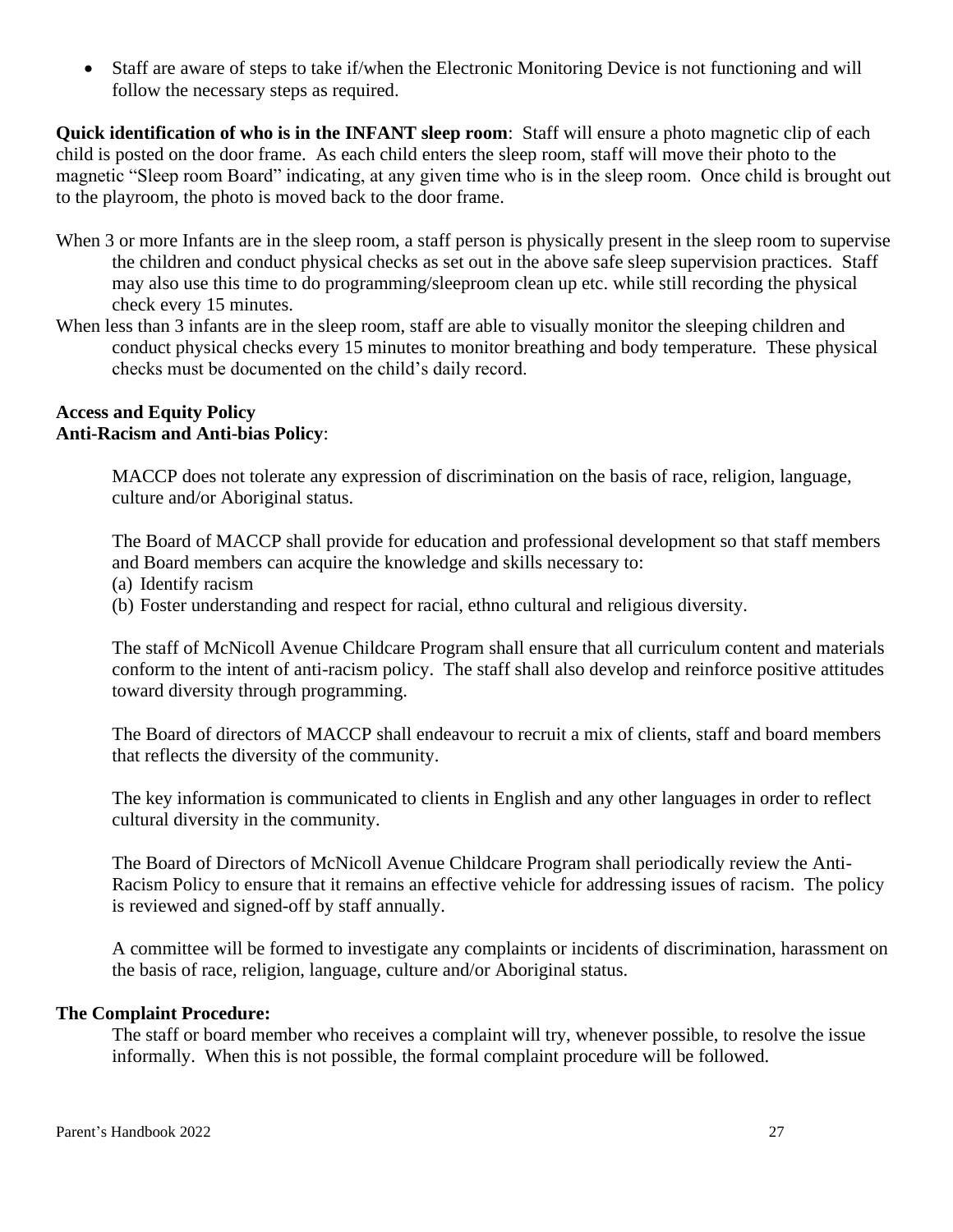#### <span id="page-31-0"></span>**Informal**:

The Board or Executive Director will advise the complainant to discuss with the person accused of harassment or discrimination that his/her behaviour and/or actions are not acceptable and request an explanation/apology from the accused.

If the complainant does not feel comfortable to talk to the accused for any variety of reasons, the Executive Director shall inform the accused of the concern regarding his/her behaviour and explain the Anti-Racism Policy. The results of this discussion will be communicated to the complainant.

If the issue is not resolved to the satisfaction of the complainant then he/she has the option to proceed to the formal complaint procedure.

### <span id="page-31-1"></span>**Formal Complaint:**

The complainant must put his/her complaint in writing, with as much detail as possible regarding the issue. The written complaint, signed and dated, must be presented to the Executive Director or the President of the Board. Copies will be distributed to the Board of Directors and the accused.

A committee will be formed to handle the formal complaint. The committee shall meet with the complainant, the accused, and any other persons who may have information pertinent to the complaint.

During the investigation, if the committee feels that any party to the investigation poses a threat to the safety or welfare of anyone attending, working at, or visiting MACCP, the committee shall immediately bring the matter to the President of the Board (or designate). If they are in agreement, the person thought to pose a threat shall be suspended from attending, working at or visiting the Childcare until resolution of the investigation.

The Board of MACCP shall provide the committee access to legal counsel if it is necessary.

The committee shall submit to the Board of Directors a written report with conclusions. If disciplinary action is required, this shall be reported to the Board along with the written report.

If disciplinary action is taken against a staff member of MACCP, a sealed copy of that action shall be placed in the individual's personnel file.

#### <span id="page-31-2"></span>**If children are involved in a racist or bias incident:**

- (a) Staff will discuss with child involved.
- (b) Staff will ensure that curriculum planning includes multiculturalism learning activities.
- (c) Displays represent a range of abilities/disabilities, races, cultures and family structures.
- (d) Posters representing diversity will be posted at the children's eye level.
- (e) Staff will follow up with parent.

#### <span id="page-31-3"></span>**Integration and Inclusion**

#### <span id="page-31-4"></span>**General**

Integration and inclusion are words used to refer to a set of values and beliefs regarding the incorporation or involvement of children with varying physical or intellectual abilities. These words refer to the acceptance of all individuals and their differences, and the bringing together of children with varying developmental and physical abilities in a harmonious, supportive, and respectful consolidation.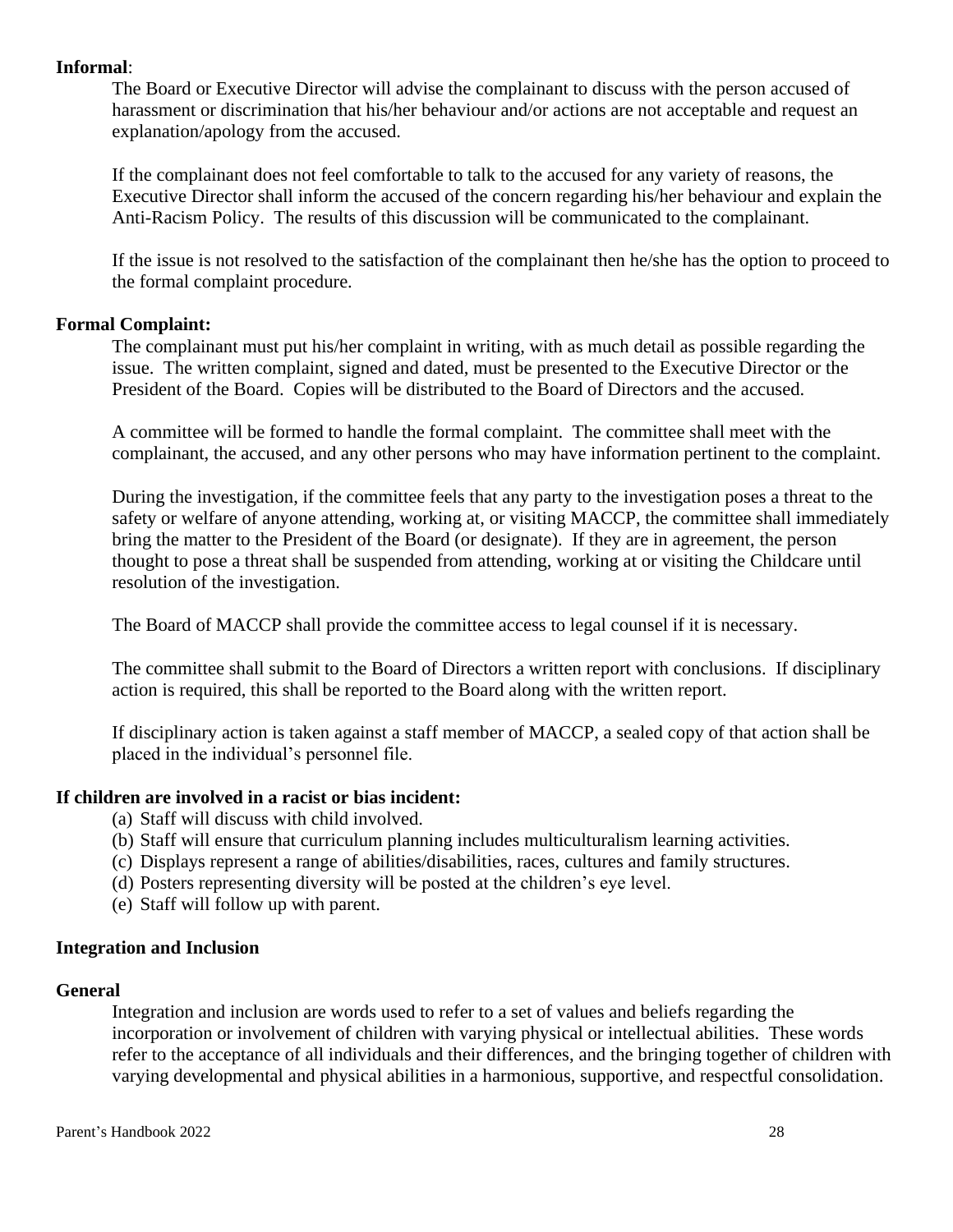We believe that integration and inclusion support the development of the whole child, a main component in high quality childcare experiences. We believe that these views are necessary in order to foster the full participation of our population and for our programs to promote and be faithful to a welcoming acceptance of all children. Our beliefs encourage positive attitudes towards diversity; allow opportunities for people to learn about, understand, and become comfortable with a variety of human differences; and benefit not only children with special needs, but also typically developing children, parents, siblings, teachers, other caregivers, and society in general.

The exclusion of individuals based upon their physical or intellectual capabilities is discriminatory and segregating and would open our centre to the possibility of limiting every person's experiences, exposure to, and involvement with an important portion of our society. Our beliefs regarding integration and inclusion are embedded in all of our programs and provide further opportunities for the following:

- (a) exposure to children with a range of abilities
- (b) acceptance and the formation of relationships and respect for others
- (c) the participation of every child and family irrespective of current ability levels, which leads to the development of self-esteem, confidence, and capability
- (d) peer interactions and expectations which provide social incentives to implement or use "new" skills and knowledge
- (e) guiding staff to become more aware and focused on the strengths and needs of all the children, their own teaching style and methods, and on the program itself, and
- (f) The enrichment of our communities through direct experiences with children with diverse strengths and needs.

#### <span id="page-32-0"></span>**Policy**

The Centre will provide care for children with special needs in an integrated setting and to provide support to staff working with these children.

#### <span id="page-32-1"></span>**Procedure:**

The Executive Director will approve the application based on the centre's ability to meet the child's needs.

The necessary infrastructure based on the child's needs will be put into place by the Executive Director in order to admit a child into any of the programs.

A Special Needs Resource Teacher will assist, as necessary, in setting up and maintaining an appropriate program for each child with a special need.

The advice of the CCEYA Program Advisor from the Ministry of Education will be sought where deemed necessary by the Executive Director.

We will individually assess the resources and facilities at our disposal such as the physical space, accessibility, and staffing, as well as our ability to meet the specific developmental and/or physical needs of each child. We will attempt to place the exceptional child in an appropriate grouping and with his/her peers as much as possible. We will also work towards finding appropriate ways to provide our superior level of care and teaching to all families and to provide the needed support for each child to grow and flourish.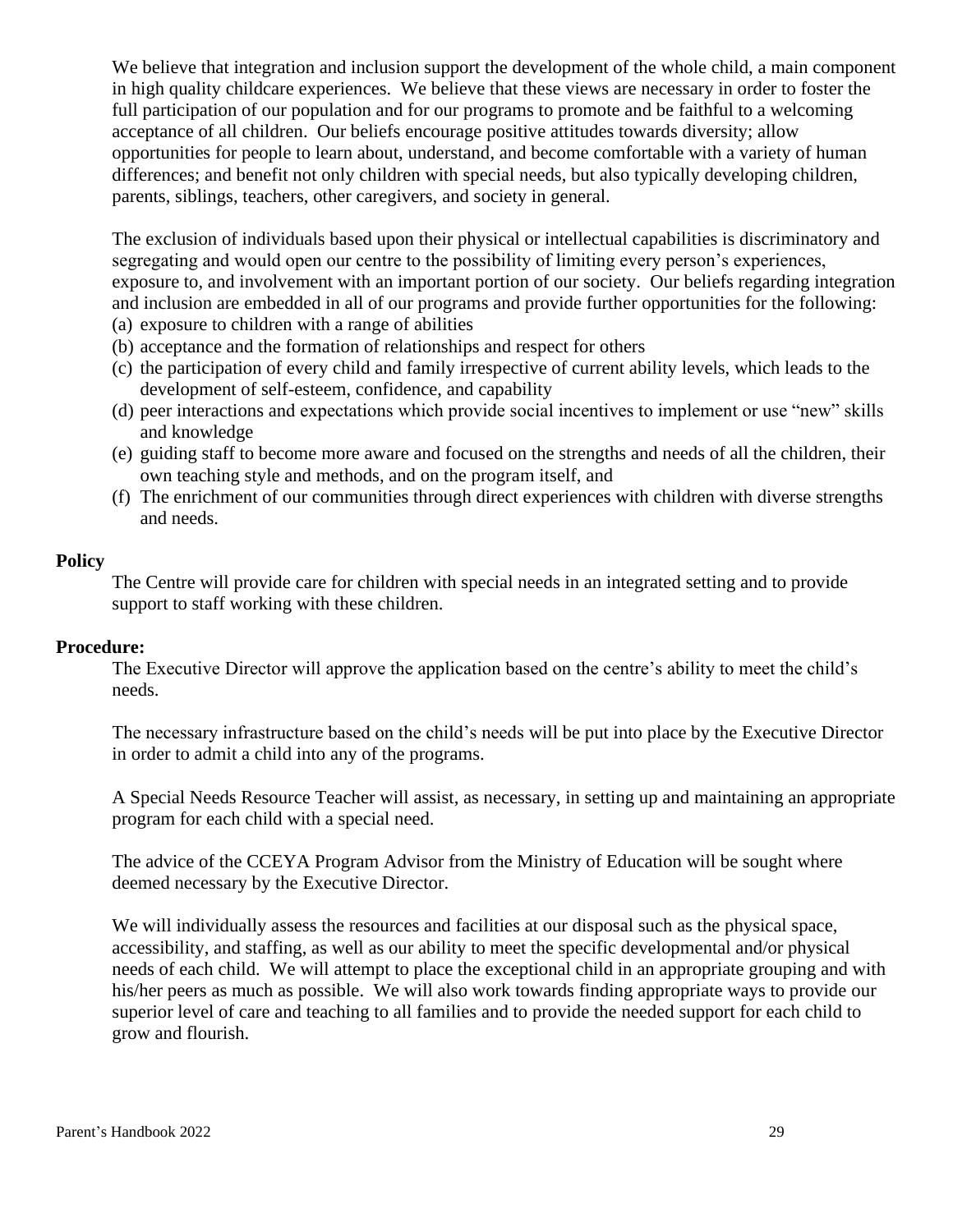If we find that our resources and/or skills are inadequate in meeting the specific needs of the child, we will work towards assisting the family in their search for a more appropriate educational or care setting for their child.

### <span id="page-33-0"></span>**Individualized Support Plans and Inclusive Programming**

Ontario Regulation 137/15 Program for Children: 12.1-12.4 & 13.1-13.3

An appropriate individualized support plan is developed for each child with special needs and the MACCP will take all necessary steps to ensure children are supported to participate fully in the childcare program. These individual support plans include information on each child's required supports, including specific aids (ex. Mobility devices, hearing aids) and modifications to the environment (ex. Specific furniture, additional staff) if required. Individuals, including a parent of the child with special needs, who have participated in the development of the individualized support plan will be listed in the document and sign it. Where applicable, the program will reflect the individualized support plans of each child with special needs and the opportunity will be presented to all children within that classroom to participate in the program.

#### <span id="page-33-1"></span>**Sexual Harassment Policy**

#### <span id="page-33-2"></span>**Anti-Harrassment and Anti-Discrimination**

The Centre upholds the right of every person to be free from harassment and discrimination of any kind in the workplace, including sexual harassment, and every employee at the Centre is assured of the protection of this right.

#### <span id="page-33-3"></span>**Harassment:**

Harassment is a form of discrimination and is defined in this policy as any course of conduct or comment that is: related to any of the discriminatory grounds contained in the Ontario Human Rights Code. These grounds include race, ancestry, place of origin, colour, ethnic origin, citizenship, creed, age, record of offences, marital status, same-sex partnership status, family status, religion, sex, physical or mental disability; and is offensive to any employee; and is known or ought to be known to be unwelcome.

While the following is not an exhaustive list, harassment may include:

(a) Verbal abuse or threats.

- (b) Unwelcome remarks, jokes, innuendoes or taunting about a person's body, attire, age, marital status, ethnic or national origin, religion, sexuality, etc.
- (c) Practical or "dirty" jokes which cause awkwardness or embarrassment.
- (d) Leering or gestures.
- (e) Display of pornographic, racist or other offensive or derogatory pictures or other material.
- (f) Condescension or paternalism which undermines self-respect.
- (g) Unwelcome or unwanted sexual advances. This may mean patting, pinching, brushing up against, hugging, cornering, kissing, fondling, or any other similar physical contact normally considered unacceptable by another individual.
- (h) Requests or demands for sexual favours.
- (i) Physical and sexual assault.

Courteous, mutually respectful, non-coercive interactions between the sexes which are acceptable to both parties are not considered to be sexual harassment. The Centre will not tolerate or condone sexual harassment of its employees by anyone.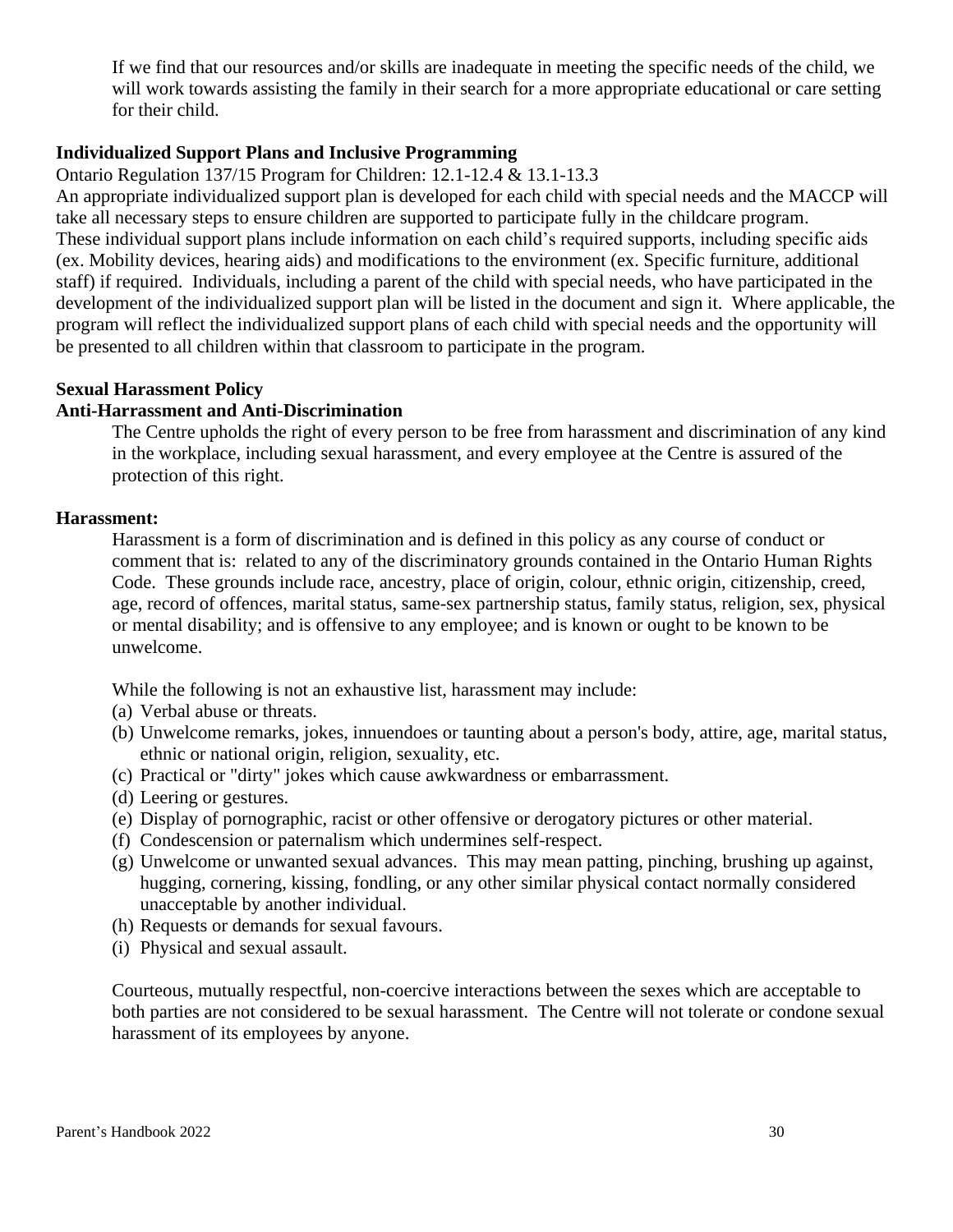#### <span id="page-34-0"></span>**Procedure**

The Centre will investigate and act swiftly and firmly in dealing with persons harassing others. Complaints regarding harassment may be directed to either the Executive Director or to the Board of Directors, in writing.

If you believe that you are being harassed, you should take one or both of the following steps:

- (a) If an employee is comfortable, the employee should tell the harasser to stop. Firmly state that the behaviour is objectionable, unwelcome, and must cease immediately. The employee should also keep a written record of the incident, along with the steps the employee took. If the activity or behaviour does not stop after the person has been confronted, or the employee does not feel comfortable confronting the person, please follow the procedure as outlined in paragraph 2.
- (b) Discuss the incident with a person in a position of authority with whom the employee is comfortable. During this initial meeting a written complaint should be completed with or without the assistance of the person receiving the complaint.

In either case, the employees are assured that the Centre will investigate the complaint diligently and confidentially to the maximum extent possible. In addition, any negative employment consequences which are found to have resulted from the harassment will be rectified as far as possible.

Complaints of harassment will be dealt with in a confidential and expeditious manner. Confidentiality will be maintained throughout the investigation process to the extent practical and appropriate under the circumstances.

If any employee receives a complaint of harassment or is otherwise aware of or informed of a harassing situation, she/he must inform the Executive Director immediately.

The employee is encouraged to assist the Centre in its attempts to prevent and eliminate harassment in the workplace by treating co-workers with courtesy and respect. The Centre, in turn, will do its best to deal with complaints that may arise in a fair, objective and concise manner. Any breach of this policy will result in severe discipline up to and including immediate dismissal from employment.

#### <span id="page-34-1"></span>**Behaviour Management Policy**

Our behaviour management goal is to help the children achieve a sense of self-discipline by recognizing and accepting the consequences of their actions. McNicoll Avenue Childcare Program's behaviour management policy insists that the rights of the child are respected, and that the child's self-esteem remains intact. We hope to achieve this through age-appropriate programming and setting expectations in an atmosphere of trust and acceptance. Our staff strives to accomplish this through consistent application of certain rules of conduct, which will lead to a secure feeling among the children.

MACCP's behaviour management practices include the following methods:

- 1. Provide a caring environment that enhances a child's self-esteem.
- 2. Set specific limits and rules and make sure everyone understands and abides by them.
- 3. Praise for appropriate behaviour.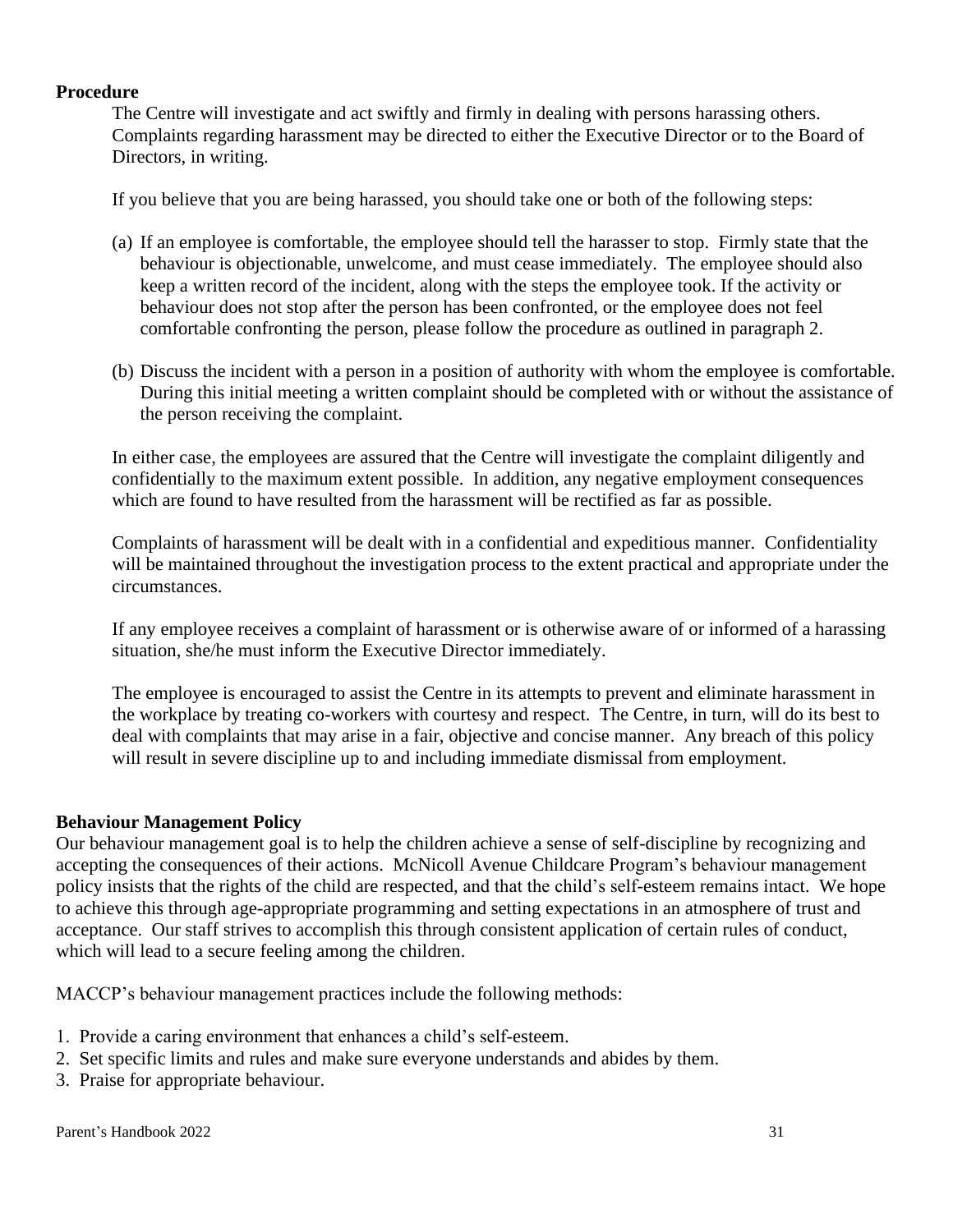- 4. Staff members supervise group situations and act as resources and guides through conflict.
- 5. Apply appropriate natural and logical consequences for misbehaviour.

We encourage the children to verbalize their feelings of frustration; if they are unable to do so, they are reminded, and then gently removed from the situation. Children are never left anywhere without supervision. Physical punishment is never used at MACCP.

# <span id="page-35-0"></span>**Behaviour Guidelines for Children**

General Behaviour Expectations:

- Respect teachers/volunteers/student teachers and other children.
- Respect the environment.
- Follow staff and volunteer's directions both indoors and outdoors.
- Preschoolers and Toddlers use appropriate language and speak in a quiet manner.
- Children must stay with groups and the designated teacher or volunteer at all times.

As in all areas of child development, developing of self-control and social skills follows a sequence from birth to adulthood. Within this sequence, Infants and Toddlers require more adult intervention and closer supervision and guidance. As children grow older they are able to exercise more self-control and have a greater understanding of concepts such as health, safety and respect for others and property. Therefore, external controls can gradually be removed as the child develops a sense of responsibility for his/her own behaviour. To ensure a child's safety and well-being, and to foster social and emotional development, it is necessary at times to impose limits or set standards of acceptable behaviour.

Young children due to their age, or developmental stage are at times unable to clearly express themselves. As a result, they may on occasion, demonstrate inappropriate behaviours such as hitting, kicking, biting or scratching. These behaviours cannot be tolerated. Staff will work within the preceding guidelines and if the child consistently exhibits these inappropriate behaviours, the Director will apply the steps listed under the Termination section of this handbook to come to an acceptable outcome or the parent may be given two weeks' notice to withdraw the child from our program.

Behaviour Expectations While on Trips:

- No food or drink allowed on the bus.
- Children will remain seated at all times and keep arms and heads inside the bus.
- Respect the staff, parent volunteers, student teachers and tour guides and follow directions.

If children do not cooperate with the above rules, they may be either excluded from a subsequent field trip or the individual child's parent will be expected to accompany the centre on future field trips.

# <span id="page-35-1"></span>**Prohibited Practices**

The following are examples of practices that are prohibited by the staff, volunteers and students who are in contact with the children.

The following are not allowed under any circumstances:

(a) corporal punishment (which may include but is not limited to, hitting, spanking, slapping, pinching, kicking, heavy pushing, shoving, grabbing, squeezing arms etc.).

(b) physical restraint of children, including but not limited to confining to highchair, car seat etc. for discipline or in lieu of supervision unless for the purposes described in the regulation (to prevent self-harm, harm to others and only until risk of harm/injury is no longer imminent).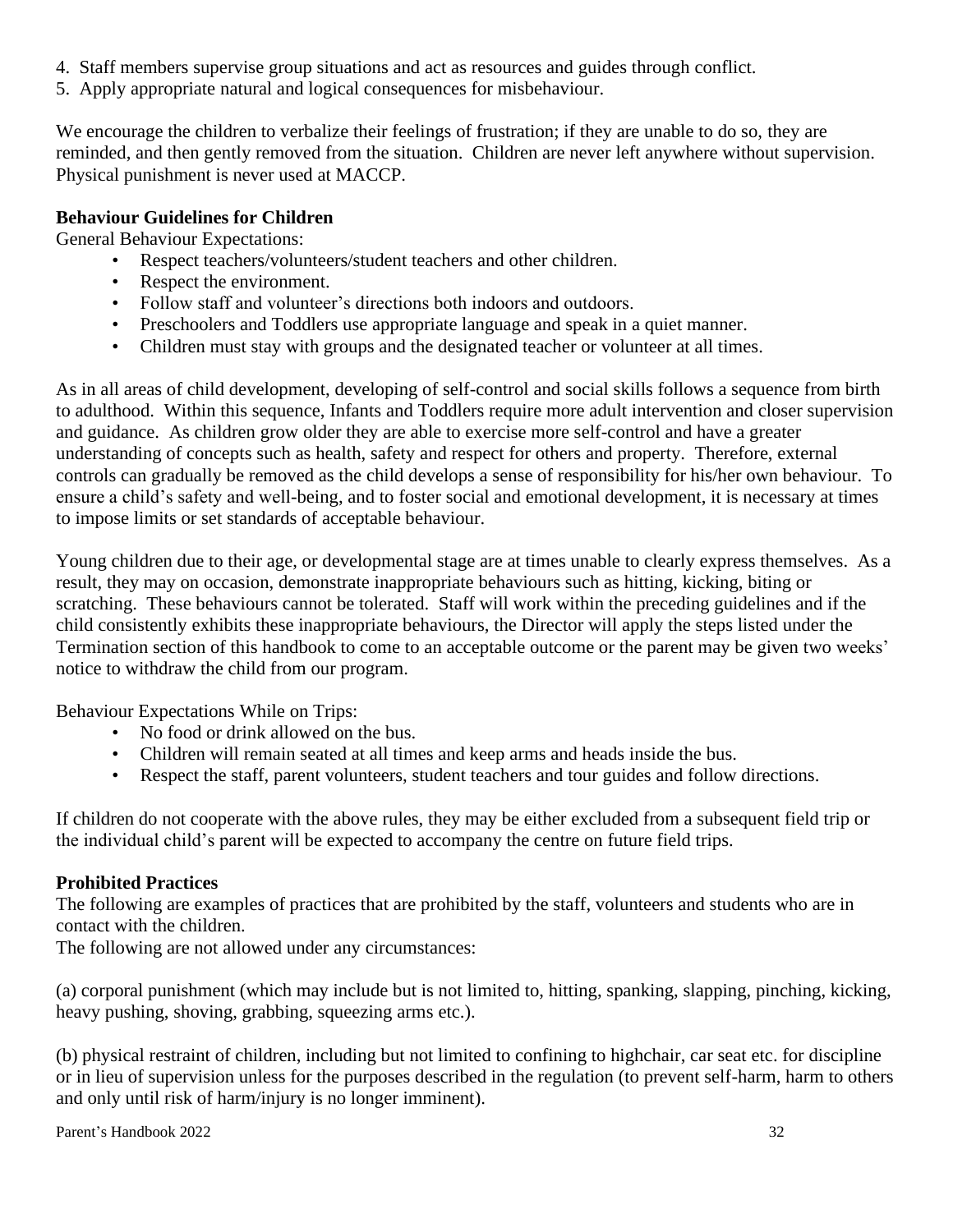(c) locking the exits of the childcare centre for the purpose of confining the child, or confining the area or room without adult supervision, unless such confinement occurs during an emergency; Lack of Supervision including:

- Diverted attention for frequent or extended periods of time
- Leaving children alone, unsupervised; child unaccounted for

(d) use of harsh, degrading, measures or threats or derogatory language directed at or used in the presence of a child that would humiliate, scare or frighten the child or undermine their self-respect, dignity or self-worth, Inappropriate Verbal Practices:

- Humiliation
- **Threatening**
- Swearing
- Harassment
- Yelling
- Sarcasm
- Discussion of a child within any child's hearing
- Discussion of a parent within any child/colleague/parent's hearing

(e) depriving the child of basic needs including food, drink, shelter, sleep, toilet use, clothing, or bedding; or

(f) inflicting any bodily harm on children including making children eat or drink against their will. And Children should be encouraged to verbalize their aggression rather than resort to physical action. When conflict arises between younger children who are unable to express their emotions, attention should be redirected. In the case of older children, if a child does resort to physical aggression/violence, the situation should be discussed with them. If a disruption has reached a point where discipline has to be taken, the child should be removed from the situation until he/she has calmed down and then discussion can take place.

#### <span id="page-36-0"></span>**Behaviour Guideline for Parents, Guardians and Other Adults**

Parents are required to treat all staff with respect and to be courteous at all times. Please do not approach any staff members in a loud and aggressive manner. Treat others as you would like to be treated yourself. Criticizing a teacher in front of your child (or in front of other children) will result in that child losing respect for that teacher. Questions or concerns about any staff members should be discussed with the Director in a rational and professional manner. Any form of physical or verbal abuse towards staff or children, including harsh and degrading language, swearing and yelling will not be tolerated. If any such incident should occur, the parent will be given written notice, warning them of their inappropriate behaviour. The second infraction will result in written notice of immediate withdrawal.

It is not a parent's responsibility to reprimand a child that is not their own. If there is a problem or if you observe any unacceptable behaviour, let the staff know and allow them to do their job. Remember we all want what is best for your child.

#### <span id="page-36-1"></span>**Complaint / Parent Concerns Policy**

A complaint is a "concern that is expressed by an individual or group of individuals such as community persons, government agency, staff members, parents and children, etc."

Differentiating between a "comment" and a "complaint" is important. A complaint is generally an issue that cannot be resolved at the first level (staff and/or Executive Director) and proceeds further to the Board of Directors and/or Government Agency. An issue that can be resolved by the person receiving the "complaint" should remain objective and try not to personalize the issue. He/she should:

Allow the "complainer" to express their concern(s) thoroughly.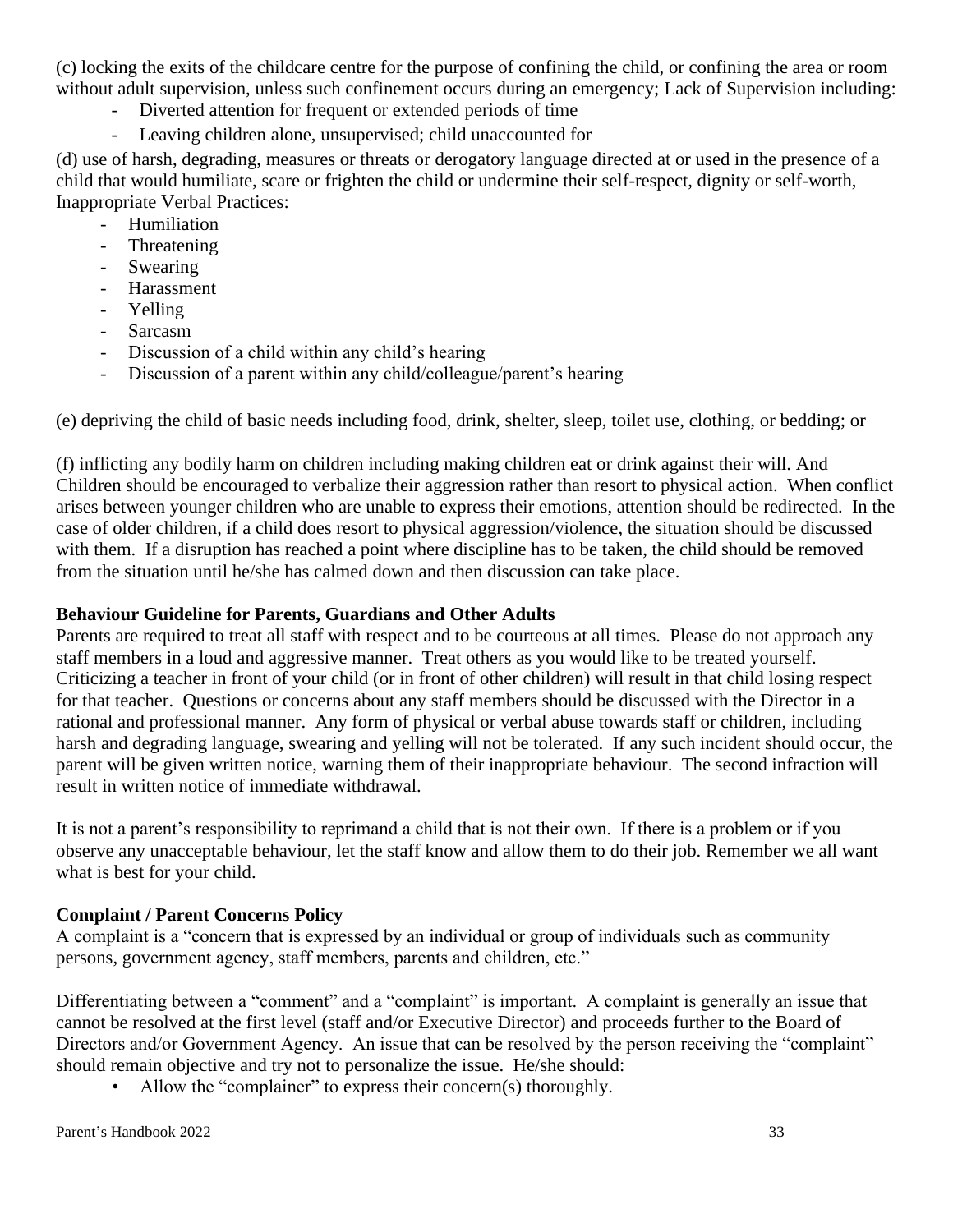- Listen carefully to what is being said
- Avoid responding defensively.
- Ask for clarification to ensure that the nature of the "complaint" is understood.
- Advise the person/group you need time to investigate (if applicable) and that you will get back to them as soon as possible, within up to 10 business days, to acknowledge receipt of the concern.
- Document the incident and the action taken. This is to be signed by both Executive Director and the parent.
- Inform the Executive Director or the Board of Directors immediately of the incident.

If parents have any suggestions and/or requests regarding any aspect of the program, they are encouraged to put these ideas in writing in a sealed envelope and give it to a staff on duty or to the Executive Director.

# <span id="page-37-0"></span>**Complaints Addressed to Teachers**

Parents are asked to address concerns directly to the program teachers. Staff members should provide feedback and recognize the importance and the urgency of a response.

Discussions between parents and staff members must take place in an appropriate time and location, where confidentialities can be adhered to, and the classroom will not be disturbed. The first priority for staff members on program as per the CCEYA is supervising and facilitating the children at all times. Anyone who has a concern or any parent who would like to discuss an aspect of the program or their children's progress, is invited to call the centre to set up an appointment for a meeting. Staff members on program are not to be removed from supervising the children under any circumstances.

### <span id="page-37-1"></span>**Complaints Addressed to the Executive Director**

If a parent feels that a teacher does not adequately resolve his/her concerns, they then must approach the Executive Director. Teachers may direct the parent to the Executive Director if they feel that they are unable to solve the matter or if the matter should be addressed at management level.

The Executive Director will contact the person/group who made the "complaint", investigate the specifics of the "complaint" and make every effort to resolve the issue. All communication will be documented.

If, after addressing the issue with the Executive Director, the parent continues to feel that the complaint has not been resolved, he/she may ask, in writing, for the matter to be brought to the Board of Directors. The Executive Director may also advise the parent that the matter must go to the Board if the parent is not satisfied with the actions or response of the Executive Director.

# <span id="page-37-2"></span>**Complaints Addressed to the Board of Directors**

The Board of Directors, collectively with the Executive Director, will make every effort to resolve the issue(s). During the course of discussion with the parents, the Chair or any Board member must remain neutral and ensure that the outcome/answer suggested remains undetermined until the Board has met as a whole and a relevant resolution is passed.

The Board of Directors will contact a lawyer if deemed necessary.

A written statement providing the outcome of the Board's decision will be delivered promptly to the parent(s) who issued the complaint.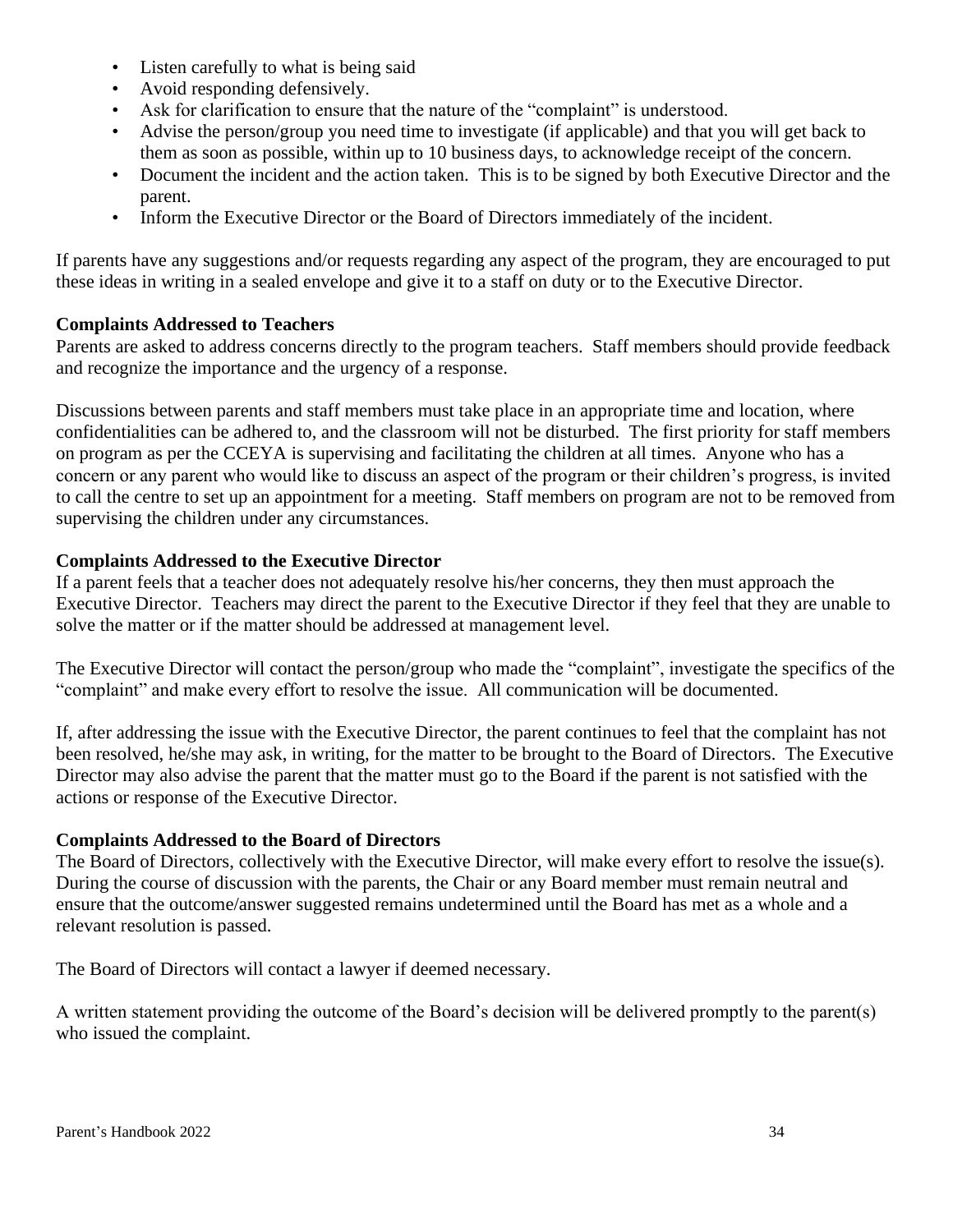### <span id="page-38-1"></span><span id="page-38-0"></span>**Other Important Information Provincial License and other Inspections**

MACCP was granted a provincial license initially under The Day Nurseries Act in August 1985, and now under the CCEYA (Childcare Early Years Act). The Program Advisor of the Ministry of Education inspects the centre for annual license renewal.

MACCP also has a Purchase-of-Service Agreement with Toronto Children's Services. Centres must meet the City's Assessment for Quality Improvement (AQI) in order to provide childcare services.

Toronto Public Health inspectors also inspect childcare centres spontaneously to make sure we provide a healthy and safe environment for the children and staff.

# <span id="page-38-2"></span>**Reporting Child Abuse and Neglect**

Ontario's Child and Family Services Act (CFSA) provides for a broad range of services for families and children, including children who are or may be victims of child abuse or neglect.

The Act recognizes that each of us has a responsibility for the welfare of children. It states clearly that members of the public, including professionals who work with children, have an obligation to report promptly to a Children's Aid Society if they suspect that a child is or may be in need of protection.

### <span id="page-38-3"></span>**Registration and Maintenance of Current Information**

As required by the CCEYA, personal and medical information on all necessary forms must be completed before your child can enter the program. The onus is on the parents to inform the centre of any address change at home or work. We also must be kept updated of any phone number changes at home or work, as well as any changes in emergency contact.

The centre must receive immediately copies of any court orders, divorce decrees or separation agreements that affect the child. The centre must receive immediate notification of any changes in the custodial care of the child (e.g., babysitting arrangements) in writing.

#### <span id="page-38-4"></span>**Communication**

The staff offer parent-teacher interviews twice a year (November and May). However, at any time parents are encouraged to discuss any issues, to make suggestions, or to provide input to any of the staff, the Executive Director, or the Board Members. Newsletters will be provided to inform parents of events and activities. As well, please refer to the Parent's Information Board directly across from the office, beside Room 102 (Toddler Room) for other information about the centre.

After a Serious Occurrence is reported, a Notification Form will be posted for ten business days on the Parent Board.

# <span id="page-38-5"></span>**Items to Bring for your Child:**

# **Infant Program:**

2 prepared formula bottles or empty bottles for milk and 1 bottle/sippy cup for water. Disposable diapers, wipes, diaper cream, extra clothing (2 complete sets), pacifier if needed (to be left at the centre), a family photograph to post in the classroom and an individual photo to post on their hallway basket. Sorry, no toys or stuffed animals of any kind are allowed in the crib. **\*Label all items please**

# **Toddler Program:**

Disposable diapers, wipes, diaper cream if necessary, 2 sippy cups (1 stays at the centre for milk, 1 for water that will come with the child in the morning and taken home when you pick up), extra set of clothing, a family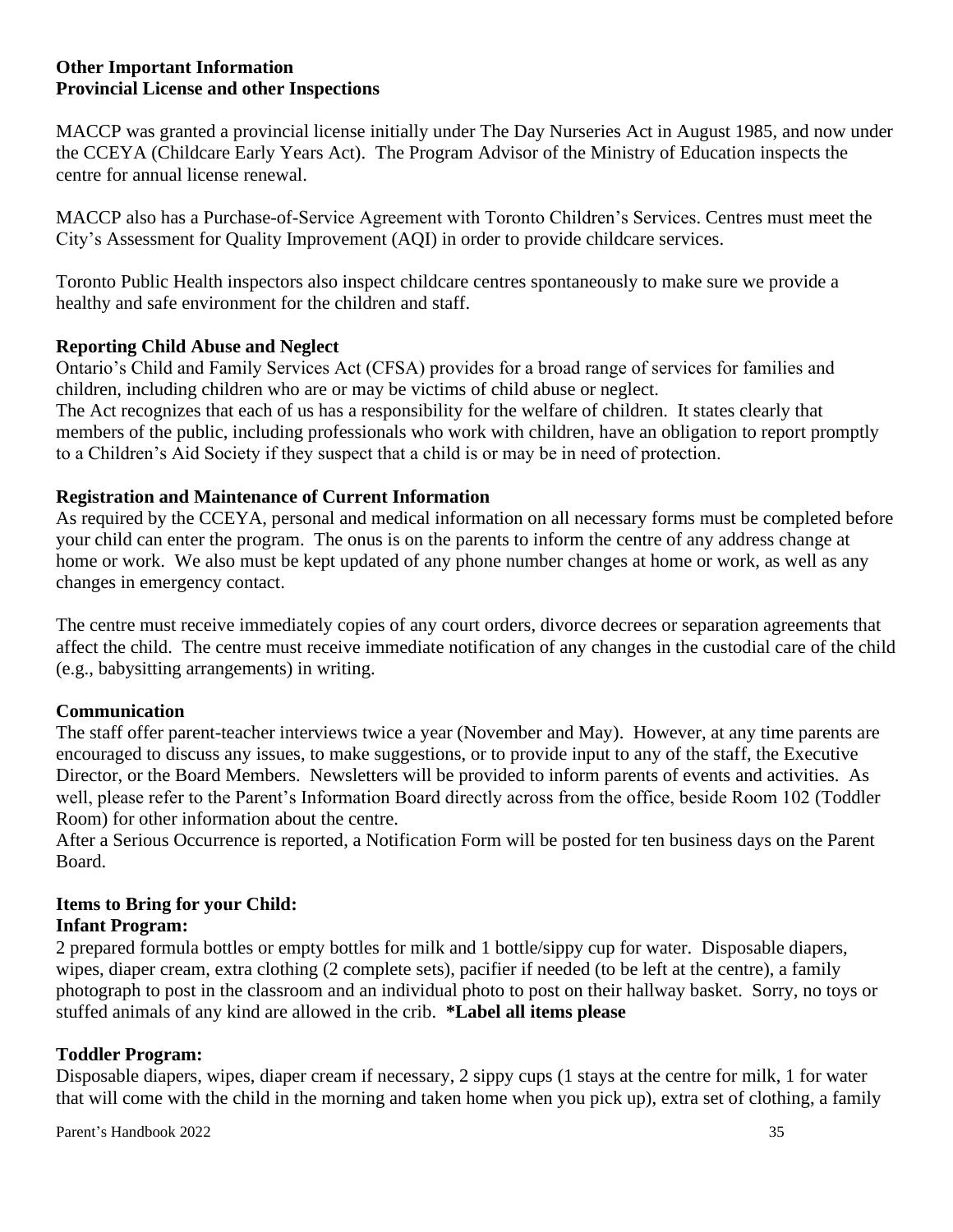photograph to post in the classroom and an individual photo to post on their hallway basket. **\*Label all items please**

# **Preschool Program:**

Extra set of clothing, a spill-proof water cup, a family photograph to post in the classroom and an individual photo to post on their hallway basket. **\*Label all items please**

All children should have a complete change of clothes left at the centre. Only a light blanket is needed for children's nap time. Sun hat and sun block lotion is required for the summer. (Please put your child's sun block on every morning prior to coming. We will re-apply the sun block prior to the afternoon outdoor time). Mittens, boots and a winter hat are required for the winter. **All clothing/items must be labeled with your child's name.**

# <span id="page-39-0"></span>**Food**

McNicoll Avenue Childcare Program provides a nut free environment for your child/ren. Please help us to protect our children by not bringing in any treats with peanuts or nuts. Infants over 1 year of age, Toddlers and Preschoolers are provided with a hot, nutritious lunch and two snacks every day. Infants under 1 year of age; parents need to bring in their formula, juice, cereal, crackers, vegetables and fruits etc. **All food from home must be labelled with the child's name and the food identified (to avoid any allergens within the room).**

Weekly menus are posted on each classroom's Information Board. If your child has dietary restrictions or a food allergy, please notify the staff immediately in writing.

# Special Circumstances:

If the child has or develops an allergy while in care and it potentially compromises the nutritional and/or health and safety of the child himself or the other children in care, the case will be reviewed by the ED in conjunction with the Board as soon as possible.

# <span id="page-39-1"></span>**Birthday Celebration**

If you wish to celebrate your child's birthday at the centre, you may bring in mini cupcakes or other nutritious treats to share with his/her friends, **but they must be peanut and nut free and have an ingredient list attached**. Due to allergies, food that contains nuts (cashews, hazelnuts, peanuts, walnuts, pistachios, pine nuts, almonds) is NOT allowed in the centre. In the event that you do not choose to send in a treat, please let the staff know and they will make sure we still sing Happy Birthday at the afternoon snack time.

Please **do not** bring/send loot bags or party items into the centre. Being present for the birthday time snack is also unnecessary. However, if you do want to join us, please limit your birthday visit to just the parents at the afternoon snack time only, as it can be unsettling to the other children to have too many adults and others in the room at any one time. Thanks for your understanding with this matter.

# <span id="page-39-2"></span>**Rest Period**

All the children will have rest period according to the CCEYA. Children in the Toddler and Preschool groups have a rest period not exceeding 2 hours in length; and are permitted to sleep, rest or engage in quiet activities based on the child's needs.

# <span id="page-39-3"></span>**Toys**

Please encourage your child to leave all other possessions (toys, books, games and sports equipment.... etc.) at home. The centre has a more than adequate supply of toys for the children to use. The centre will not be responsible for lost, broken or stolen items.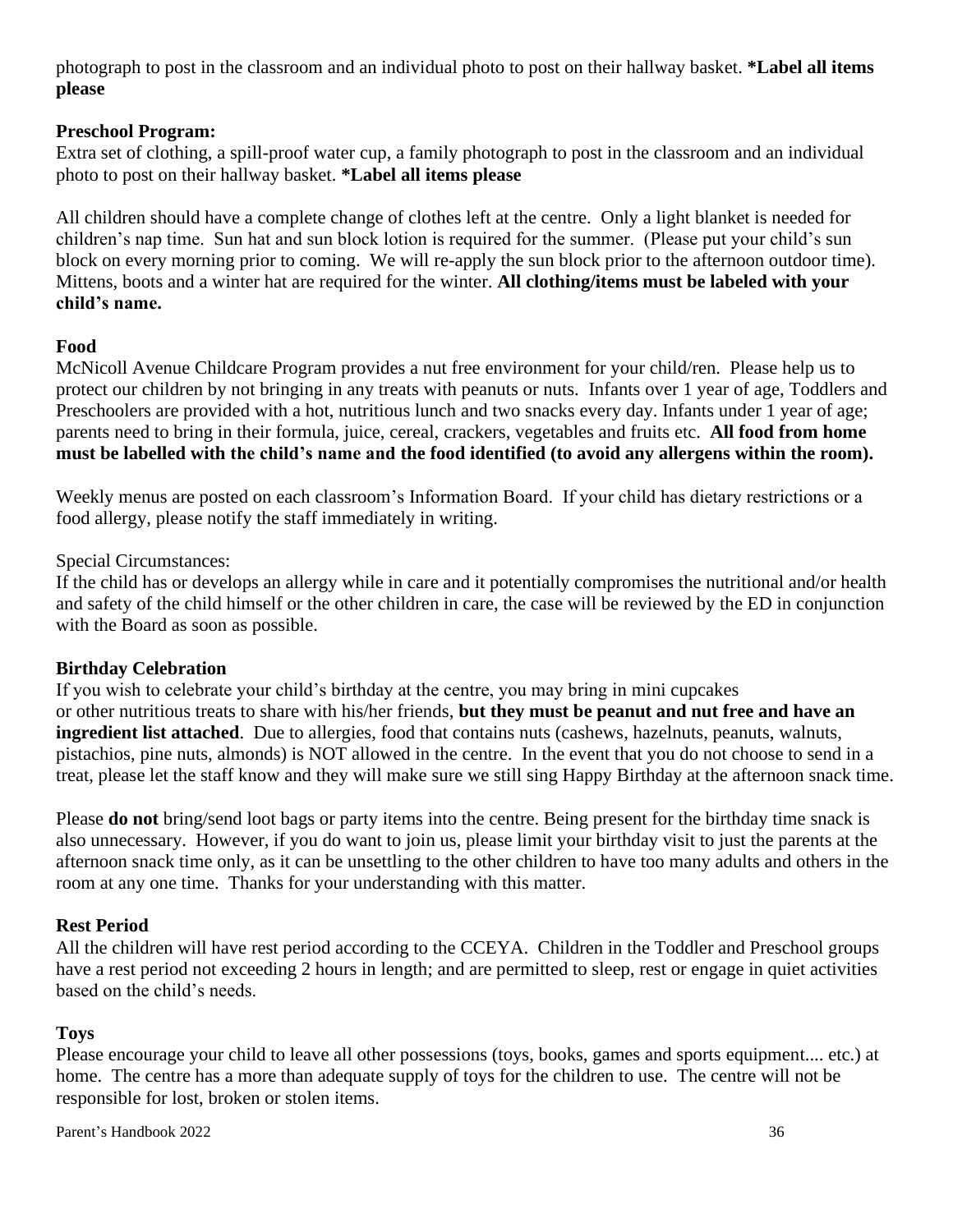### <span id="page-40-0"></span>**Weather Policies Cold Weather**

It is our practice that children go out to play during the winter when the temperature is cold. MACCP believes that this is healthy for the children, contributing to better overall health. It is an important part of the children's daily activity and required practice within the Childcare Early Years Act (CCEYA). The following conditions apply:

• All children must be appropriately dressed for winter outdoor play (i.e., snow pants, warm jacket, hats, mittens, boots and neck warmer – **NO scarves**)

Note: Children who don't have any of these items will be given some from MACCP's limited supply of extras

- MACCP Staff will ensure that all children are dressed appropriately before taking them outdoors
- Once outdoors, Staff have planned activities which keep the children moving as much as possible
- Any wet clothing will be removed once indoors. Parents must keep a complete set of extra clothing (socks, underwear etc.) in their child's basket, so that staff can ensure that children have on dry warm clothing when they go outdoors

# **Conditions for Not Going Outdoors in Winter:**

- If it is colder than -10 degrees Celsius with or without a wind chill. This is the guideline used by Public Health for a cold weather alert
- The wind chill reaches a level at which Environment Canada issues a warning for outdoor activity
- Extreme weather conditions such as a blizzard or ice storm

Environment Canada #: (416)-661-0123

# **Heat/Smog**

MACCP commits to the following actions during a Smog Alert:

- Limit children's outdoor activities for the duration of the smog alert; reschedule outdoor field trips until after the smog alert is lifted
- Reschedule children's outdoor activities to occur earlier in the day, when air pollution levels may be lower; provide low level activities outdoors for short periods of times only; provide plenty of water to prevent dehydration; avoid being in the full sun when possible
- Monitor children's comfort regularly. If children experience any symptoms, such as coughing, wheezing, chest tightness and/or difficulty breathing, reduce outdoor activity level or move children inside, preferably to an air-conditioned environment
- Pay attention to children who have pre-existing health conditions such as asthma
- Staff will listen to the radio, AM 680, call 416-338-7664, or check the internet for the daily smog alerts
- When a smog alert is issued, this means that a smog alert day is forecast for the same or the following day. The centre will print and post the details and follow the action plan
- When the smog alert is terminated, the action plan is no longer in effect

If Environment Canada issues a Heat Alert advisory, the children will remain indoors. If Environment Canada issues a Smog Alert, the children will go outdoors but will remain on the playground premises. Walks and park activities will be cancelled on these days. The Staff will shorten the time spent outdoors. Water will be available to children at all times.

# **Rain**

During heavy rainfalls or storms, outdoor play will be cancelled.

# **Sun/Sun block**

During the summer months, parents are to supply MACCP with sun block for their child(ren). Parents are responsible for applying sun block to their child(ren) **every day before arriving** at MACCP.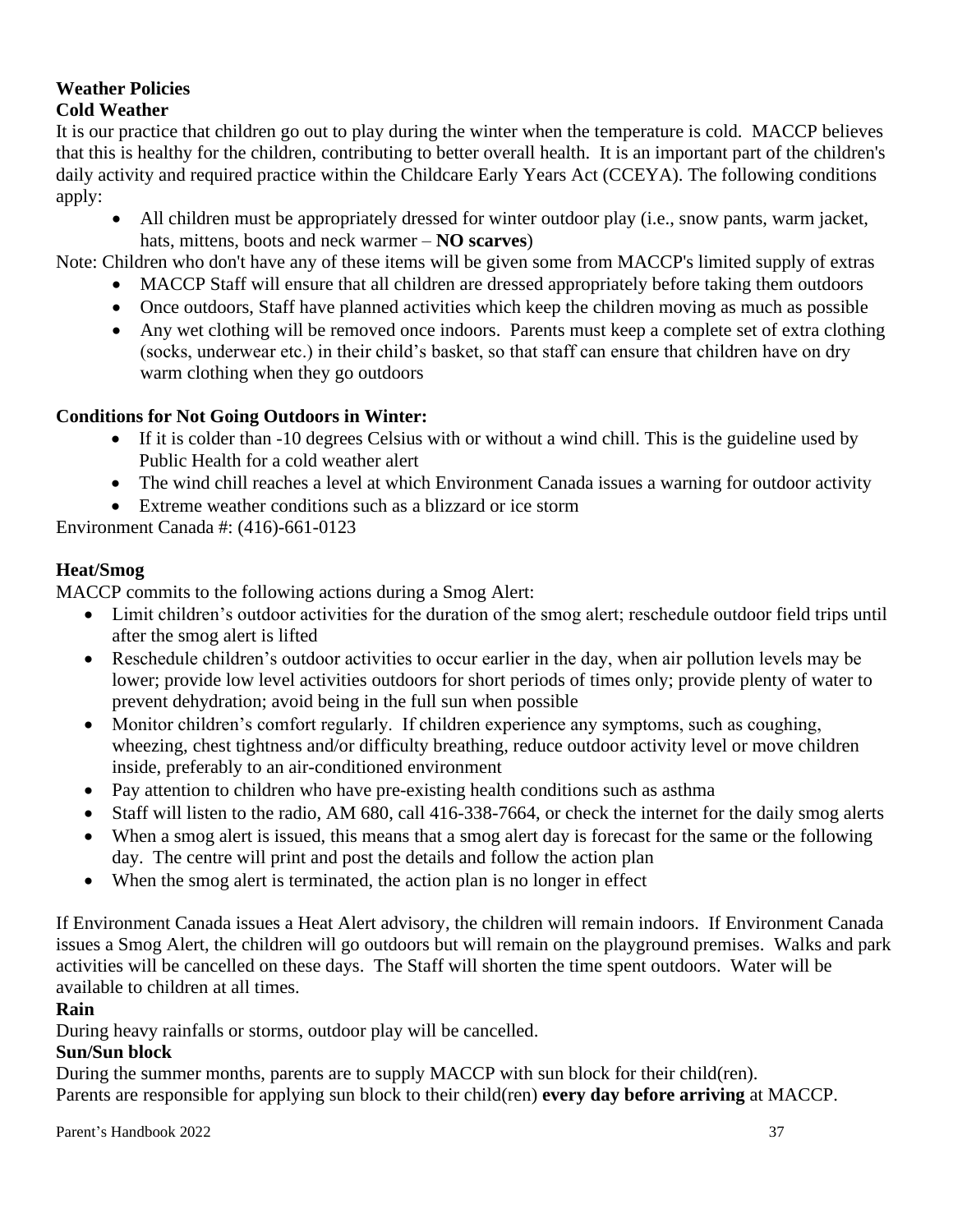The following conditions apply to sun block use:

- Signed permission forms for staff to apply the child's own sun block prior to outdoor play will be required as part of the enrolment/registration process
- Sun block SPF 30 or higher is recommended
- Staff will check the expiry date on the sun block to determine if it can be used
- Sun block that has expired will not be used and parents will be informed if it needs to be replaced
- Sun block will be applied 20 30 minutes before the children go out so it can reach the proper protection level. Hands will be washed between applications to each child, when/if the staff's hand touches the child's skin
- Staff will apply sun block generously, using a barrier (see Public Health) to each child on clean dry skin
- Sun block will be reapplied a minimum of every 2 hours when outdoors on a trip or in water. During the regular daily activities, sun block will be applied by the parents in the morning and by the staff in the afternoon before going outdoors
- Sun block should be applied on cloudy and foggy days as well

# <span id="page-41-0"></span>**Field Trips**

An off-site field trip may be planned for the Preschool children. The purpose of the trip is to provide aesthetic, cultural, intellectual, athletic, and/or social experiences. Individual parental consent forms will be sent home when the trips involve the use of transportation.

When field trips and outdoor education experiences are part of our activities, it is expected that all Preschool children will participate. There is no alternate care provided should you choose not to have your child join in the scheduled field trip.

Some parent volunteers are needed to accompany us on any off-site field trip. A Volunteer Trip Policy is in effect and must be read, signed off and adhered to, annually by any and all volunteers/parents. This includes proof of a CLEAR police reference check and vulnerable sector screening or proof of application (paid for by the parent) and a signed offence declaration that the parent has not committed any offences listed on the form. Failure to provide these documents will result in the centre's refusal to allow the parent to volunteer on any / all field trips.

# <span id="page-41-1"></span>**Fundraising**

Since McNicoll Avenue Childcare is a non-profit centre, program enrichment (i.e., extra toys, supplies, new equipment) may require from time to time, extra money collected through fundraising. The centre encourages all parents to participate in our various fundraising drives as needed.

# <span id="page-41-2"></span>**Smoke Free Environment**

McNicoll Avenue Childcare Program provides a smoke-free environment for the staff, children and their families. Smoking prohibiting signs are posted throughout the childcare area including the entrances and exits. It is unacceptable for staff, volunteers, parents and visitors to smoke on the premises or in the presence of the children (i.e., field trips, walks etc.)

# <span id="page-41-3"></span>**Standing and Recreational Bodies of Water**

MACCP prohibits the use of and access to all standing bodies of water (e.g., ponds) and recreational in-ground / above-ground swimming, and/or portable "kiddie" wading-type pools, during operating hours. As physical exercise, play-based learning, and sensory exploration are important to children's healthy development,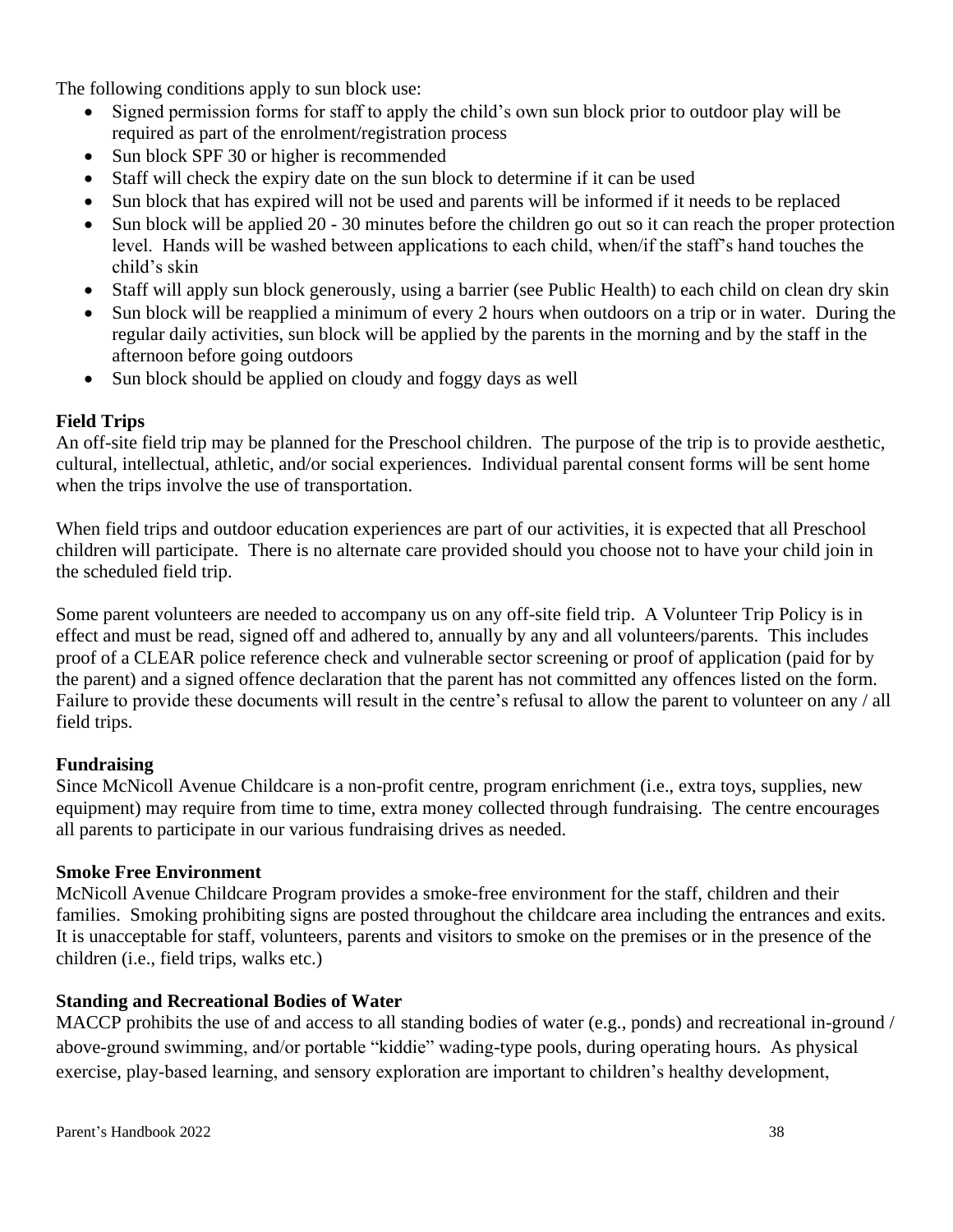MACCP encourages the use of sprinklers, hoses, or water tables, under close supervision of staff as safe alternatives during cooling or play/sensory activities in the summer months.

## <span id="page-42-0"></span>**Parental Code of Conduct**

MACCP provides a summary of guidelines that aim to highlight the values of the Centre. MACCP recognizes the important role that parents have to play in achieving the program's mandate to provide a stimulating and nurturing environment for the children. This Code reinforces our commitment to foster the spirit on which the program is based between our Board of Directors, the Staff and Parents.

# *OUR VALUES*

### **Open and Honest Communication**

Without good lines of communication between the Board of Directors, Staff and parents, MACCP will fall short on its goal to provide an atmosphere in which all children feel free, safe and comfortable to learn and thrive. For this reason, we require parents to communicate with Staff in an open, non-confrontational manner when expressing concerns about their children or the program. Where a Staff member is not in a position to resolve the issue to the parent's satisfaction, the Executive Director is available for further discussion should the parent request it. Concerns should not be brought to the Board of Directors until the Executive Director has had the opportunity to discuss the matter with the parent with a view to resolving the issue. Where the Executive Director is not able to resolve the issue, the parent will have an opportunity to forward concerns to the Board of Directors. When parents, Staff and the Board of Directors engage in respectful, open and honest communication, conflict is kept to a minimum and the interests of the children are best served. MACCP cannot tolerate confrontational, disrespectful, or mean-spirited behaviour as it is disruptive to the Centre's curriculum.

### **Providing a Safe and Comfortable Environment for the Children**

MACCP prides itself on providing an environment that encourages children to develop a love of learning. This is not possible without the co-operation and support of the parents. To achieve this goal, parents must abide by the policies of the Centre that seek to provide the tools necessary for fostering a safe and caring environment.

Parents must respect and abide by all of the policies contained in this Parent Handbook.

These policies are the tools that enable the Centre to provide a safe, healthy and nurturing environment for the children.

#### **Graduated Behaviour Guidance**

As a child progresses through each developmental phase, there will often be times when a child exhibits certain behaviours that can have negative consequences for both the child and the other children in the Centre. In most cases, this behaviour will correct itself through the use of Behaviour Guidance techniques such as resolve/reason, redirect, remove and natural consequences. These techniques seek to ensure the developmental growth and safety of all children as they learn appropriate and acceptable behaviour.

There will be times, however, when children are unresponsive to these behaviour guidance techniques. In such circumstances, it is imperative that parents be supportive of the Centre's attempts to correct the behaviour in question. Any failure on the part of the parent to be fully cooperative in any of these circumstances could result in the withdrawal of the child/family from the Centre.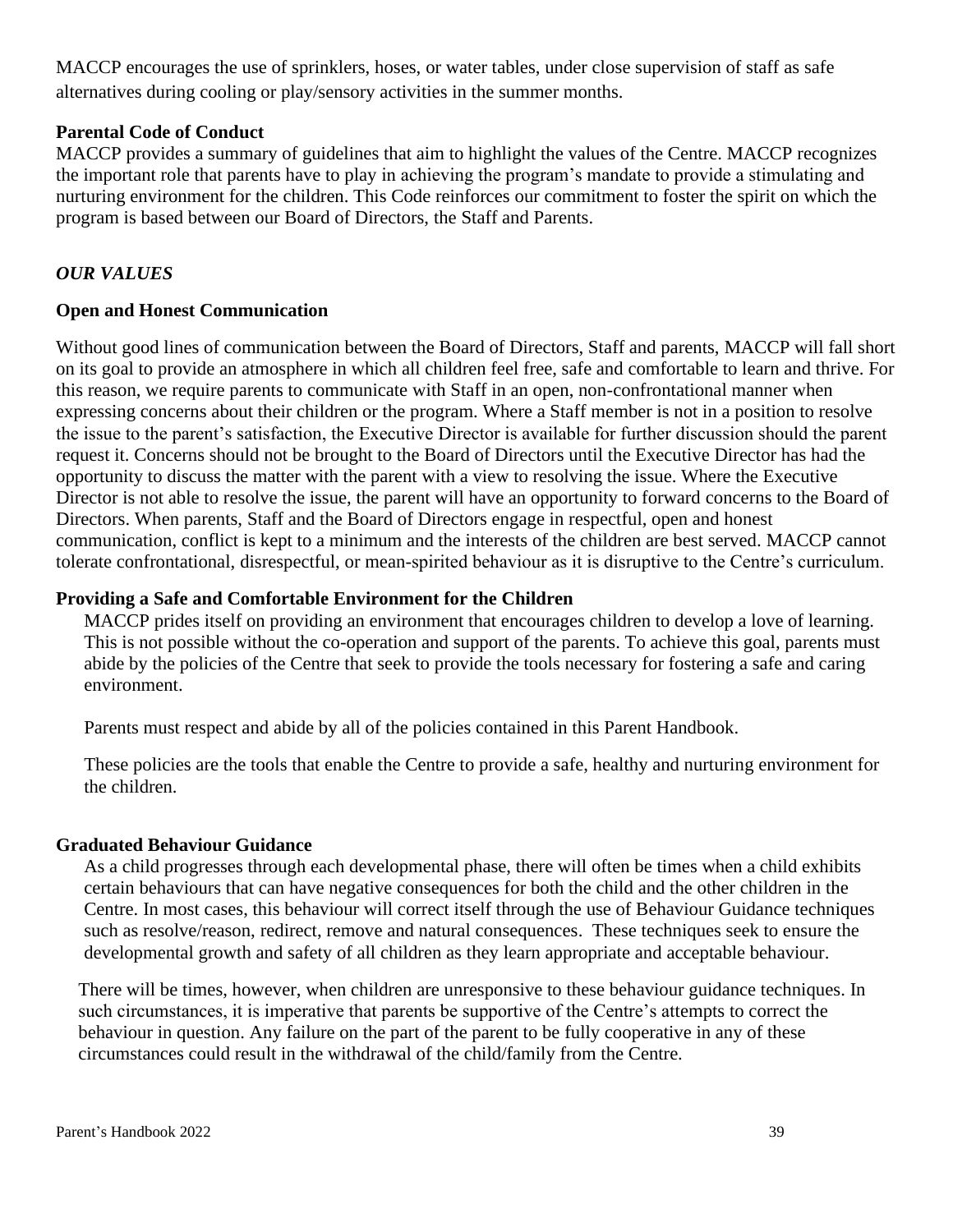We note that this Parental Code of Conduct is meant to be a supplement to the Parent's Handbook and parents are expected to adhere to all the policies contained in the Parent's Handbook, whether or not they are specifically referred to in this Code of Conduct. *You are asked to sign the form in the Registration Package where indicated to confirm that you have received, reviewed, and agree to abide by this Parental Code of Conduct and the Parent Handbook.*

# <span id="page-43-0"></span>**Privacy Policy**

McNicoll Avenue Childcare Program has provided this privacy policy to describe how we handle personal information, and to assure of our continuing commitment to protect all personal information in our custody and/or control.

# **Identified Purposes**

McNicoll Avenue Childcare Program collects uses and discloses personal information for purposes limited to those, which are related to the provision of childcare services. Such purposes include the following:

- To meet legislative, regulatory and licensing requirements.
- To process, track and maintain child enrolment and re-enrolments.
- To process enrolment fees, subsidy and receipts for child tax credit purposes.
- To record, process and collect outstanding enrolment fees.
- To assess and implement centre policies, practices and programs.
- To maintain up to date records.
- To communicate with parents/guardians.
- To meet and respond to daily care needs.
- To respond to emergencies, including communication with emergency contacts, hospitals and/or medical practitioners.
- To provide the centre's personnel and third parties with necessary medical information (e.g., dietary restrictions, allergies).
- To provide financial institutions with the necessary information to process payments.

# **Retention Policy**

Records containing personal information collected by the Centre may be retained indefinitely unless otherwise requested. In the event that you no longer wish the Centre to store your personal information, you may contact us, and we will ensure that the records are destroyed, subject to retention periods required by law.

# **Safeguards**

McNicoll Avenue Childcare Program will protect your personal information by security safeguards appropriate to the sensitivity of the information. Safeguards will vary depending on the sensitivity, format, location, and storage of the personal information.

# **Access and Accuracy**

Individuals have the right to access their personal information that is held by the centre. All access requests must be made in writing. We will respond to written requests within a reasonable time (generally within 30 days).

We will use our best efforts to ensure that personal information that is used on an ongoing basis is accurate, complete, and up to date. If an individual successfully demonstrates the inaccuracy or incompleteness of personal information, we will amend the information as required.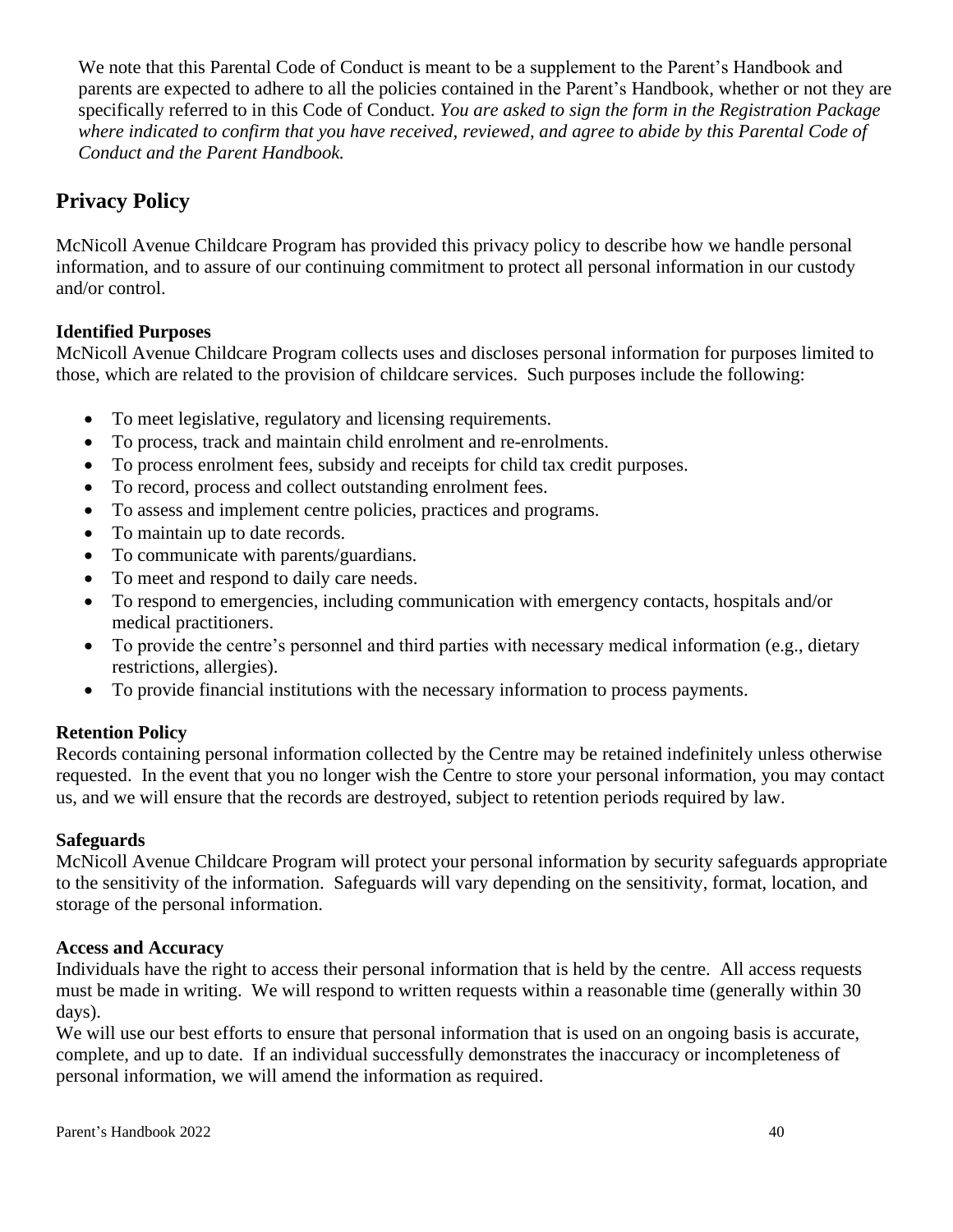# **Transfers and Disclosures of Personal Information**

In order to meet the purposes, set out above, the centre may transfer or disclose your personal information to:

- Service providers, including an organization or individual retained by the centre to perform functions on its behalf, such as catering, administrative, and financial services.
- An organization or individual engaged by the centre to evaluate creditworthiness or to collect outstanding debts.
- The school administration which provides services and resources to the centre.
- Any third party or parties, including government agencies, where the centre has received consent for such disclosure or where disclosure is required or permitted by law.

When personal information is transferred by the centre to third parties, we use contractual or other means to ensure that the information is handled confidentially and in accordance with this policy and applicable privacy legislation.

# **Consent**

By submitting personal information to McNicoll Avenue Childcare Program you agree that we may collect, use and disclose such personal information in accordance with this Privacy Policy and/or as required by law. Subject to legal or contractual requirements and reasonable notice, you may refuse or withdraw your consent to our use of your personal information for certain purposes at any time. However, if you refuse to consent or withdraw consent previously given, we may be limited or unable to provide some or all of our services to your family.

The way in which we seek consent, including whether it is expressed or implied, may vary depending upon the sensitivity of the information. In addition, in certain circumstances as permitted or required by law, we may collect, use or disclose personal information without the knowledge or consent of the individual. These circumstances include: personal information which is subject to solicitor-client privilege or is publicly available; where collection or use is clearly in the interests of the individual and consent cannot be obtained in a timely way; to investigate a breach of an agreement or a contravention of a law; to act in respect to an emergency that threatens the life, health or security of an individual; for debt collection; or to comply with a subpoena, warrant or court order.

# **Changes to the Privacy Policy**

McNicoll Avenue Childcare Program reserves the right to modify or supplement this Privacy Policy at any time. If we make a change to this policy, we will make the revised policy and changes available upon request. **Inquires or Further Information**

Any questions or concerns related to this Privacy Policy or the handling of personal information by the Centre should be directed to the Executive Director at (416) 499-9743. If you are not satisfied with our response to a privacy-related matter, you may contact the Office of the Privacy Commissioner of Canada at 1-800-282-1376

# or at **[www.privcom.gc.ca](http://www.privcom.gc.ca/)**

*You are asked to sign the form in the Registration Package where indicated to confirm that you have received, reviewed, and understand the Privacy Policy in this Parent Handbook.*

# <span id="page-44-0"></span>**Parent Contract Terms**

By signing this Parent Contract ("Contract"), parent members of McNicoll Avenue Childcare Program (MACCP) agree to abide by its terms, statements of principle and the rules and regulations of the Centre, and the parental responsibilities under the program in which the child is enrolled.

# **Statements of Principle**

• MACCP is a non-profit, community-based childcare centre located in the former McNicoll Avenue Public School (the "School").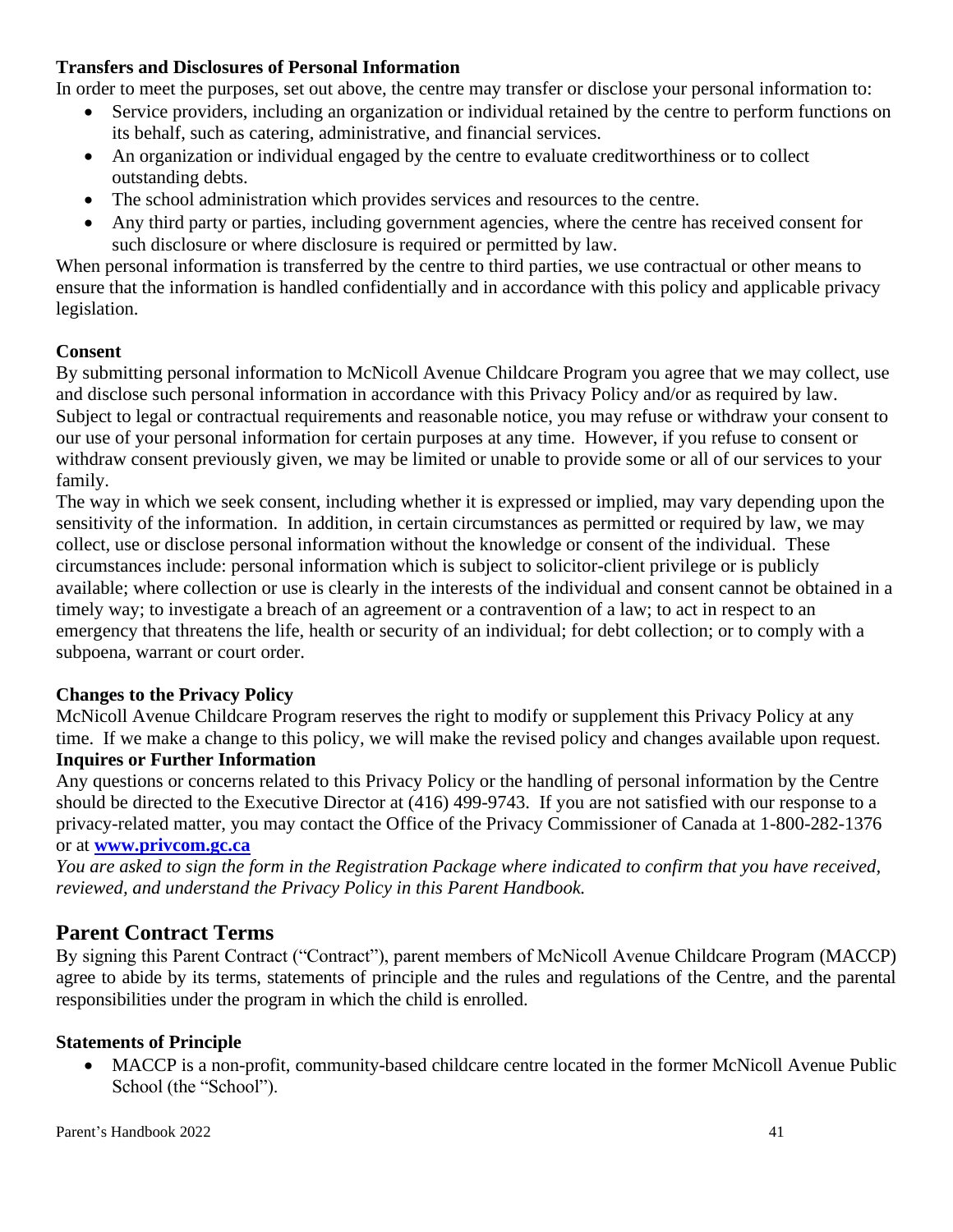- MACCP is a tenant of the Ministry of Infrastructure Ontario
- The Centre is committed to providing high quality childcare and offers programs that provide a unique opportunity for the children to develop skills in social, physical, emotional, cognitive, and creative areas.
- The program components strive to meet the needs of each child and to create an atmosphere that fosters cooperation and responsibility.
- The Centre is governed by a Board of Directors comprised of parents, Staff, and community members.

# **Contract Terms:**

# **Personal Information**

1. I hereby consent to the collection, use and disclosure of my parental and my child(ren)'s personal information by MACCP for the purposes of providing childcare services to my child(ren) enrolled in MACCP. I understand that the Centre protects the privacy of all personal information in its possession in compliance with prevailing privacy legislation and in accordance with the MACCP's Privacy Policy, which I acknowledge has been provided for my review and agreement.

# **Fees**

- 2. A non-refundable registration fee and a deposit are due at the time of registration. The deposit will be returned on the last day of care, as long as one month's written notice has been received and all outstanding fees have been paid in full. The deposit is non-refundable if I change my mind prior to my child's enrolment. Monthly fees are payable by cheque and are due on the first of the month for that month. Fees received after the 1st of the month will be subject to a \$30.00 late payment penalty.
- 3. A \$30.00 processing fee is imposed for NSF cheques and is payable immediately. In the event of a second, subsequent NSF cheque, cheques payable for monthly fees must be certified for a period of twelve months following the month in which the second NSF cheque was presented.
- 4. In the event of unforeseen circumstances requiring changes to the delivery of our program or impacting the cost of operation of the Centre for any one day or for any period of time, the Centre reserves the right to charge additional fees.
- 5. The MACCP reserves the right to increase its fees at any time in the event that any government funding to the Centre is reduced or eliminated. MACCP will use its best effort to provide parents with reasonable notice of any cuts to the government funding provided to the Centre.
- 6. Parents agree to pay any increased fees regardless of how much notice is given for the fee increase.

# **Days of Operation/Programming**

- 7. The normal days and hours of operation for the Centre are Monday to Friday, 7:30 a.m. to 6:00 p.m. MACCP will be closed on all statutory holidays. This includes Easter Monday and one extra day during the Toronto School Boards Christmas Break. The Board will annually determine the specific date of this day we will then inform everyone. We will close early in the afternoon on the last working day before Christmas Day and New Years' Day. You will be informed in advance of the exact time of closure.
- 8. The annual 2-week summer closure in August is not included in monthly fees. The fees for that month will be prorated to a daily rate, and the fees will be charged only for the remainder of days in August outside of the closure.
- 9. MACCP reserves the right to change its programming, or not to offer certain programming at all, in its sole discretion. This includes the decision to not open for business on any day or days.

# **Hours of Operation**

10. MACCP opens at 7:30 a.m. The Centre assumes absolutely no responsibility or liability for children left in or near the premises of the Centre prior to the opening at 7:30 a.m. Parents who leave children on or near the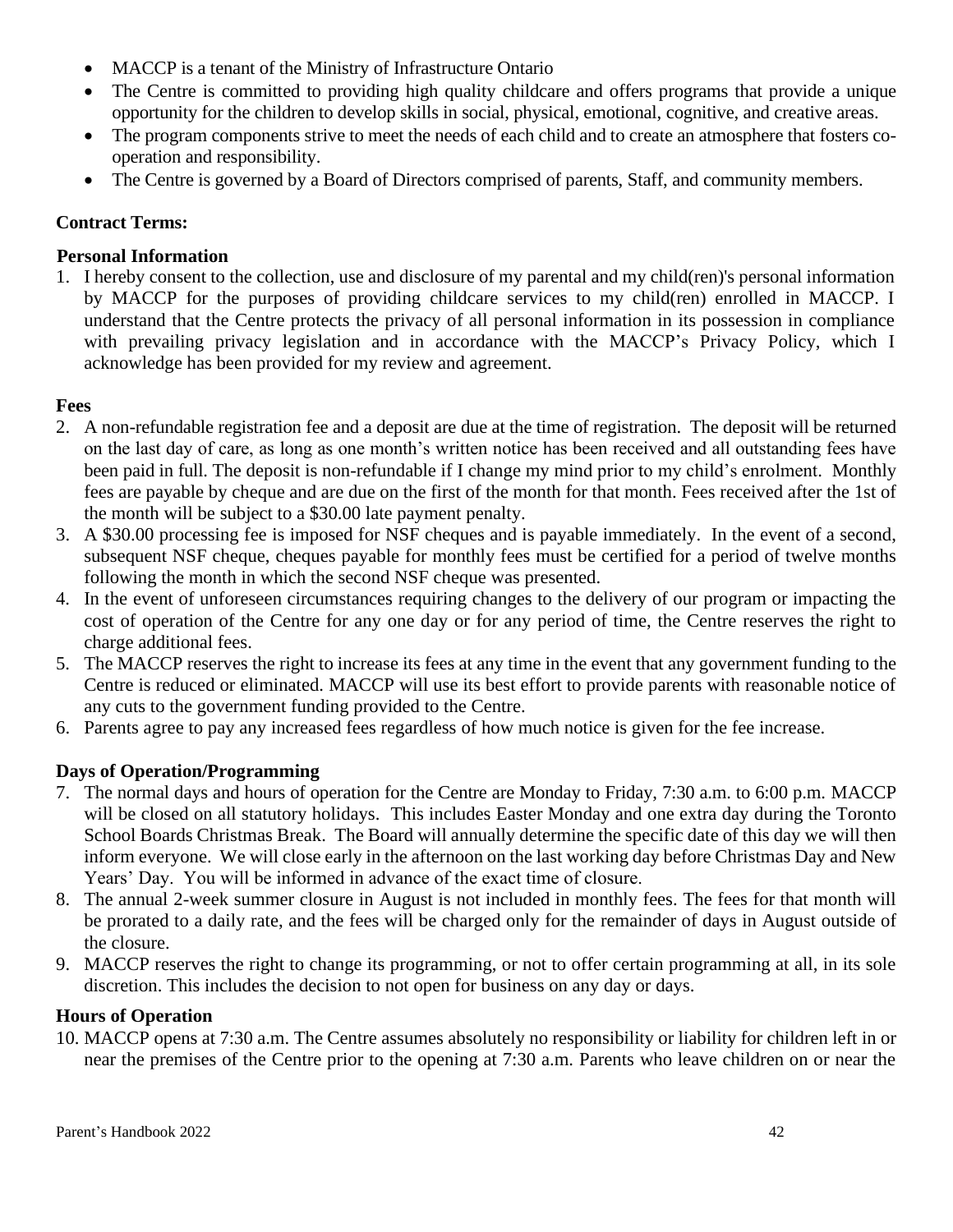premises of the Centre prior to this time will be considered in breach of this Contract, at minimum, and the Contract may be terminated. Police or other authorities may also be alerted.

- 11. The person dropping off the child shall ensure that the child is taken directly to a staff member, and that the child is signed in by a staff member.
- 12. MACCP closes at 6:00 p.m. If the child is picked up after 6:00 p.m., a late charge of \$1.00 per minute, per child will be levied. At 6:00 p.m. the Centre will call the child's home, parents' work and/or emergency contacts. If the Centre is unable to reach either the parents or a designate within one hour of the designated pick-up time, the Children's Aid Society and the Police will be notified. **Parents who breach this provision will be documented and second or subsequent breaches are a cause for termination of this Contract.** At the discretion of the Executive Director, and as reported to the Board of Directors, the above procedure may be waived by the Executive Director in cases of bad weather, which causes **significant** delays on major traffic routes, or in the event of catastrophic circumstances on major roadways leading to blockage of the roadway(s). In such an event, the parent shall keep MACCP regularly updated on their progress towards having their child picked up and no record shall be kept of the late pick up. Irrespective of the above, the Executive Director may advise the Board of Directors and recommend action to be taken in any instance where the parent failed to keep the Centre appraised of efforts to pick up the child or where the parent was not impacted by the traffic or weather circumstances and action, including termination of this Contract, may ensue.
- 13. Only pre-authorized persons ("escorts") designated on the child's registration form/Emergency card may pick up the child. An escort who has not been designated on the child's registration form may pick up the child only if prior specific written or verbal consent to a Staff member of MACCP for that particular escort to pick up the child has been given. If the Staff member is not satisfied that the person picking up the child is the authorized escort, he/she will refuse to release the child to the person. All escorts must be 16 years of age or older (14 years of age or older if the escort is a sibling with written documentation).
- 14. In the event that the person picking up the child arrives in an intoxicated state or under the influence of drugs, in the opinion of the Staff or as noted by another parent or adult person, or appears to the Staff or other adult to be under the influence of or to have consumed any drug or alcohol, even if not impaired, in the opinion of the Staff member, the senior Staff member on the premises of the Centre at the time will use his/her discretion to determine whether the child can be safely released to the pick-up person. Staff are strictly prohibited from releasing a child to any person who appears to be under the influence of drugs or alcohol if the pick-up person is operating a motor vehicle. An emergency person and/or the police may be contacted by the Staff person to ensure the safe release of the child from the Centre. The parent will be given a warning that such behaviour is not tolerated by the Centre. Any violation may result in termination of this Contract.

# **Medical, Allergies, Illness**

- 15. The parent shall submit completed registration forms that include medical and health care information, immunization record and parents' consent for medical treatment form prior to the first day of attendance in the program. The parent shall keep the immunization record on file with the Centre up to date. MACCP can require that the parent update such a record at any time. Failure to comply with this requirement may result in termination.
- 16. Children who have been sent home the previous day(s) will only be re-admitted to the Centre if the child is 24 hours' symptom free. This includes, but is not limited to, instances of head lice.
- 17. In the event that the child has food or other allergies, such information must be disclosed to MACCP, and the parent must provide a current treatment plan and medication if necessary. In the event of food allergies, in addition to the foregoing, the parent is required to provide alternate snack/lunches if the child cannot consume the snack/lunches provided by the Centre.
- 18. In the event that the child is anaphylactic, it is mandatory for the parent or child's physician to train the Staff on the use of the Epi-pen and assist in planning an individual emergency plan for their child. The parent must also provide the childcare with an up-to-date auto-injection kit and ensure that their child's file is kept up to date.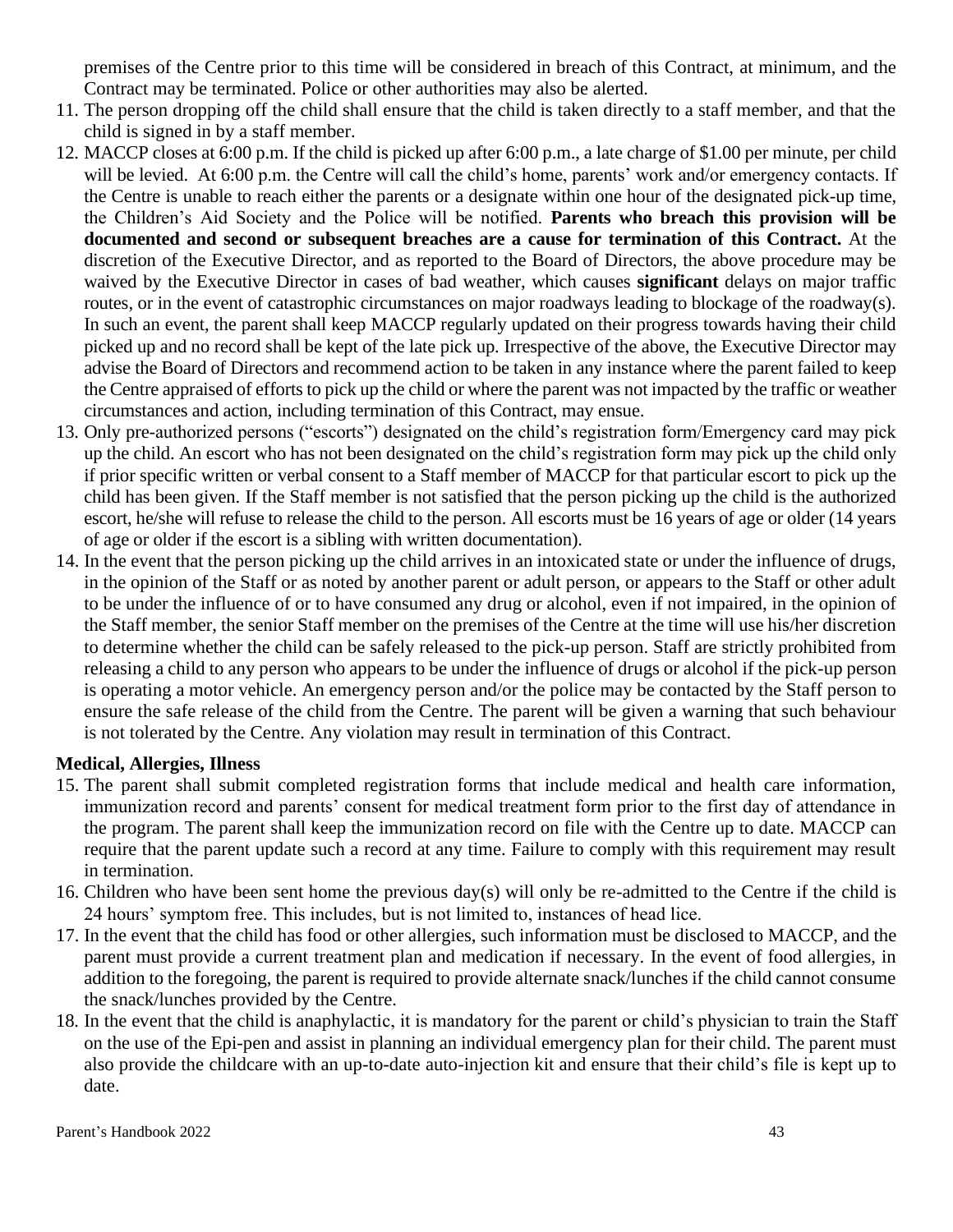- 19. All medication must be prescribed by a doctor. Medication must have an up-to-date label with the child's name on it and prescribing doctor and pharmacy contact information. Staff will only administer prescription medicine in the original bottle provided. Medication forms must be completed and signed, or medication will **NOT** be administered.
- 20. Upon the determination or suspicion that the child has developed or is developing the symptoms of any illness, the parent or emergency contact, depending on the circumstances, will be notified immediately. The child must be picked up from MACCP within one hour of such notification. If the child is not picked up within the hour, the Executive Director will report the occurrence to the Board of Directors for review and consideration of action, ranging from a warning to termination, in the opinion of the Board.

# **Accidents**

21. An accident report will be completed, and a copy provided to the parent for accidents that do not require medical attention. In case of a serious accident requiring medical attention, a Staff member will accompany the child to the hospital. The parent consents to the transportation of the child to the emergency department of the nearest hospital, by ambulance, if necessary, with no liability to the Staff of MACCP. In the event of an emergency, if the parent is not immediately available, an attending physician may hospitalize and/or secure treatment as deemed necessary.

# **Required Attire**

- 22. Children who are not dressed according to the weather for outdoor play negatively impact the ability of the Centre to fulfill programming requirements. If a child is not appropriately dressed, he/she will be given Centre clothing to wear.
- 23. The child will have an extra change of clothing left at the Centre, labelled with his/her name on all items.

# **Parent Volunteers**

- 24. Each parent volunteer joining us on a Field Trip is required to read and sign off on our Volunteer Policy booklet annually.
- 25. Any breach of the Confidentiality Agreement by a parent volunteer or their designate will result in appropriate sanctions and consequences, to be determined by the Board of Directors, including but not limited to a prohibition on any further participation or termination. The Board will consider a statement from the affected Staff member or other person (victim) in determining the consequence of the breach; however, the statement is merely one factor in that determination.

# **Pictures, Videotapes/DVD's**

- 26. Pictures and/or videotapes/DVDs of a child may be posted and/or shown in the various classrooms of MACCP as part of the various activities of the program. It is expressly prohibited for MACCP to sell or use the pictures or videotapes for any other purpose.
- 27. MACCP may video and/or monitor classroom activities and interactions involving the children and Staff (paid and volunteer) at any time for the purpose of monitoring employee development and training, and to ensure that quality childcare is provided to all children. It is expressly prohibited for MACCP to sell or use the videotape/DVD for any other purpose. All videotapes/DVD's will be locked in the Executive Director's office. Videotapes/DVD's will be kept for a period of two (2) years from the date the video was taken and then destroyed. Videotapes/DVD's cannot under any circumstances be loaned or copied to parent members or others.

# **Notice of Withdrawal**

28. A minimum 30 days' **written** notice prior to withdrawal of the child from MACCP must be given. The security deposit and unused post-dated cheques will be returned on the child's last day of care.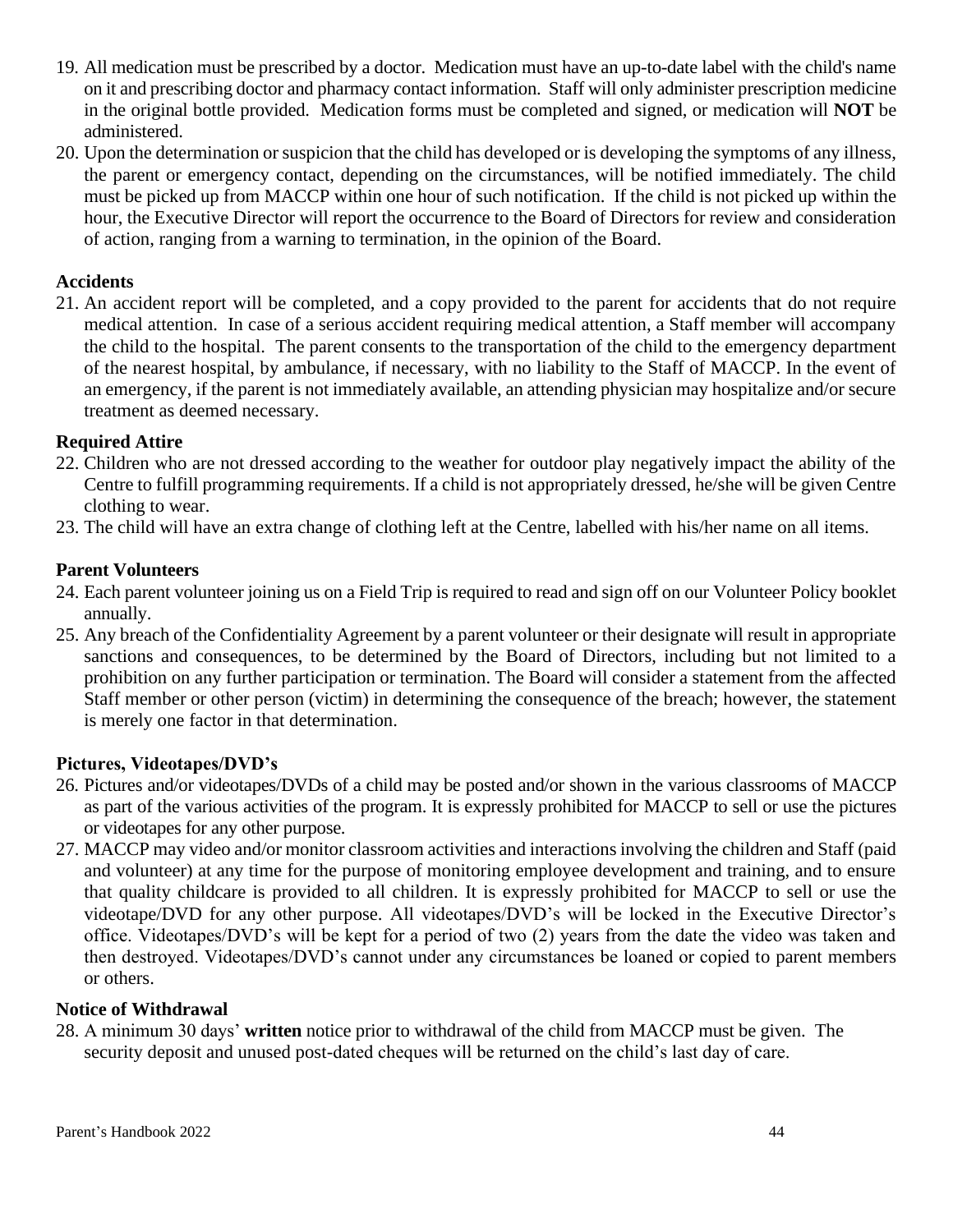#### **Suspensions and Other Consequences**

- 29. The Executive Director may determine in any instance that a child cannot adjust to the program, or that a parent has breached the parental responsibilities under the policies and procedures of the program, in which event the provision of childcare services will be terminated. The Executive Director will determine the applicable written notice of termination unless the circumstances warrant more immediate removal of the child/termination.
- 30. All parents, guardians, family members and escorts shall conduct themselves in the manner set forth in the Code of Behaviour. Any breach of the Code including, but not limited to, abusive behaviour on the part of any of these persons towards the children, Staff, or premises of MACCP will be grounds for immediate termination of childcare without prior written notice.

#### **Unexplained Absences**

31. If the child is absent from the program for a 10-day period, and no phone call or contact is made with MACCP, childcare services will be terminated on the 10th day of absence and any monies (including the deposit) will be forfeited. The parent will be notified in writing directed to the last address on file. Childcare may only then be resumed if the parent places the child on the appropriate waiting list and a place becomes available. Re-registration fees would be applicable.

#### **Shared Custody**

32. If the child is involved in a shared custody arrangement or if custody is in issue, the Executive Director must be immediately advised in writing, confirming who has custody, and provided with a photocopy of the custody agreement or other legal document pertaining to the custody. MACCP's relationship will be with the parent who executes this Contract and MACCP assumes no responsibilities with regard to any other parent or party. In the event that the situation becomes unmanageable, in the opinion of the Executive Director, or in the event that MACCP cannot address the resource implications in any given situation, MACCP may terminate this Contract.

#### **Grievances, Exemptions**

33. Any grievance or request for exemption from any of the requirements of this Contract must be brought to the attention of the Executive Director, who is responsible for presenting the matter to either the Executive of the Board of Directors or the Board as a whole in a timely fashion and in writing. The Board's response will be noted in the Minutes of the meeting. If the parent is dissatisfied with the Board's response, the parent may fill out a grievance form and the matter will be referred for arbitration to an outside person selected by the Board at the Board's discretion and expense. The decision of the arbitrator is binding on both the Board and the parent and represents the final appeal of any issue.

#### **Lost or Stolen Items**

34. MACCP is not responsible for lost or stolen clothing or any other lost or stolen items.

#### **Annual General Meeting**

35. All members are required to attend the Annual General Meeting of MACCP, and any special meetings convened. Each member family is entitled to one vote at each Annual General Meeting, or any special meeting convened.

**You are asked to sign the following Full Fee or Subsidized Contract where indicated to confirm that you have received, reviewed and agree to follow the policies and procedures of McNicoll Avenue Childcare Program outlined in this Contract and Parent Handbook:**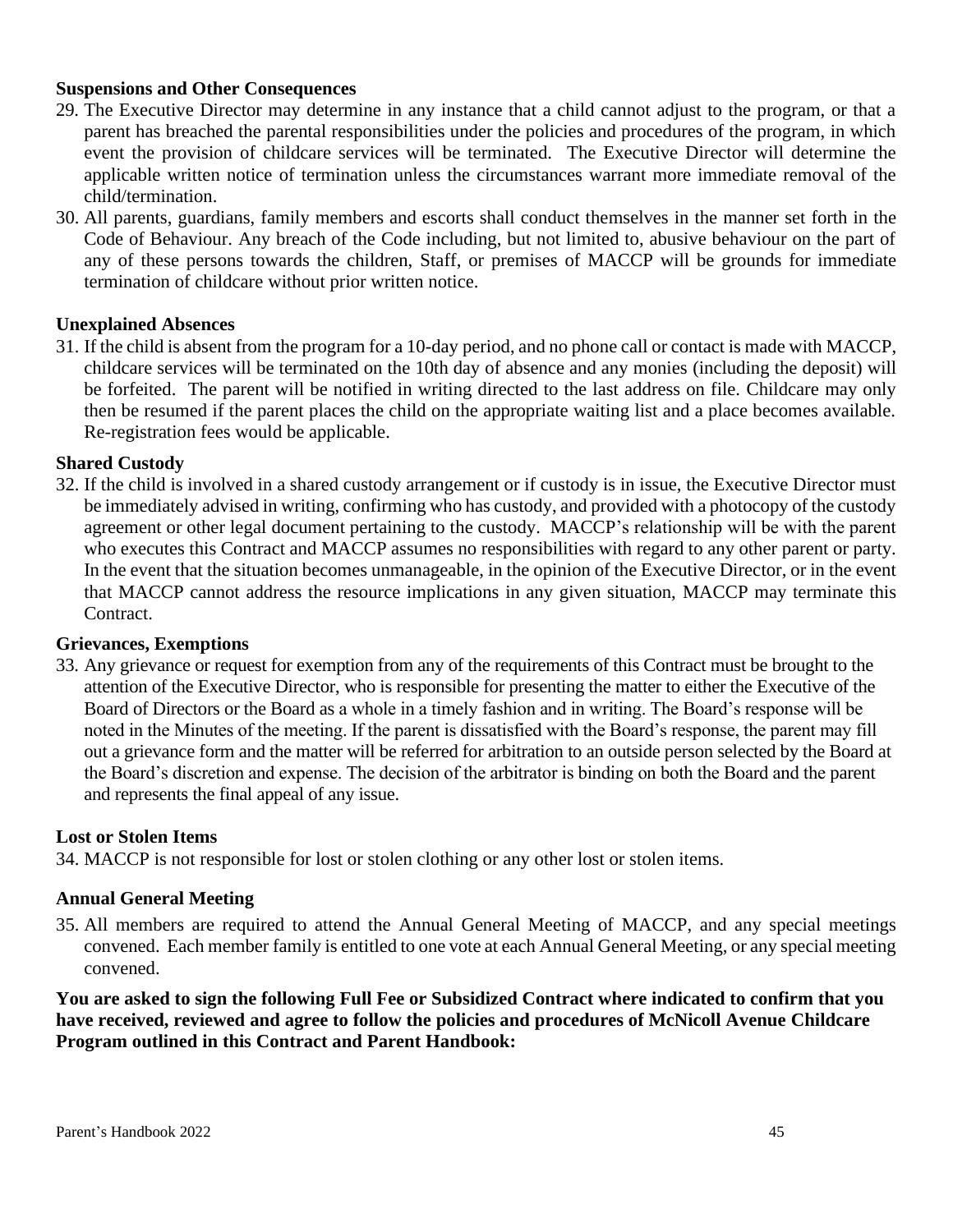<span id="page-49-0"></span>**Full Fee Contract (sample)**

# **Full Fee Parent's Contract**

|                                                                                                                                                       | acknowledge receipt of the | Parent's Handbook |
|-------------------------------------------------------------------------------------------------------------------------------------------------------|----------------------------|-------------------|
| (Name of parent/guardian)                                                                                                                             | (Year)                     |                   |
| $\overline{a}$ , and $\overline{a}$ and $\overline{a}$ and $\overline{a}$ and $\overline{a}$ and $\overline{a}$ and $\overline{a}$ and $\overline{a}$ |                            |                   |

of McNicoll Avenue Childcare Program. Having received, read and agree to abide by the policies and procedures of the Program, as outlined in the Parent's Handbook, the current COVID-19 Parent Handbook for McNicoll Childcare Program, the Privacy Policy therein, and the current COVID-19 Pandemic Response Plan, I hereby agree to enroll my child

|                          | in the   |                            | Program. |    |  |
|--------------------------|----------|----------------------------|----------|----|--|
| (Name)                   |          | (Infant/Toddler/Preschool) |          |    |  |
| The monthly fee is $\$\$ |          | The program will commence  |          | 20 |  |
|                          | (Amount) |                            | (Date)   |    |  |

I acknowledge that failure to abide with the terms and conditions as outlined in the Parent's Handbooks and the centre's policies could result in the termination, by the Board, of this contract after two weeks written notice.

I acknowledge that I am required to give a minimum of one month's written notice prior to withdrawal. The security deposit will be refunded only when the centre receives a full month's written notice of my intended withdrawal and any outstanding fees have been paid in full. The deposit is non-refundable if I change my mind, regardless of the reason, prior to my child's enrolment.

Parent/Guardian's Name (please print): **Example 2018** 

| Signature: |  |
|------------|--|
|            |  |

| Date: |  |  |  |
|-------|--|--|--|
|       |  |  |  |

**On behalf of McNicoll Avenue Childcare Program,**

Executive Director: \_\_\_\_\_\_\_\_\_\_\_\_\_\_\_\_\_\_\_\_\_\_\_\_\_\_\_\_\_\_\_\_\_\_\_\_ Date: \_\_\_\_\_\_\_\_\_\_\_\_\_\_\_\_\_\_\_

Lynn Lewis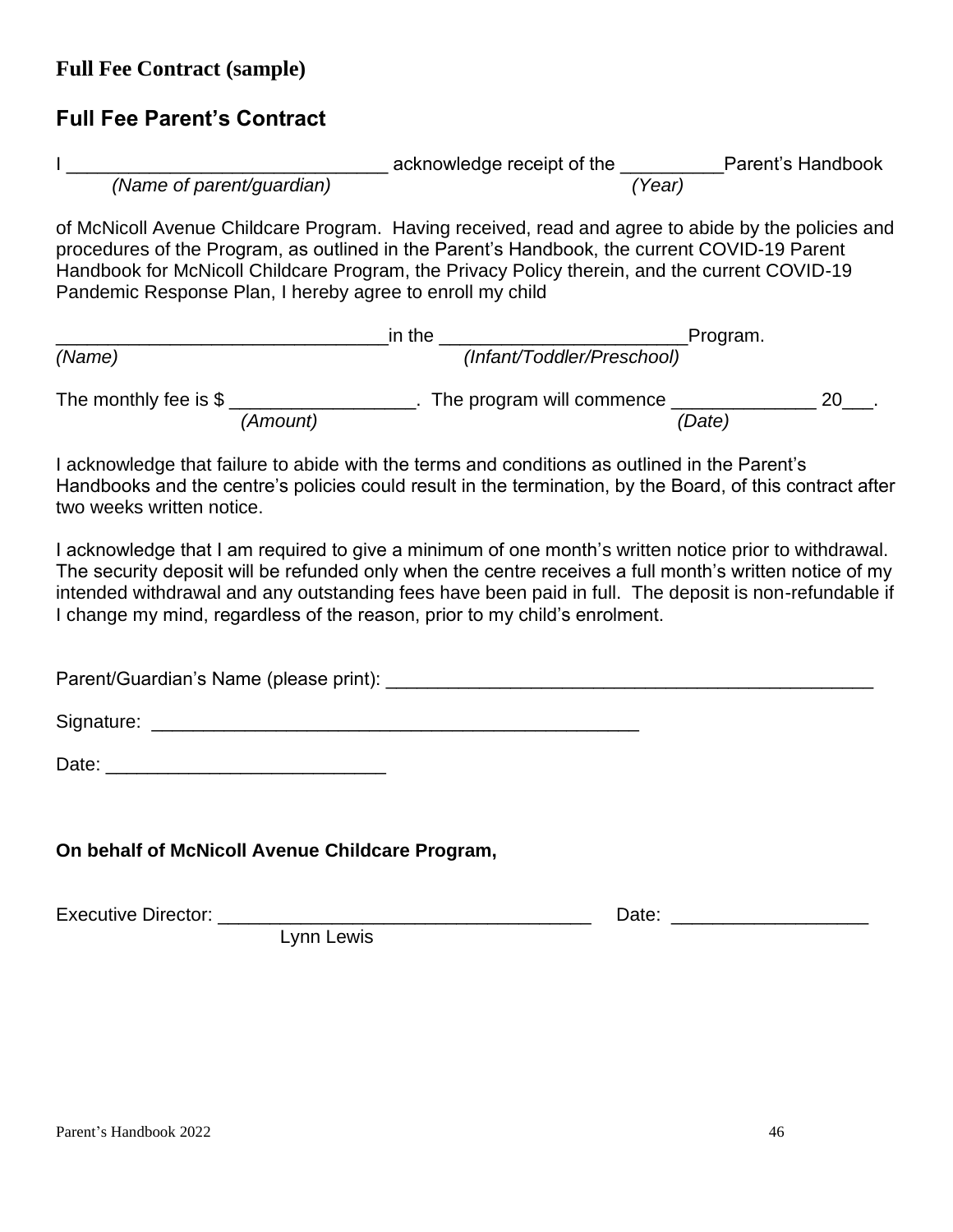# <span id="page-50-0"></span>**Subsidized Parent's Contract (sample)**



**McNicoll Avenue Child Care Program** 155 McNicoll Avenue North York, Ontario M2H 2C1 Telephone: (416) 499-9743 Fax: (416) 913-9743

Subsidized Parent's Contract **Subsidy File#:** 2015

|                           | acknowledge receipt of the | Parent's Handbook |
|---------------------------|----------------------------|-------------------|
| (Name of parent/guardian) | (Year)                     |                   |

of McNicoll Avenue Child Care Program. Having received, read and agree to abide by the policies and procedures of the Program, as outlined in the Parent's Handbook, the current COVID-19 Parent Handbook for McNicoll Child Care Program, the Privacy Policy therein, and the current COVID-19 Pandemic Response Plan, I hereby agree to enroll my child

|                           | in the |                            | Program. |
|---------------------------|--------|----------------------------|----------|
| (Name)                    |        | (Infant/Toddler/Preschool) |          |
| The program will commence |        |                            |          |
| (Date)                    |        |                            |          |

The monthly fee is based upon the assessed daily fee contribution. I am responsible to fulfill all the requirements of the Toronto Children's Services necessary to maintain the subsidy. If I become ineligible for subsidy, I am responsible for paying the full monthly fee.

**Also, if my child is absent for more than 35 days in the calendar year, and/or is absent for more than 20 consecutive days, I am responsible for paying the full fee daily rate for any subsequent absences.** My child must be in attendance here on their final day of care prior to withdrawal, or the full fee will be charged each day of absence, up to the withdrawal date.

I acknowledge that failure to abide with the terms and conditions as outlined in the Parent's Handbooks could result in the termination, by the Board, of this contract after two weeks written notice.

I acknowledge that I am required to give a minimum of one month's written notice prior to withdrawal. The security deposit will be refunded only when the centre receives a full month's written notice of my intended withdrawal and any outstanding fees have been paid in full. The deposit is non-refundable if I change my mind, regardless of the reason, prior to my child's enrolment.

Parent/Guardian's Name (please print): \_\_\_\_\_\_\_\_\_\_\_\_\_\_\_\_\_\_\_\_\_\_\_\_\_\_\_\_\_\_\_\_\_\_\_\_\_\_\_\_\_\_\_\_\_\_

Signature: \_\_\_\_\_\_\_\_\_\_\_\_\_\_\_\_\_\_\_\_\_\_\_\_\_\_\_\_\_\_\_\_\_\_\_\_\_\_\_\_\_\_\_\_\_\_\_\_

Date:  $\Box$ 

**On behalf of McNicoll Avenue Child Care Program,**

Lynn Lewis

Executive Director: \_\_\_\_\_\_\_\_\_\_\_\_\_\_\_\_\_\_\_\_\_\_\_\_\_\_\_\_\_\_\_\_\_\_\_\_ Date: \_\_\_\_\_\_\_\_\_\_\_\_\_\_\_\_\_\_\_